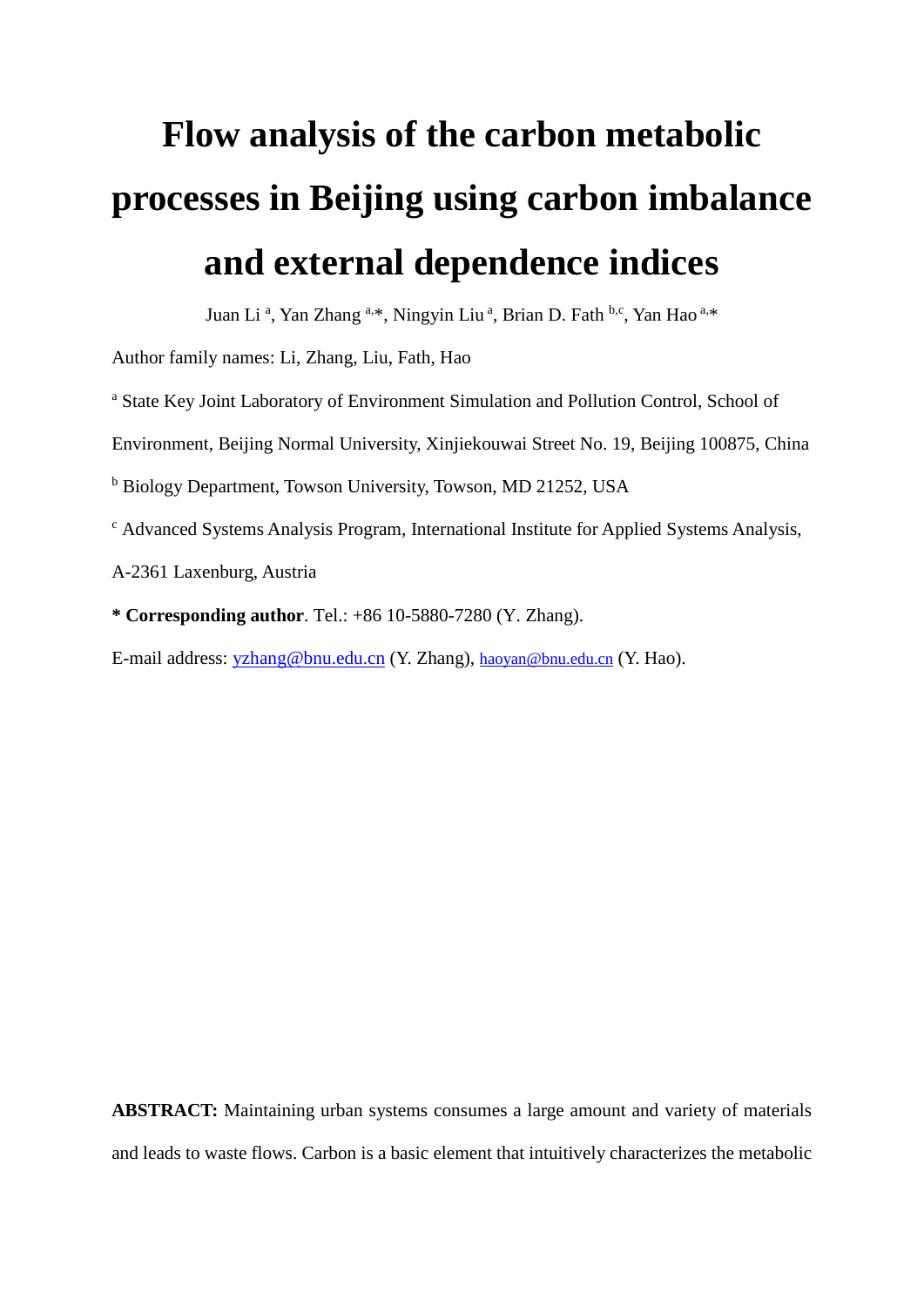characteristics of urban resource consumption and pollution emission. In this study, we integrated the carbon metabolic flows among 18 metabolic actors and between these actors and the atmosphere, and calculated flows of material in many categories using empirically derived coefficients to estimate the associated carbon flows (emission and absorption). Taking Beijing as an example, we analyzed the dynamic changes in the carbon metabolism and the structural characteristics of material utilization. We defined two indices to characterize the metabolism (the carbon imbalance and external dependence indices), and identified key actors responsible for changes in the indices. The total carbon metabolism (inputs and outputs) increased by 64% and 200%, respectively, from 1995 to 2015, mainly driven by energy consumption, which accounted for more than 78% of the total. In addition, input growth was driven by food, accounting for up to 6% of the total. The carbon imbalance and external dependence indices increased to nearly two and four times their 1995 values, respectively, mainly due to the Manufacturing, Electricity and Heat Production, and Energy Conversion actors' demand for food or energy during the early part of the study period, and by the rapid growth of food or energy required by the Urban Life and Transportation actors. Identifying and comparing the key metabolic actors provided a novel way to analyze data to determine targets for carbon regulation and emission reduction measures for Beijing.

**Keywords:** urban metabolism; carbon metabolism; carbon imbalance; external dependence; Beijing

#### **1. Introduction**

A report released by the C40 Urban Climate Leadership alliance and the Carbon Disclosure Project Organization stated that cities accounted for 70% of global carbon emissions (KPMG, 2011). This results from high consumption of energy, food, and minerals by cities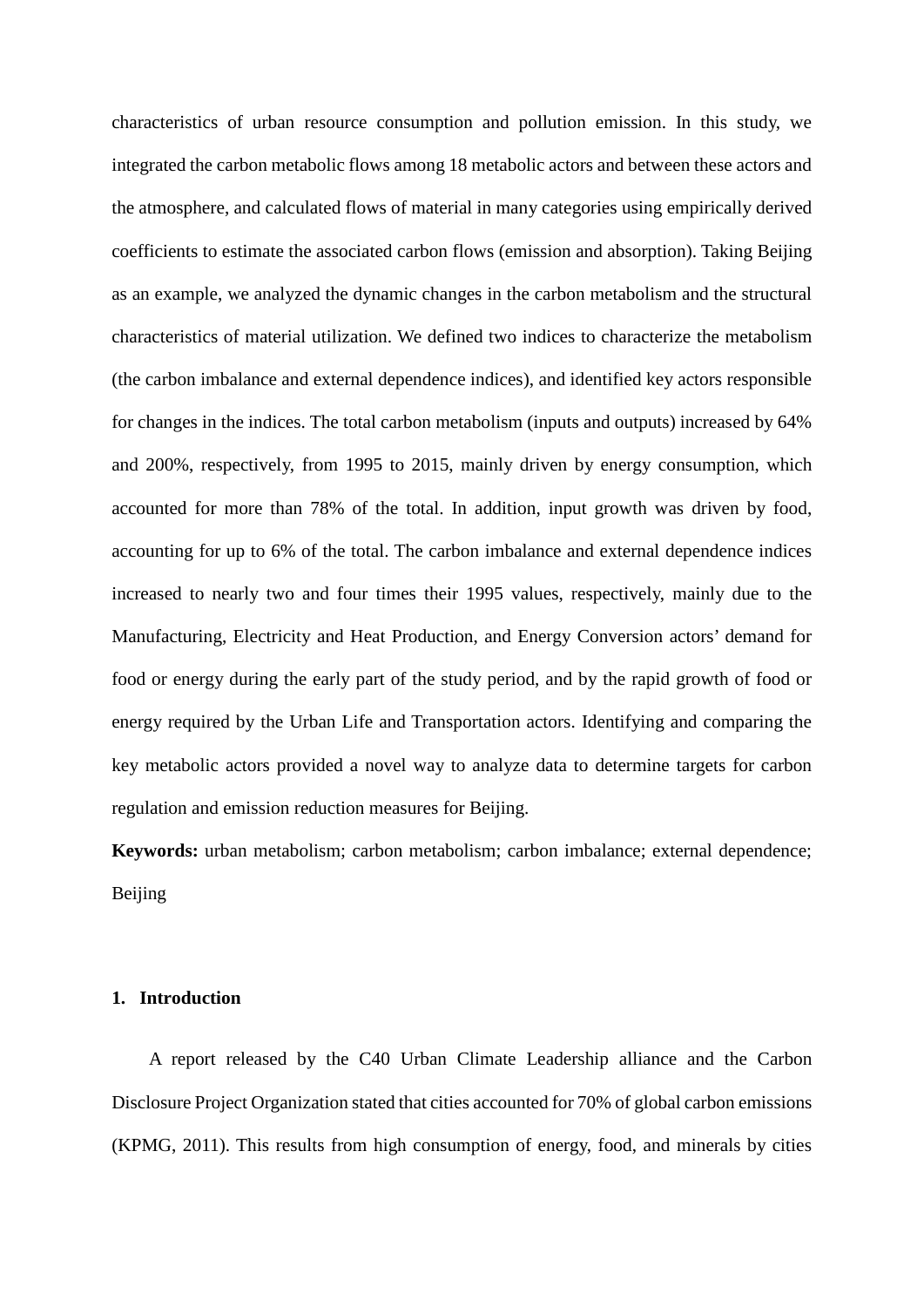(Musango et al., 2017), where the vegetation can only offset 8% of the emission that results from this consumption (Escobedo et al., 2010). This imbalance produces serious resource and environmental problems. Beijing, one of the largest of the C40 cities, has shown a 53% increase in the consumption of fossil fuels, biomass, and minerals since 1992 (Dai et al., 2017). The materials provided by Beijing's external environment increased from 30% of total consumption in 1992 to 60% in 2014, thereby exacerbating the dependence of production and life on external resources. These consumption problems have many causes, including low utilization ratios (Beijing's resource utilization efficiency in 2010 was only 1/8th of the highest level in the world) and high emission of pollutants. The surge of  $CO<sub>2</sub>$  emission (which increased to 2.5) times its 1995 level by 2015) attracted widespread attention (Zhang et al., 2015). At the same time, carbon absorption by vegetation was less than 10% of the emission, increasing the problems faced by Beijing's environment. These problems result from a disorder of urban carbon flows, including carbon transfers among the production and living sectors and carbon emission and absorption between sectors and the atmosphere. To support efforts to mitigate carbon emissions, it is necessary to consider these carbon flows from a metabolic perspective and analyze the degree of disorder in the carbon metabolism caused by each sector and its interactions with other sectors. The present study describes a new way to approach such studies by quantifying these imbalances.

Wolman (1965) first proposed the urban metabolism framework for studying shortages of water and the water and air pollution caused by urbanization. His framework provides a clear way to understand the material flows entering a city, and how human activities produce a series of wastes through consumption of these materials. Because the carbon in greenhouse gases is an important waste created by urban processes, it must also be accounted for. To find ways to cope with the global climate change created by this waste, researchers have increasingly focused on the theoretical perspective of urban carbon metabolism, which took urban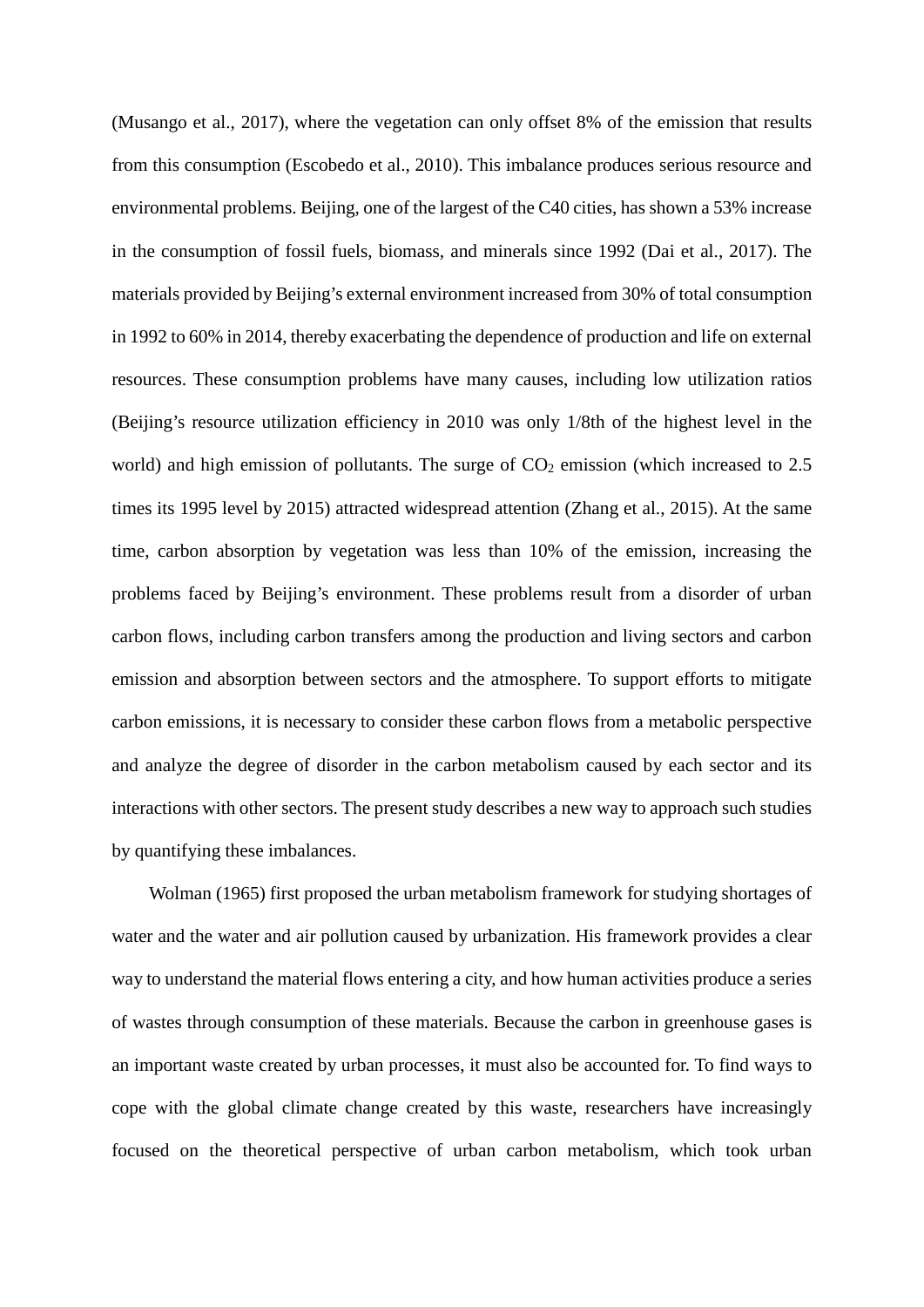metabolism as the theoretical framework and data base (Blečić et al., 2014; Kennedy et al., 2011; Pataki et al., 2006). Baccini (1996) was the first urban metabolism researcher to mention "carbon metabolism". He divided the Swiss Lowland region into three metabolic actors: residential areas, farmland, and forest. He studied carbon fluxes among these actors and between them and the atmosphere, as well as the resulting changes in their carbon stocks. These fluxes included inputs of food and fuels, outputs of wastes, carbon transfers among the actors, and CO2 emission and absorption between sectors and the atmosphere. Subsequently, carbon metabolism appeared in a report on the urban metabolism of Vienna, Austria (Obernosterer et al., 1998). Researchers divided the city into four metabolic actors: the atmosphere, humans, soils, and water. However, the carbon metabolic processes were similar to those of Baccini.

These early studies considered the socioeconomic actor as a "black box", and did not analyze the carbon flows among the actors inside the box. More recent studies of urban carbon metabolism have focused on refinement of the metabolic actors. For example, researchers have defined metabolic sectors based on input–output tables and studied the embodied carbon transfers among a city's production and living sectors (Zhang et al., 2014b; Zheng et al., 2016). Others have studied carbon from the perspective of production and consumption (Yang et al., 2015). Because these studies did not consider natural actors (e.g., vegetation growing inside a city), researchers added the natural actors by accounting for a city's diverse land use types. Carbon metabolic actors have been divided into groups based on different land use types to allow analyses of the impact of land use planning on carbon emission (Blečić et al., 2014), and the spatial patterns of urban carbon emission and absorption have also been studied (Xia et al., 2016, 2017; Zhang et al., 2014a, 2016b). In addition, researchers have divided the actors among industrial sectors and land use types to study the sectoral distribution of urban carbon emission (Zhang et al., 2015). The most distinctive characteristics of this research are that it has examined multiple sectors and multiple materials, thereby providing increasingly deep insights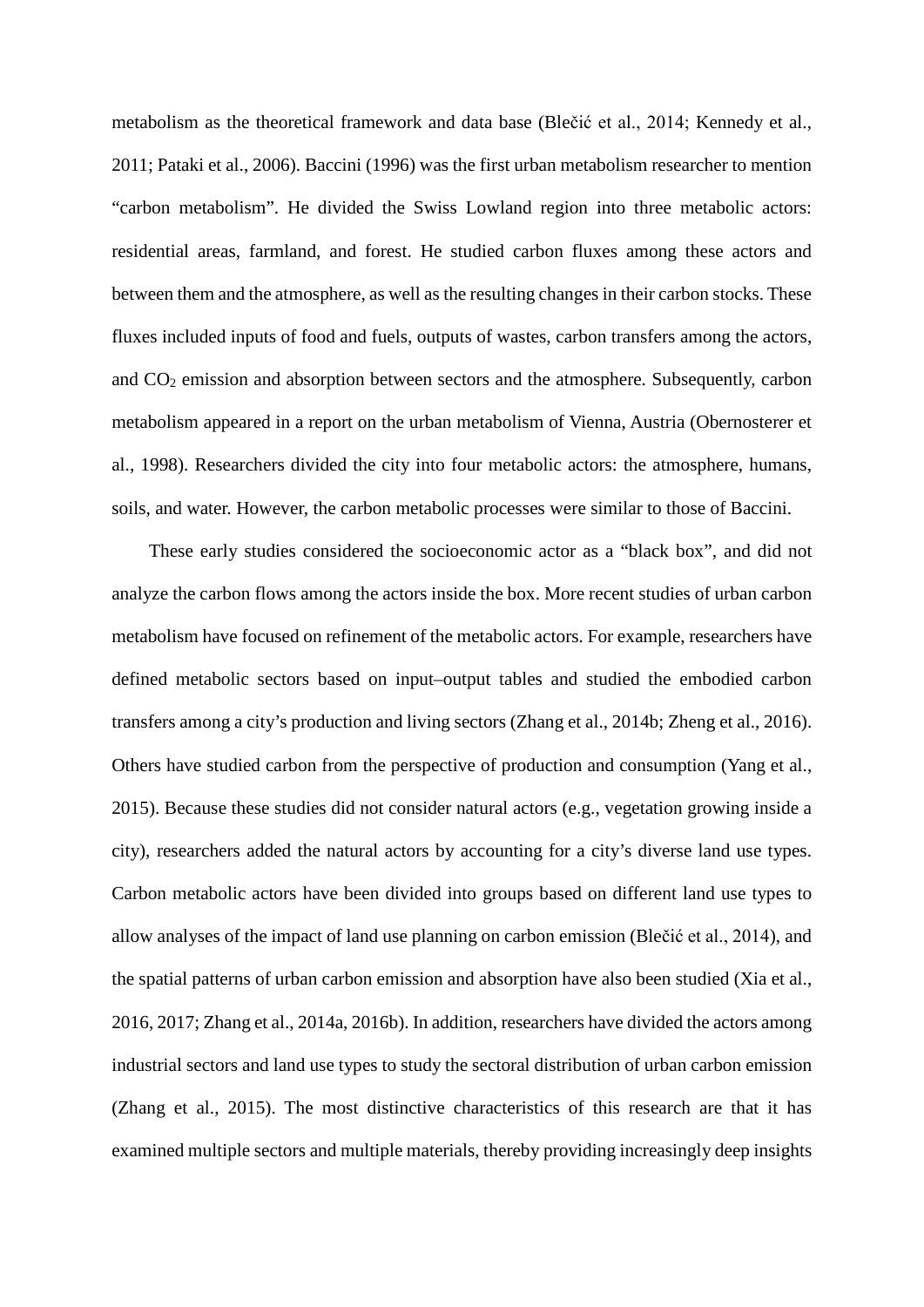into the urban metabolism. In particular, these studies have begun to reveal details of what happens inside the black box.

In summary, early studies of urban carbon metabolism covered the most important processes, including carbon transfers among actors, as well as carbon emission and sequestration. Nonetheless, the division of actors remained simplistic. Later research continued to refine the socio-economic actors, but did not always analyze carbon flows among the actors. As these flows within the black box are clearly important, researchers began looking for ways to analyze them.

To provide more precise insights, researchers have focused on smaller scale in urban range, or one metabolic actor of cities, or a kind of substance that contains carbon. To focus on smaller scale in urban range, Kellett et al. (2013) narrowed the range of their research to the community of south-central Vancouver, Canada, and refined the carbon metabolic actors into the buildings and the transportation, human, vegetation, and soil components. Lu et al. (2015) selected an ecological industrial park in Beijing, and divided it into six actors: energy supply, infrastructure, household, industrial and commercial, waste disposal, and artificial landscape. They analyzed the carbon transfers among these sectors and between the sectors and Beijing's external environment. To focus on one metabolic actor of cities, Ye et al. (2011) studied the relationships between the characteristics of household buildings and carbon emissions in Xiamen, China. Lee et al. (2016) studied energy consumption and carbon emission by different types of transportation in the city of Birmingham, U.K. To focus on a kind of substance that contains carbon, Lin et al. (2016) chose food, and studied the related carbon metabolic processes for Xiamen, China, including food consumption, human digestion and absorption, excretion, and waste disposal. Kennedy et al. (2010) divided the urban metabolic actors according to the end uses of different kinds of energy, and established a method for obtaining a greenhouse gas inventory. Their analyses of system components such as transportation and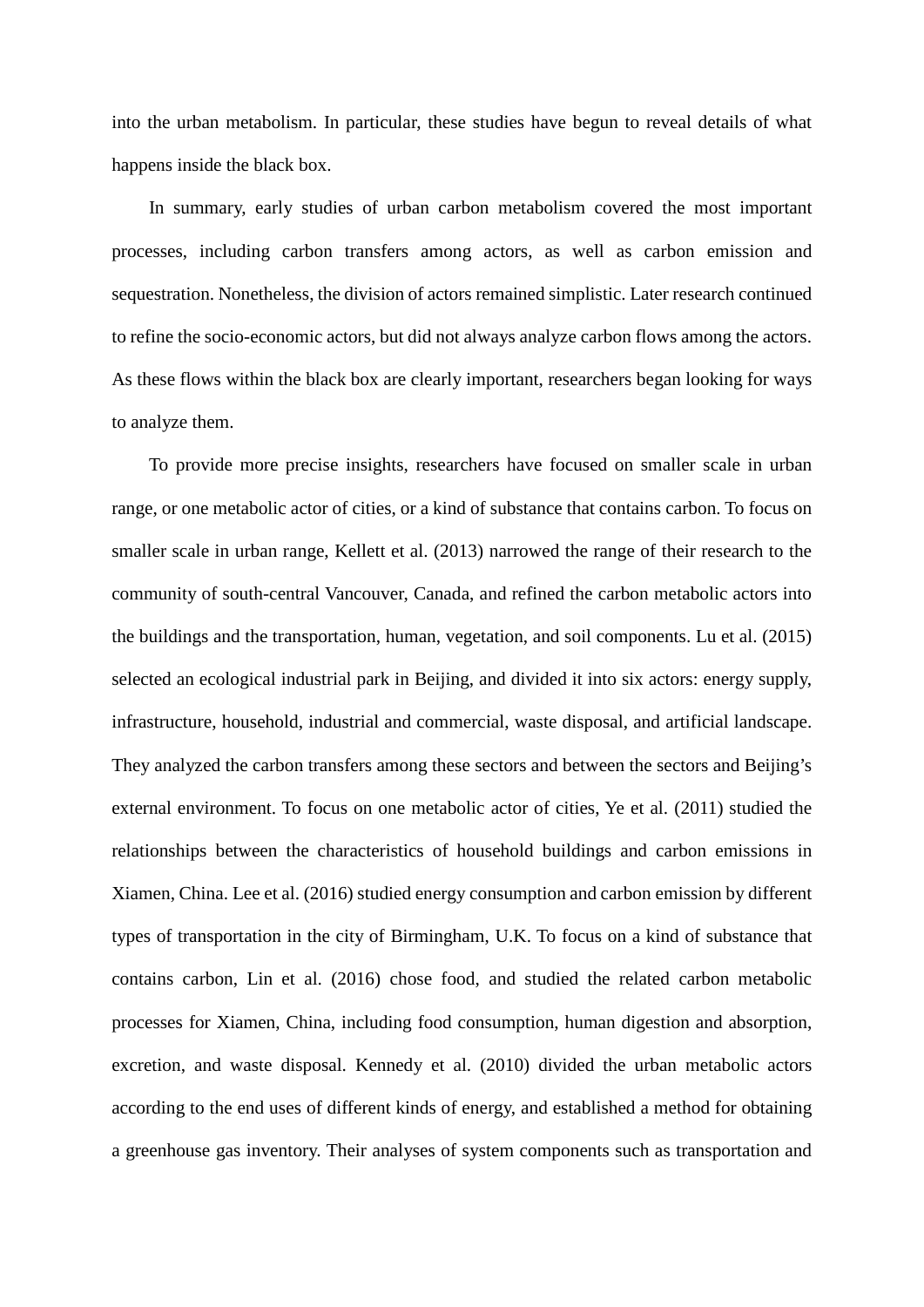buildings, and the flow directions of food and energy, enriched our knowledge of urban carbon metabolism by identifying metabolic actors and the paths between them.

Research on carbon metabolic processes relies heavily on accurate carbon accounting. At present, the accounting system for carbon emission and absorption is relatively mature (Carney et al., 2009; IPCC, 2006; Zhang et al., 2015). As a result, researchers have quantified carbon flows among components of the urban system, including families, farmland, livestock breeding, and waste disposal. For instance, Rimhanen and Kahiluoto (2014) studied crops using empirically derived coefficients for carbon contents, field samples, and mass-balance equations, and analyzed the carbon distribution in flows related to crops, including the flows of food to humans, of carbon released into the atmosphere through fuel combustion, of feed to livestock, of straw into the soil, and of waste into the composting system. They also accounted for losses in the allocation process. On this basis, Zhang et al. (2016a) focused on livestock feed and used material-flow analysis to calculate the feed inputs, as well as the digestion, storage, and excretion of carbon by livestock in the animal husbandry system. Luo et al. (2008) studied the carbon flows related to food consumption by 1000 Beijing households using a survey and empirically derived coefficients. Baker et al. (2007) expanded the list of carboncontaining substances from food to include energy, paper, plastics, fertilizer, and the wastes generated from their consumption. They then used material-flow analysis and empirically derived coefficients to calculate the carbon flows of 35 suburban families. Based on Baker et al.'s method, Fissore et al. (2012) further expanded the number and scope of the investigated families, including 360 families from both rural and urban areas, and they accounted for the input and output carbon flows of "courtyards", including the inputs of dog droppings and the outputs of leaves and grass from lawn mowing.

These studies related to resource consumption, conversion processes, and subsequent waste production. Some researchers also focused on the subsequent waste disposal. Tonini et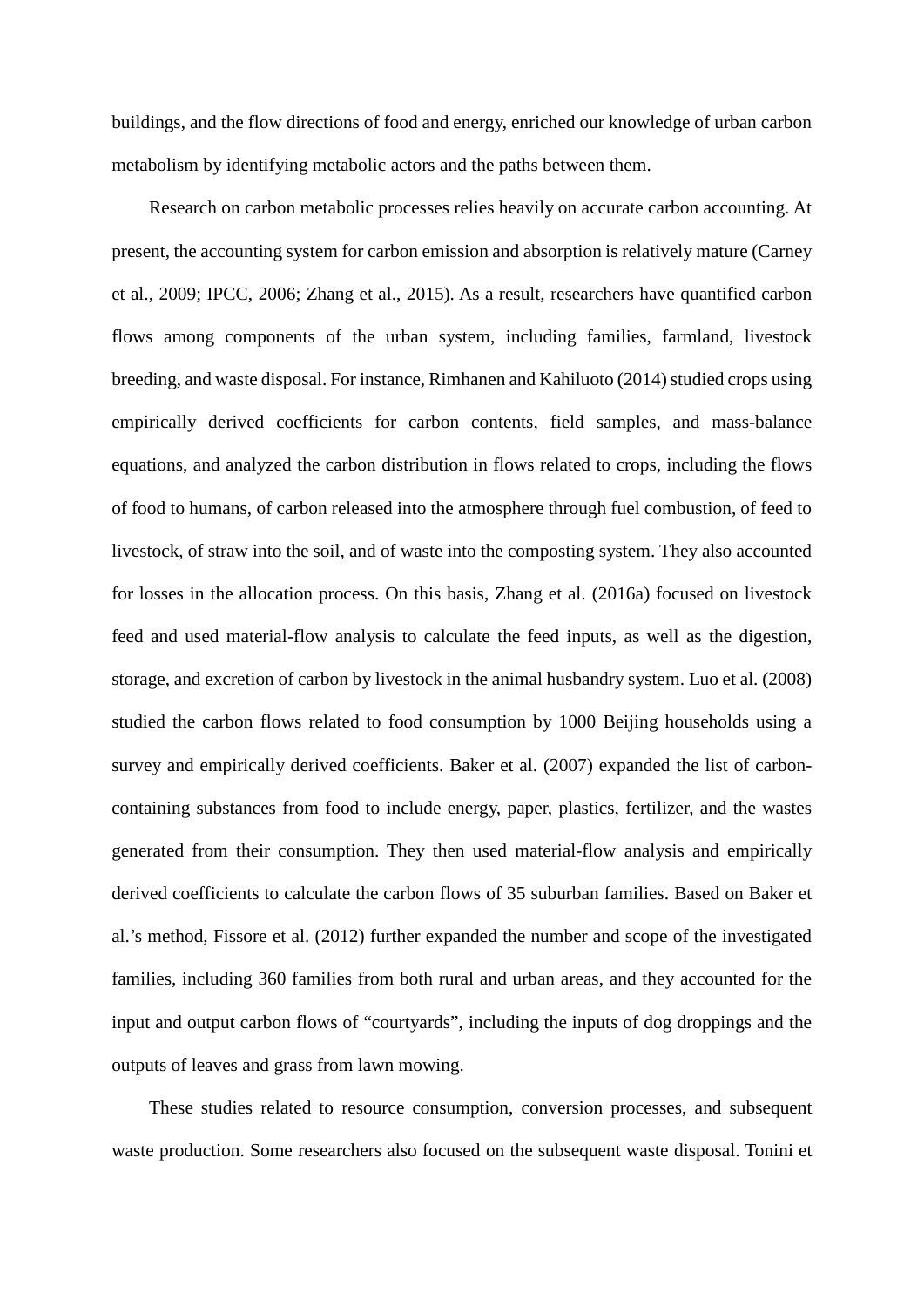al. (2014) analyzed the carbon flow processes involved in refining and processing wastes, including waste inputs, pretreatment, screening, post-processing, recycling, and final disposal, and used elemental analysis (i.e., tracking the flows of an individual element) to quantify the carbon flows. Similarly, Zhou et al. (2015) studied the garbage disposal system using empirically derived coefficients to quantify the waste carbon stock and carbon inputs of the system. These studies provided methods and data for analyzing and quantifying the flows of carbon among the actors in an urban carbon metabolic system.

Early studies based on the urban metabolism theoretical framework divided the actors simply, using a relatively small number of actors. When researchers included more actors, they focused on the carbon emission and absorption based only on the flows between the actors and the atmosphere, or analyzed the flows transfer among actors. To provide greater resolution and a more holistic picture of a city's urban carbon metabolism, we chose Beijing, China, as an example, and refined the natural and socioeconomic metabolic actors into a greater number of categories with the goal of simultaneously quantifying the carbon metabolic flows among actors and between actors and the atmosphere. The current study is an extension of the previous study (Zhang et al., 2015). The data and accounting method for carbon emission and sequestration used can be seen in the previous study. Based on the available data, we accounted for carbon metabolic flows from 1995 to 2015, and analyzed the total carbon metabolism and the changes of the material flows and resulting structure of the metabolism. We also developed two new indicators: the Carbon External Dependence Index, which represents the ratio of external resources consumed to internal resources consumed, and the Carbon Imbalance Index, which represents the ratio of carbon emission to carbon absorption. Our goal was to detect and comprehensively evaluate any carbon metabolic disorders in Beijing's urban metabolism. We used this approach to identify the main actors that were responsible for the carbon metabolic disorders and support both efforts to optimize utilization of carbon-containing materials in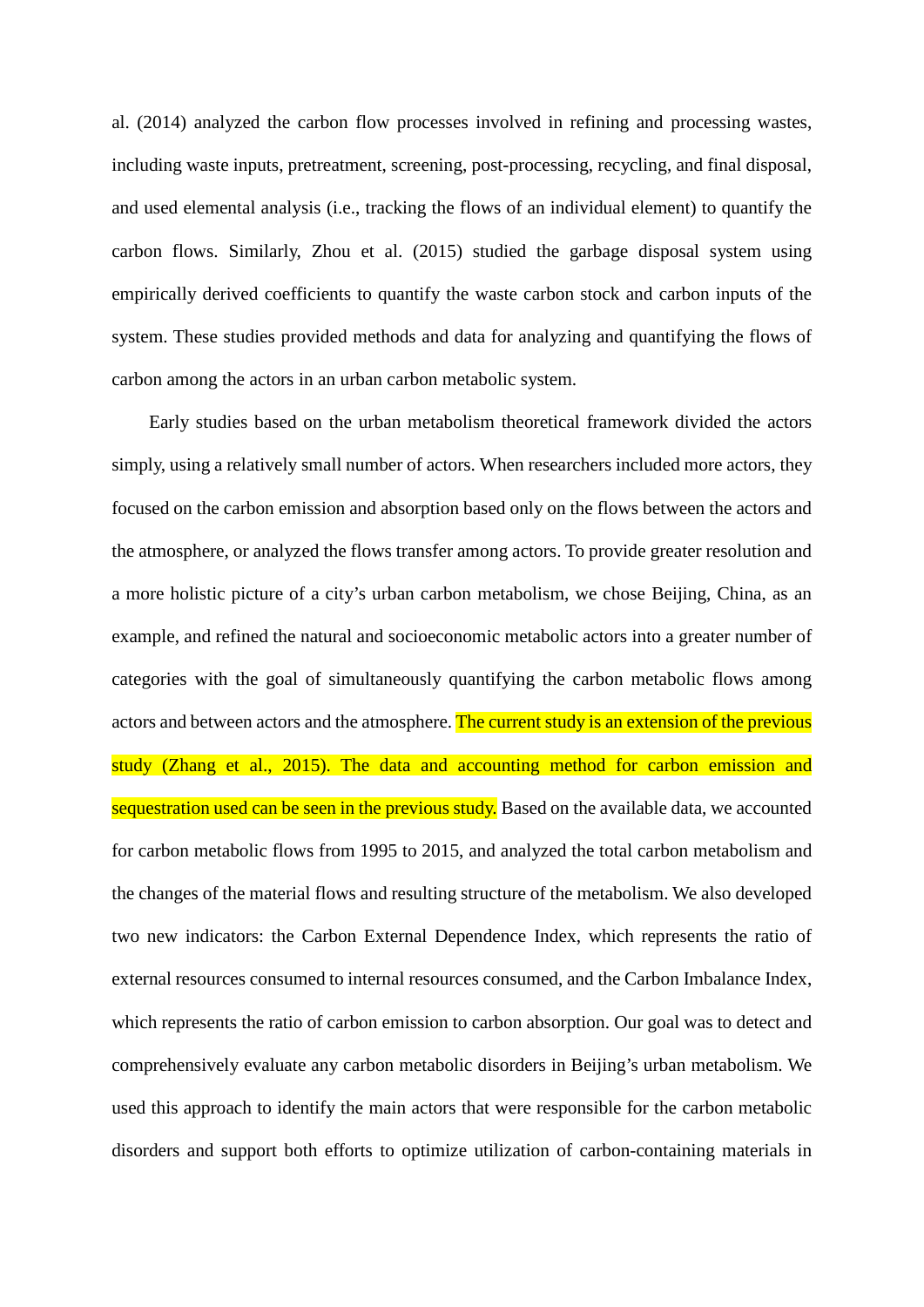Beijing and the development of plans to reduce carbon emissions.

#### **2. Material and methods**

#### **2.1. Analysis of and accounting for the carbon metabolic processes**

Beijing's administrative boundary represents the dividing point between the city's internal and external environments. The internal environment excludes the natural components of the city that lie inside that boundary. We used the administrative boundary of Beijing as the system boundary in our analysis, and divided the metabolic actors into natural and socioeconomic categories based on the different types of land use and industrial actors. We identified a total of 18 metabolic actors (Table 1). Agriculture combines natural and socioeconomic attributes because it includes farmland, but from the perspective of defining actors, it is dominated by production activities, so we classified it with the socioeconomic actors. During our carbon accounting, we obtained data on the following metabolic substances: energy, minerals, disposable plastics, fertilizer, food, animal feed, wood, straw, biogas, and water. Since our goal was to quantify urban carbon transfers, we focused on the materials that were consumed over short periods (within a year), and excluded material consumption to create the urban carbon stock (e.g., durable goods such as buildings).

#### *(Insert table 1 here)*

The material flows within the model we defined for Beijing show obvious hierarchical relationships (Fig. 1). There are three main carbon-transfer chains: Agriculture, Forest, Grassland, and Bodies of Water absorb  $CO<sub>2</sub>$  from the atmosphere and convert it into organic matter, some of which is transmitted to humans and livestock through the food chain; the rest is transmitted to Manufacturing for further processing, and is finally consumed by humans and livestock. Fossil fuels and minerals are introduced into the urban metabolic processes through extraction from the internal environment (flows labeled *w*). Some of these materials enter the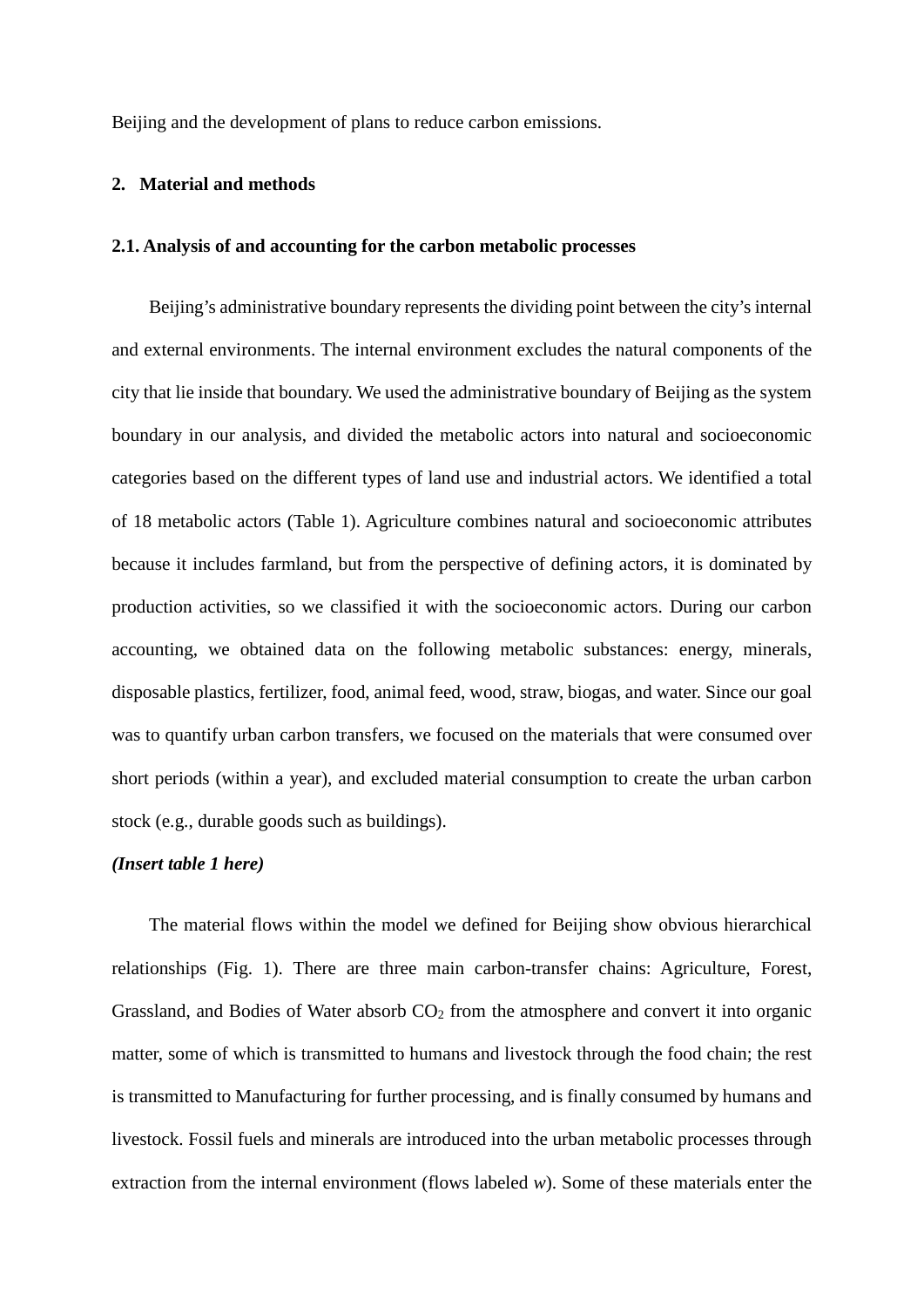Energy Conversion sector for further processing, and some of them directly enter a terminal consumption sector (i.e., any sector where they are consumed without undergoing additional processing). The external environment also provides products, which include semi-finished products such as fuel oil and naphtha, raw materials such as wood, and industrial products such as paper and plastic (*z*). Some of them enter the Manufacturing or Energy Conversion sectors, whereas others enter a terminal consumption sector, where they serve multiple socioeconomic actors. The metabolites produced by actors through their consumption of carbon-containing materials (i.e., waste products) are released directly into the natural metabolic actors or are processed (e.g., treated, recycled) before that release. These take the form of  $CO<sub>2</sub>$  emissions into the atmosphere, or discharge of solid wastes and wastewater into the Waste Disposal sector. Waste after disposal and treatment, along with some untreated waste, is finally discharged into Bodies of Water or the internal environment.

# *(Insert fig. 1 here)*

Empirically derived coefficients for the carbon content of various materials can be used to convert the masses of materials into the corresponding carbon emission and absorption (equations 1 to 3):

Carbon transfer for food:

$$
CT_{\text{food}} = Mt \times TF \tag{1}
$$

Carbon emissions for energy:

$$
CE_{\text{energy}} = Me \times EF \tag{2}
$$

Carbon sequestration by Forest:

$$
CSforest = A \times SF
$$
 (3)

Where *CT*<sub>food</sub> represents the amount of carbon transfer among sectors in the form of food products, *Mt* represents the food quantity transferred between sectors, *TF* represents the food carbon coefficient (i.e., the proportion of carbon in the food), *CE*energy represents the carbon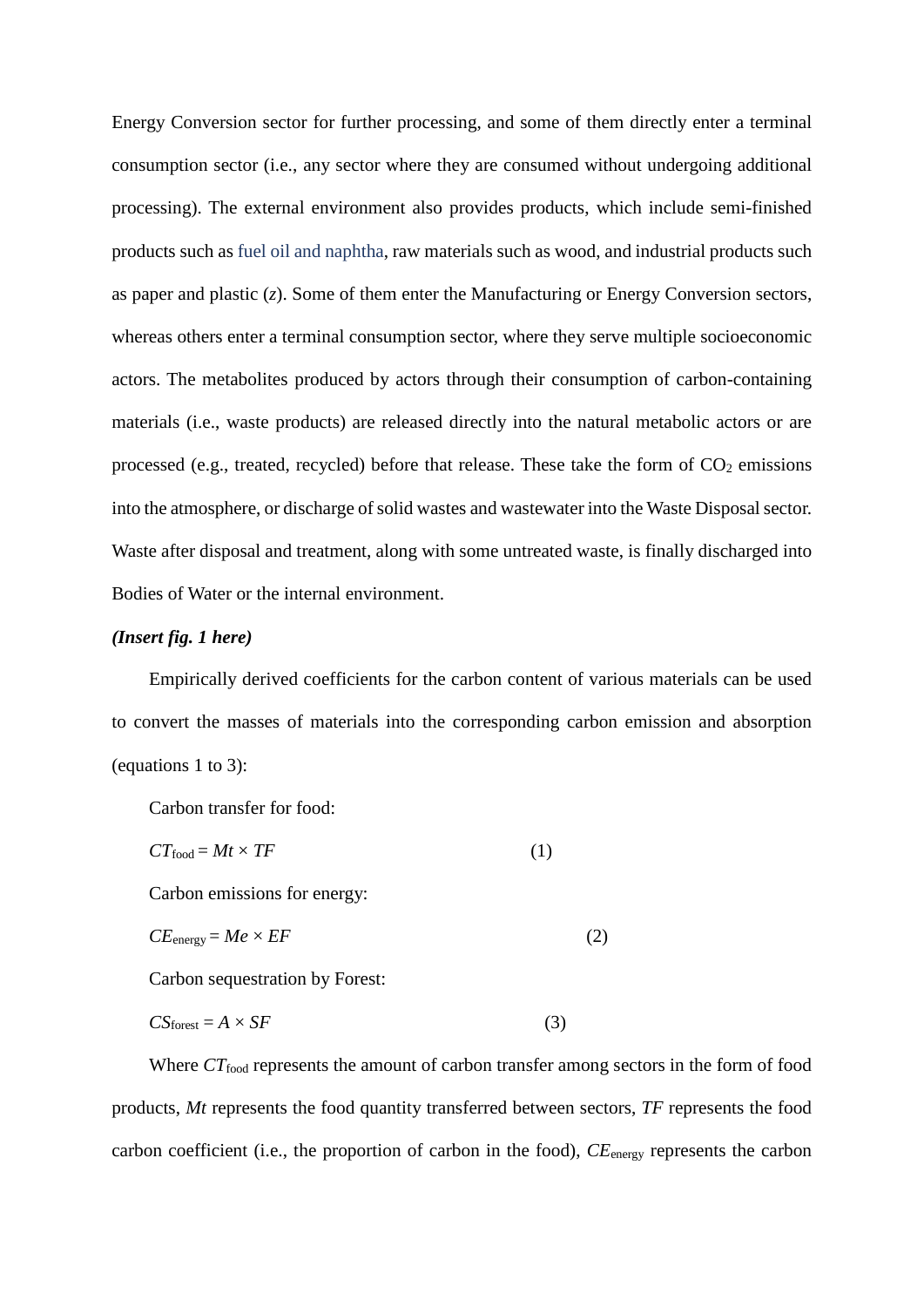emission between sectors and the atmosphere due to energy consumption, *Me* represents the energy consumption by a sector, *EF* represents the coefficient for energy carbon emission (i.e., the amount of carbon emitted per unit fuel consumption), *CS*forest represents carbon uptake by tree photosynthesis, *A* represents the area of Forest, and *SF* represents the quantity of carbon uptake by photosynthesis per unit area. Supplemental Table S1 provides details of the calculations and the data sources. The data mainly come from the Beijing statistical yearbook (BMBS-SONBSB, 2016), China Energy Statistics Yearbook (ESD-NBSC, 2016), China Rural Statistical Yearbook (DRSEI-NBSC, 2016), China Environmental Statistics Yearbook (EBCEY, 2016), and the China Plastics Industry Yearbook (APPIC, 2015). All other references that we consulted are listed in the Supplemental materials, and particularly in Supplemental Table S1. Because most of the data we collected was based on Beijing's inputs and outputs, which were treated as a black box by the researchers who collected the data, they cannot be matched directly to the process paths shown in Figure 1. Therefore, we needed to define principles for distributing the flows represented by this data among the paths. The energy flows and food must be allocated according to Beijing's actual situation. In our analysis, the energy flows that we allocated were for coal, coke oven gas, coking products, gasoline, kerosene, diesel oil, and fuel oil (Table 2), as these are the primary forms of carbon-containing energy resources used in Beijing. In summary, the allocation process first allotted an input to the primary sector (labeled 1 in Table 2) until its needs were met, then any remaining amount was allocated to the secondary sector (labeled 2 in Table 2), and so on. For the distribution of food, we used the conservation of mass principle to calculate the flows. We assumed that local production was first allocated to meet local consumption needs and exports, with the remainder becoming outputs to the external environment. When the local production was insufficient to meet the local demand, the missing material was provided by inputs from the external environment. Details of distribution for other substance such as paper and plastic are provided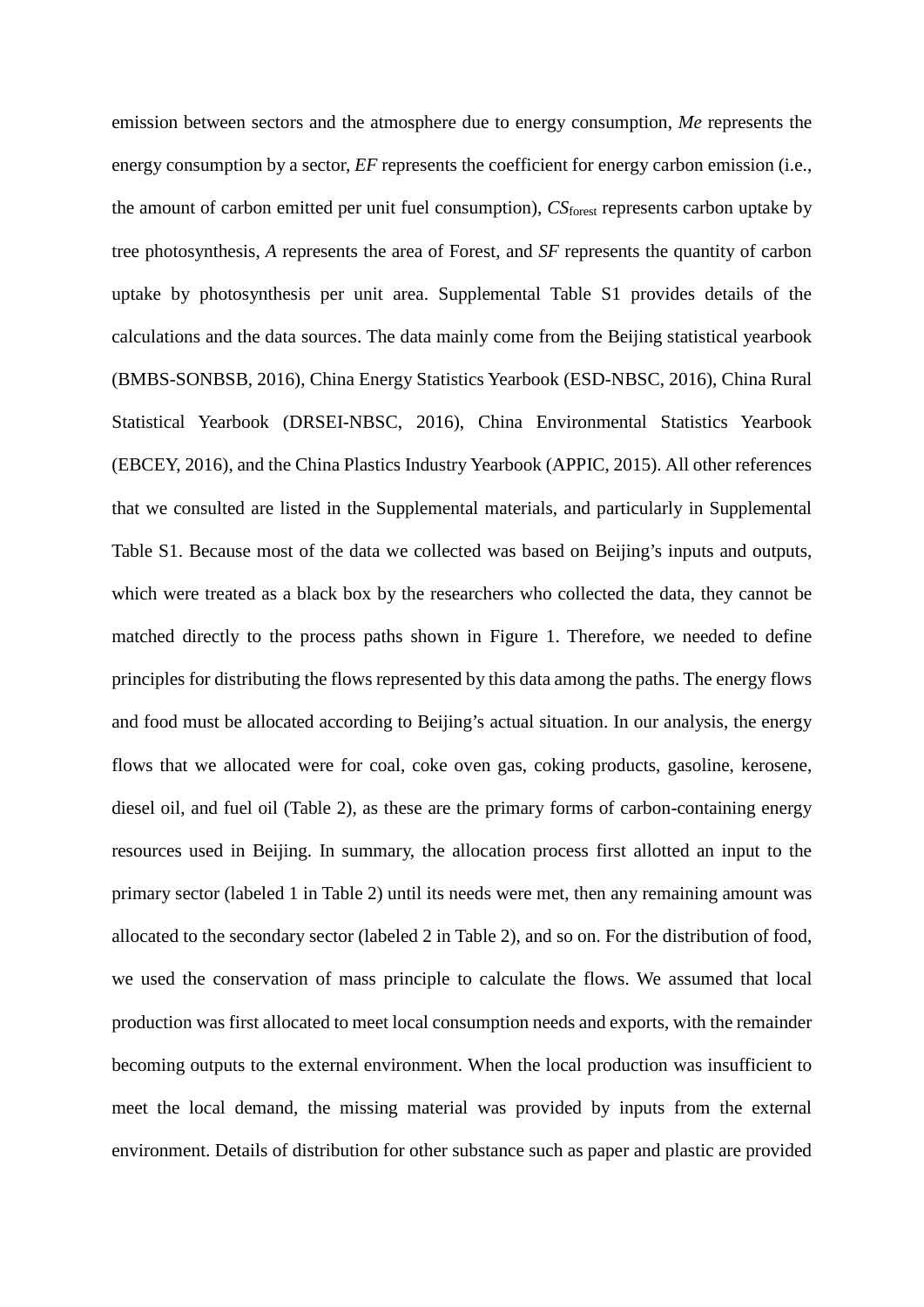in the Supplemental materials.

#### *(Insert table 2 here)*

#### **2.2. Construction of the metabolic indices**

To quantify the problems arising from urban carbon metabolic processes, we constructed a Carbon Imbalance Index (*CII*, which represents the ratio of carbon emission to carbon absorption) and a Carbon External Dependence Index (*CEDI*, which represents the ratio of external resources consumed to internal resources consumed). *CII* mainly accounts for the paths related to node 18 (the Atmosphere) of Beijing's carbon metabolic system. *CII* represents the carbon imbalance state in the vertical direction. As densely populated areas, cities mostly have actors with large carbon emissions, and have fewer actors with a small potential for carbon sequestration. Thus, carbon emission is generally far greater than carbon absorption in the vertical direction, resulting in a serious imbalance of the carbon metabolism. The larger the *CII*, the more serious the carbon imbalance. *CII* is calculated as follows (equation 4):

$$
CII = \sum e_i / \sum s_i \tag{4}
$$

where *i* is the carbon metabolic actor,  $e_i$  is the carbon emission by that actor, and  $s_i$  is the carbon sequestration (absorption) by that actor.

*CEDI* mainly accounts for the paths related to the external and internal environments. As highly open ecosystems, cities frequently exchange large amounts of carbon with their external environment. The processes in an urban carbon metabolism depend strongly on inputs from the external environment. Therefore, the ratio of inputs from the external environment to inputs from the internal environment reveals the degree of dependence of the urban metabolism on external resources. In view of the different metabolic pressures produced by the use of renewable and nonrenewable external resources, it is possible to assign different weights to these resources. For the sake of simplicity, we assumed that renewable resources had a weight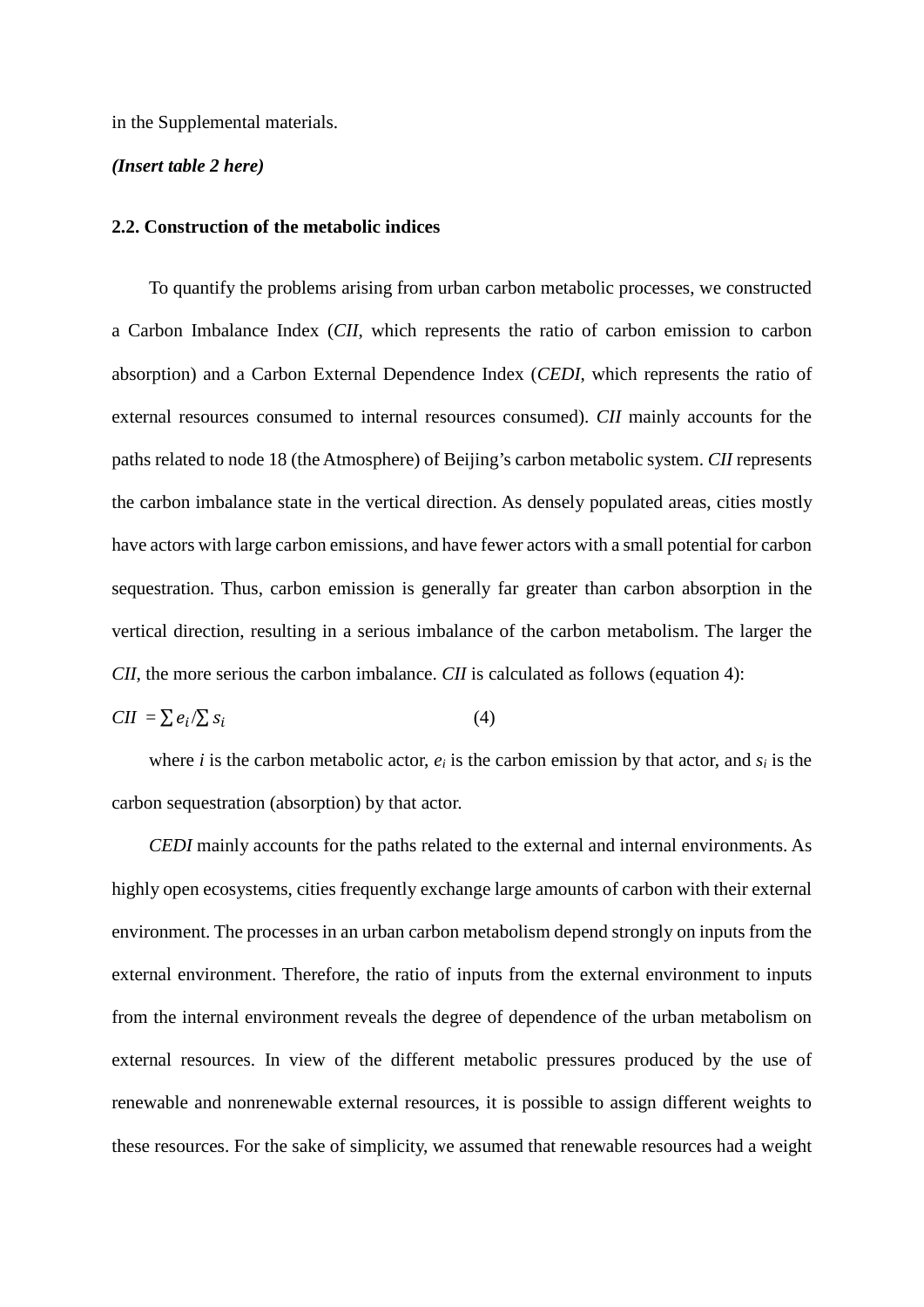of 0.5 and nonrenewable resources had a weight of 1.0. The greater the *CEDI*, the greater the dependence on the external environment. The formula for *CEDI* is as follows (equation 5):

$$
CEDI = (0.5 \sum z_{i,r} + \sum z_{i,n} - 0.5 \sum y_{i,r} - \sum y_{i,n}) / \sum w_i
$$
 (5)

where *i* is the metabolic actor, *r* is a given renewable resource, *n* is a given nonrenewable resource, *zi,r* is the quantity of carbon in renewable resources that is input to actor *i* from the external environment,  $z_{i,n}$  is the quantity of carbon in nonrenewable resources that is input to actor *i* from the external environment, *yi,r* is the quantity of carbon in renewable resources that is output to the external environment from actor  $i$ ,  $y_{i,n}$  is the quantity of carbon in nonrenewable resources that is output to the external environment from actor *i*, and *wi* is the quantity of carbon that is supplied by the internal environment from actor *i*.

Based on the two indices, we can identify which actors have increased their emissions or have had insufficient carbon absorption, leading to a carbon imbalance, and which actors depend on external resources to meet their demand. Based on the emission quantities, the absorption quantities, and the net external input, we identified the actors with the greatest carbon flows. Then, based on changes in *CII* and *CEDI* during different stages of our study period, we determined the contributions of each actor to Beijing's carbon metabolic disorders, and identified the actors with the greatest carbon flow and greatest change in this flow, as well as the actors that had a large carbon flow but small changes in this flow and the actors that had a small carbon flow but large changes in this flow. Finally, we determined whether there was consistency or a difference between pairs of key actors responsible for increases of the two indices, and used that comparison to determine the priority for managing or regulating these actors. That is, actors with a problem based on both indices should receive priority over actors with a problem based on only one of the indices, which in turn should receive priority over actors that have no problems based on either index. We then used the results of this analysis to develop objective management strategies to create a healthier carbon metabolism.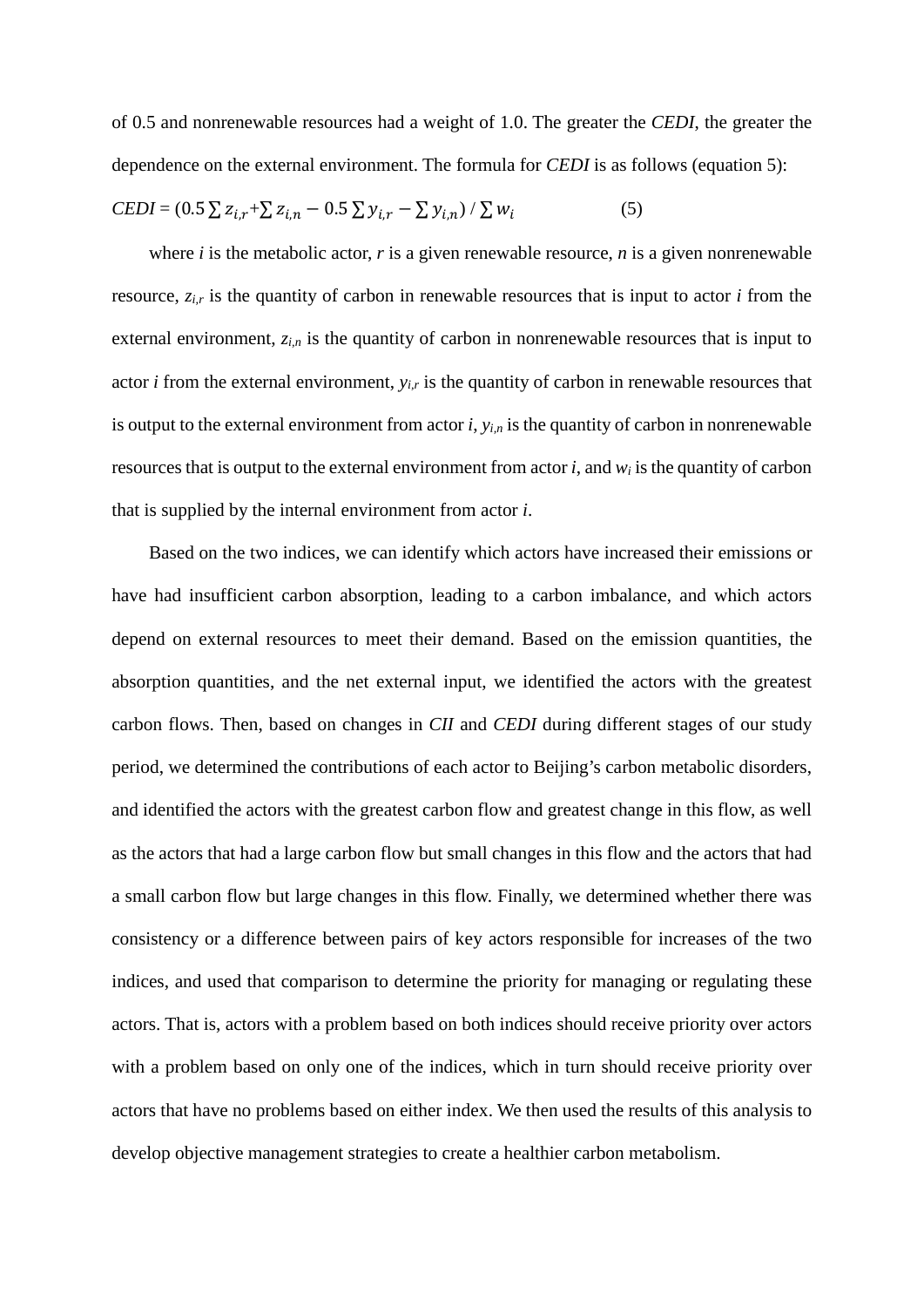#### **3. Results**

#### **3.1. Changes of the total carbon metabolism and its structure**

The inputs and outputs of carbon for Beijing showed an overall growth trend from 1995 to 2015 (Fig. 2). The carbon inputs increased by 64% during the 21-year study period, but growth of the carbon outputs was faster (to more than 3 times the starting value by 2015, for an increase of more than 200%). Both inputs and outputs showed periods of growth and decrease. From 1995 to 2006, the carbon inputs and outputs increased by 49 and 74%, respectively. From 2006 to 2014, they decreased by 21 and 45%, respectively, and then increased by 39 and 240%, respectively, from 2014 to 2015.

These changes were driven mainly by energy flows, which accounted for more than 78% of the total throughout the study period, with inputs and outputs increasing by 98% and nearly 300%, respectively, compared with the 1995 values. Especially from 2014 to 2015, the input and output of energy (gasoline, diesel oil and liquefied petroleum gas) increased by 49 and 270%, which may be related to the expansion of the scope of the policy implementation for upgrading oil quality to reduce contaminants that would produce toxic emissions. As a result, there was huge deviation between 2015 and the other years (Fig. 2). The magnitude of the energy flows relative to the other flows resulted in the carbon inputs and outputs following the same trend as energy. The growth of total inputs was also driven by food imports. Although its initial proportion of the total flow was small (0.5%), it increased rapidly (to 18.8 times the 1995 value), accounting for 6% of the total by 2015. The inputs of plastic, paper products, water, wood, and fertilizer also increased rapidly (to as much as 7.4 times the 1995 value), and together, they accounted for 4% of the total flows. At the same time, the inputs of minerals and feed, which accounted for 20 and 5% of the total, respectively, in 1995 showed a decreasing trend; by 2015, they had decreased by 91 and 56%, respectively, and this slowed the growth of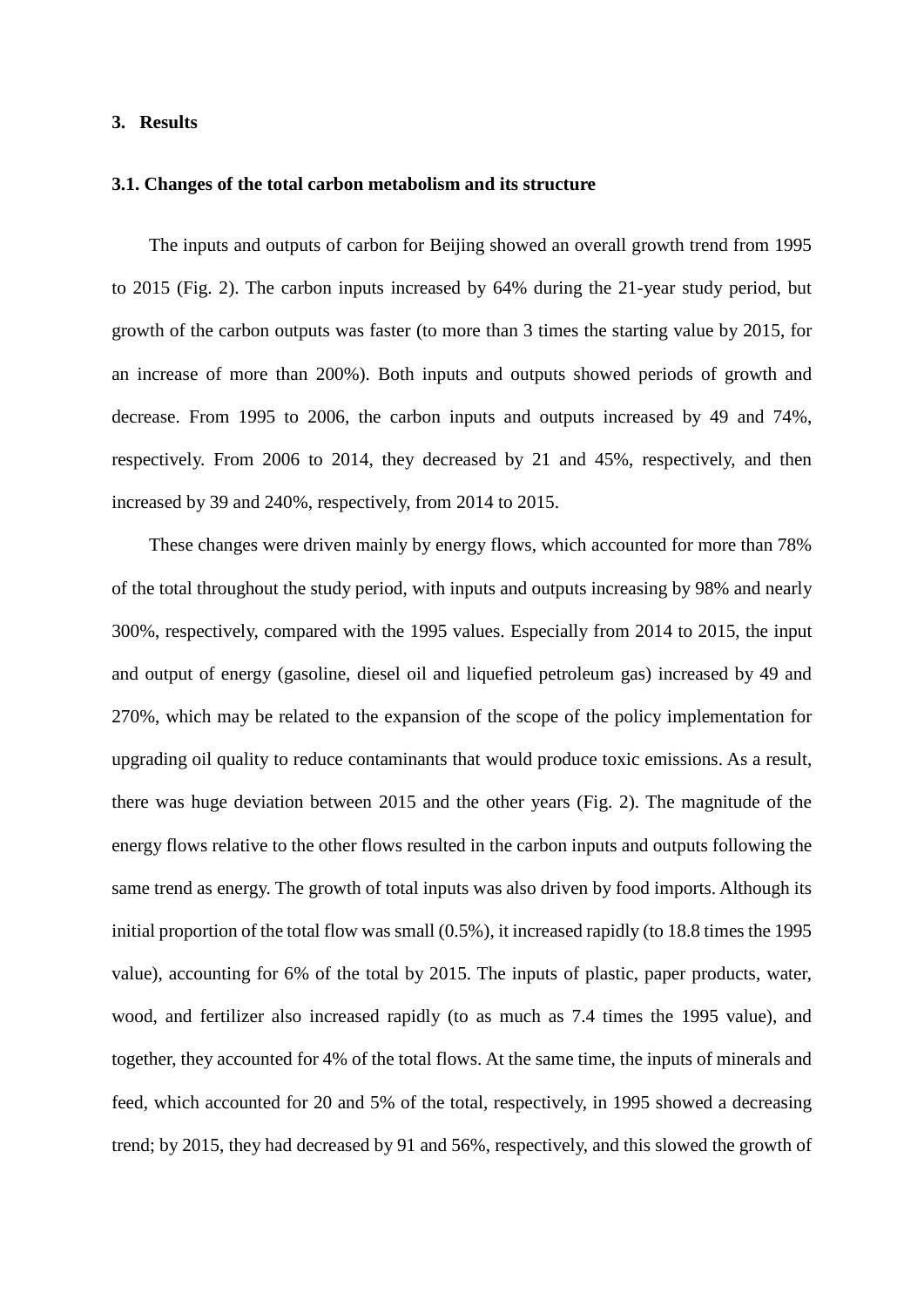carbon inputs. Outputs of plastic and paper products increased to more than 14 times the 1995 value, water increased to 2 times the 1995 value, and food fluctuated, but ended by increasing to 10 times the 1995 value. However, because the cumulative proportion of the total for plastics, paper, water, and food was only 0.6%, they had little effect on the total carbon output. The amount of waste (about 1% of the total output) was also small, and its increase was only moderate (25%), so wastes had little impact on the carbon output. The decrease of mineral inputs partly offset the increase of carbon inputs. This is because it accounted for a relatively large proportion of the total input (20%) initially, during a period of large-scale construction in Beijing, and subsequently had a large decline, by 95%. In 2015, it only accounted for 0.2% of total inputs. The output of straw had little influence on the overall change, because its proportion of total outputs (about 0.05%) was small, and its decline (41%) therefore had little influence on the overall outputs.

# *(Insert fig. 2 here)*

#### **3.2. Analysis of** *CII* **and identification of the key actors**

We assumed that the key actors were the ones that together accounted for 70% of the total emission. For all actors, the maximum carbon emission (by Manufacturing) was 800 times the minimum (by Fisheries), indicating a large difference among actors in their carbon emission. The average carbon emission of the key actors that accounted for 70% of the total emission was 9 times the average of the remaining actors that accounted for 30% of the total (i.e., almost one order of magnitude larger). This shows that the remaining 30% actors have small carbon emissions. Therefore, we select 70% as the criteria for identifying key actors. Thus, we believe it was acceptable to focus on the key actors. We applied the same rule to identify the key actors responsible for carbon absorption and net external inputs.

*CII* closely followed the trend for carbon emissions, since carbon absorption showed little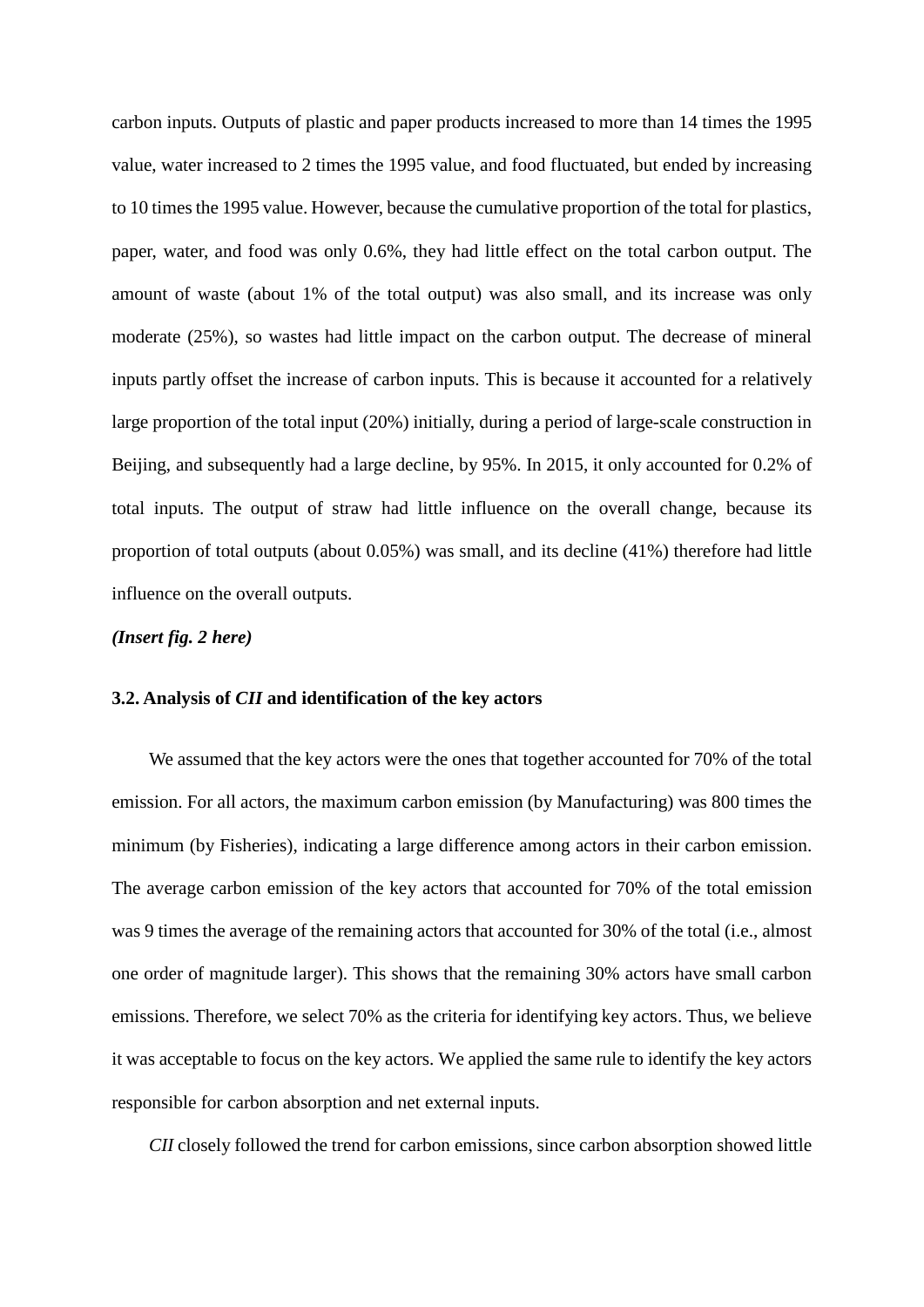change during the study period (Fig. 3). After 2011, *CII* was no longer synchronized with carbon emissions. The increase of *CII* resulted from the reduction of carbon absorption being greater than the decrease of carbon emissions. Overall, carbon emissions increased by 6% during the study period, whereas carbon absorption decreased by 38%. Beijing's *CII* nearly doubled, indicating that the magnitude of the imbalance increased greatly. However, there were different phases in its changes during the study period. *CII* increased by 86% from 1995 to 2007 (from 4.5 to its maximum value of 8.4), followed by a 17% decrease from 2007 to 2011 (from 8.4 to 7.0), and a 13% increase from 2011 to 2015 (from 7.0 to 7.9). This pattern was caused by changes in the flows related to the key actors (see Table 3).

#### *(Insert fig. 3 here)*

#### *(Insert table 3 here)*

From the direct flow diagram (Fig. 4) and Supplemental Table S2, we can see that all carbon metabolic actors had output paths to the atmosphere, whereas <25% of the actors had inputs from the atmosphere; the latter were Agriculture, Forest, Grassland, and Bodies of Water. Based on the key actors identified in Table 2, we can see that the carbon emission and absorption were relatively large for Manufacturing, Electricity and Heat Production, Transportation, Other Services, Urban Life, Rural Life, and Agriculture, and that these actors had a large contribution to the changes of *CII*. The share of carbon emission from Mining, Retail and Catering, and Waste Disposal was small (only 2% of the total in 1995), but Retail and Catering and Waste Disposal increased to 10 and 4 times their 1995 level, respectively, reaching 9% of the total in 2015. Mining was relatively stable before 2007, but then increased to 7.5 times this level by 2011, and then decreased by 95% until 2013. The contribution of these three actors to the changes of *CII* were relatively large.

The carbon emission by Manufacturing, Rural Life, and Agriculture decreased overall. Manufacturing, which accounted for 42% of the total in 1995, remained relatively stable, with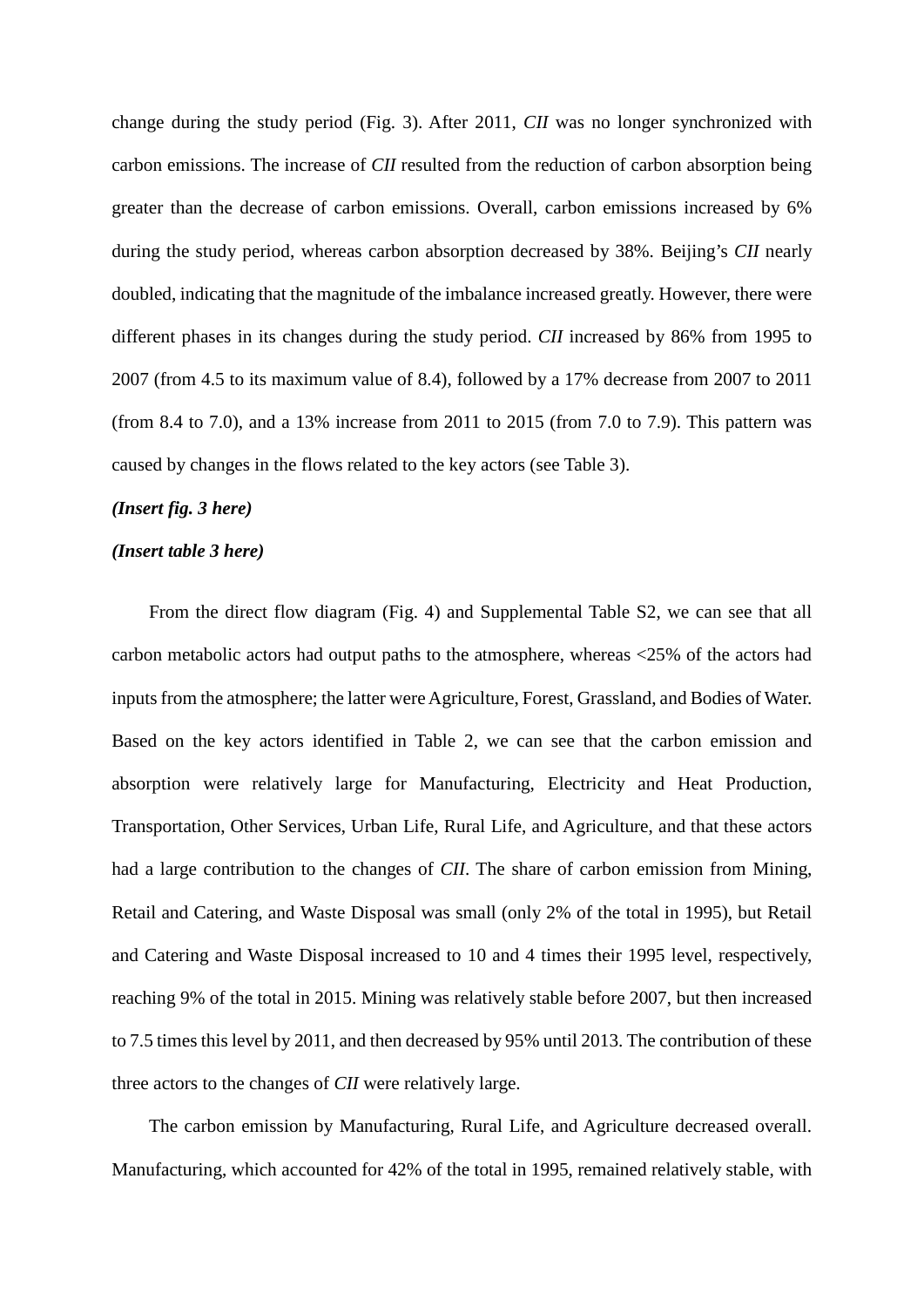only slight fluctuations before 2006. It then decreased, and was overtaken by Electricity and Heat Production in 2011. The carbon emission by Manufacturing in 2015 was only 20% of that in 2006 (and its proportion of the total decreased to 9%). The carbon emission by Rural Life decreased steadily before 2005. It increased significantly in 2006, reaching 1.6 times the value in 2005. It then decreased to 67% of its level in 2006. However, its share of the total during the study period was relatively stable, fluctuating between 4 and 6%. Agriculture (7% of the total in 1995) had a share close to that of Rural Life, but its share has been decreasing, with a decrease to 30% of its 1995 level by 2015 (when it accounted for 2% of the total). Electricity and Heat Production, Transportation, Other Services, and Urban Life all showed continuous emission growth. The proportion for Electricity and Heat Production (19%) was only smaller than that of Manufacturing in 1995. After 2011, it rose to first place (25%), and by 2015, it had increased to 1.4 times its 1995 value, and still accounted for about 25% of the total. Although the proportions of Transportation and Urban Life were both less than 10% in 1995, they increased to 6.7 and 1.4 times their 1995 values, respectively, by 2015, when they accounted for 18% and 16% of the total. Other Services increased twice as fast as of Electricity and Heat Production, but because its initial proportion was only 4%, its total remained less than 10% in 2015.

Agriculture had the largest carbon absorption (accounting for 49% of the total), but with the area of farmland (i.e., the Agriculture actor) shrinking, its carbon uptake decreased year by year. In 1999, it was overtaken by Forest, and in 2003, it dropped to 35% of its 1995 value (accounting for only 26% of the total). From 2003 to 2008, it increased again, reaching 1.5 times its value in 2003 (and accounting for 35% of the total). Then it decreased again, reaching only half of its value in 2008 (and accounting for 22% of the total). Forest had relatively large carbon absorption, but its total absorption did not change much during the study period. It decreased by less than 4%. However, with carbon absorption by Agriculture decreasing, the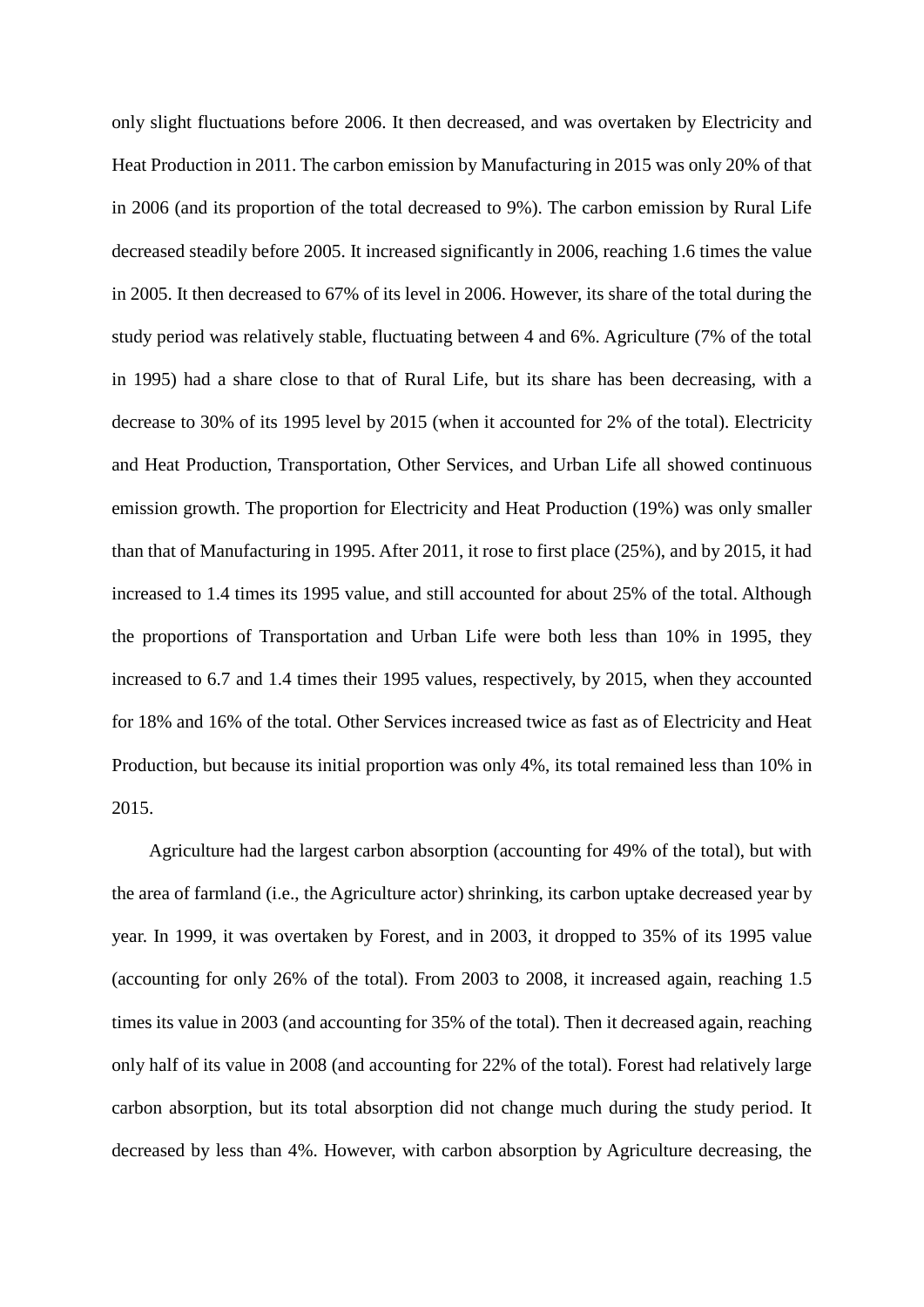proportion of Forest carbon absorption increased from 42% to 65%.

# *(Insert fig. 4 here)*

#### **3.3. Analysis of** *CEDI* **and identification of the key actors**

*CEDI* generally increased, reaching 4 times its 1995 value by the end of the study period, though with some fluctuation caused by the influence of inputs from both the external and the internal environments (Fig. 5). From 1995 to 2004, *CEDI* showed the opposite trend from that for internal inputs, but *CEDI* fluctuated more significantly than these inputs. By 2000, the internal inputs had decreased to half their 1995 value, while *CEDI* increased to 2.6 times its 1995 value, mainly due to the large increase (by 48%) of net external inputs. From 2004 to 2010, *CEDI* showed fluctuations that were similar to those of net external inputs, reaching 2.9 and 1.2 times the 2004 value. However, *CEDI* fluctuated more than the net external inputs. This was mainly due to the 57% decrease in the internal inputs during this period. From 2010 to 2015, *CEDI* showed a synchronous downward trend similar to that for the net external inputs (decreasing by 14 and 21%, respectively), mainly due to the relatively stable internal inputs. The changes in external and internal inputs resulted from changes in the inputs of key actors (see Table 4).

# *(Insert fig. 5 here)*

#### *(Insert table 4 here)*

From the direct flows in Figure 4 and Supplemental Table S2, we can see that except for Waste Disposal, Grassland, and the Atmosphere, the other carbon metabolic actors (which accounted for 83% of the 18 actors) all had carbon transfers with the external environment, but only Mining received carbon inputs from the internal environment. Among the key actors identified in Table 4, the net external inputs for Manufacturing, Electricity and Heat Production, Energy Conversion, Transportation, and Urban Life were large, so their contributions to the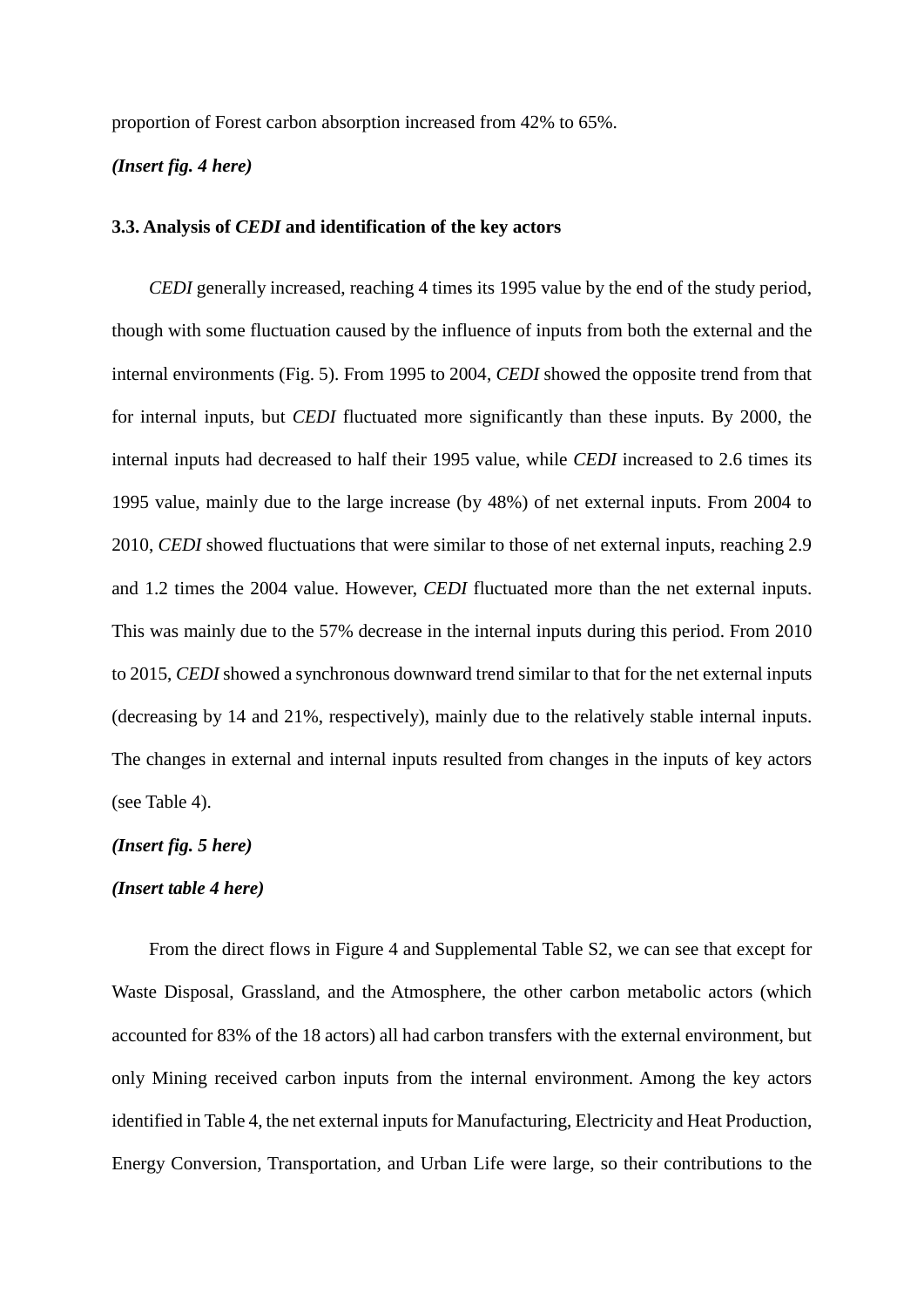changes of *CEDI* were also great. Although Retail and Catering and Animal Husbandry had a relatively small share of total inputs in 1995 (11% of the total), both actors changed greatly during the study period. Retail and Catering has grown steadily, reaching 29 times the 1995 value by 2015. Its proportion also increased during this period, from 0.5% to 9.0%. Animal Husbandry decreased by 54% (so its share decreased from 10% to 3%), with frequent fluctuations. It decreased greatly from 1995 to 1996, reaching 1.5 times its original value in 1996. Between 1996 and 2003, it grew to 4 times its 1996 value, and from 2003 to 2015, it decreased by 30% compared with its 2003 value. Among the actors with large net external inputs, Manufacturing, Energy Conversion, and Electricity and Heat Production were especially prominent. Manufacturing's net external inputs generally decreased, whereas those of Electricity and Heat Production and of Energy Conversion increased continuously. Net external inputs for Transportation and Urban Life also increased year by year, but their total contribution remained less than those of Manufacturing, Energy Conversion, and Electricity and Heat Production.

For Manufacturing, the initial net external input accounted for one-half of the total, and this proportion remained relatively stable until 2007. After 2007, it began to decrease greatly, and its contribution was exceeded by Energy Conversion and by Electricity and Heat Production in 2010. In 2015, it decreased to less than 25% of its 2007 value (and its proportion of the total decreased to 11%). This resulted mainly from the large decrease of nonrenewable resources such as energy and minerals, which had the largest share of its inputs (accounting for 52 and 46%, respectively, of the total in 1995). By 2015, they had decreased to 24% and 6% of their 1995 values, respectively, accounting for 48% and 8% of the total. Renewable resources such as the raw materials for production of paper and food accounted for less than 2% of the total in 1995, but they increased year by year, reaching 8 times their 1995 value and with their share of the total rising to 44%. Net external inputs for Energy Conversion accounted for 28%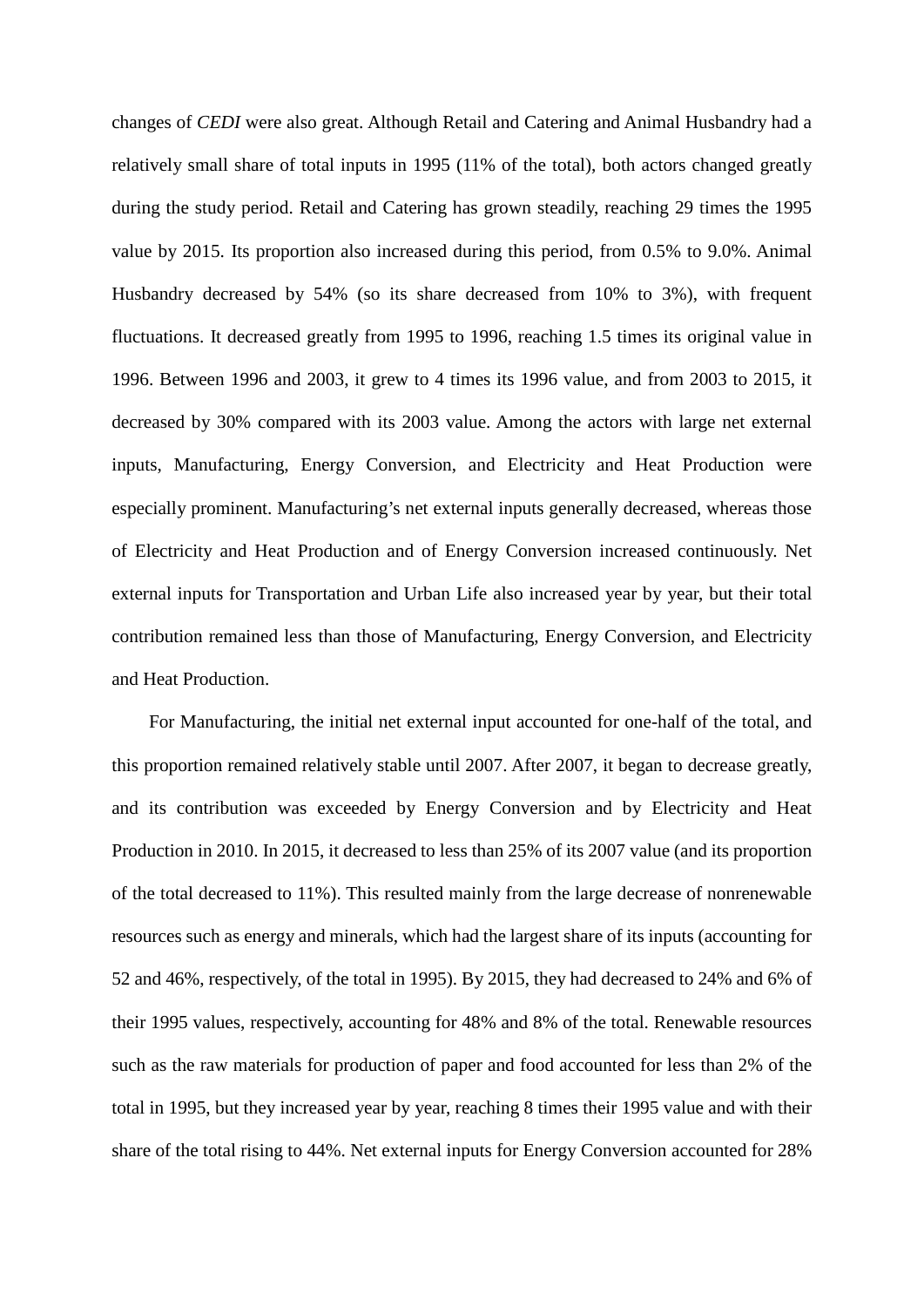of the total in 1995, which was less than those of Manufacturing and Energy Conversion. Its inputs increased continuously before 2010, reaching 2.6 times its 1995 value and surpassing the contributions of Manufacturing and of Electricity and Heat Production. Thereafter, it decreased by 19% and its contribution was exceeded by that of Electricity and Heat Production. However, Manufacturing still accounted for 25% of total inputs by 2015. This resulted from changes in the inputs of petroleum and coal products, which accounted for 63 and 37% of the total input, respectively. Oil products increased (by 96% compared with the 1995 level), whereas coal products decreased (by 97%). In 2015, these two inputs accounted for 94% and 0.6%, respectively, of the total inputs. Figure 4 shows that about 40% of the carbon input for Energy Conversion was exported to the external environment through simple packaging (i.e., there was no change in the energy form). The amount of exported carbon remained relatively stable during the study period. However, it increased sharply in 2015, reaching 5 times its 2014 level. Its proportion of the total also increased to 76%. Another part of the carbon, accounting for about 50%, flowed to Manufacturing, Transportation, Urban Life, and Electricity and Heat Production. This flow fluctuated from 2007 to 2013. Its maximum value appeared in 2010, and represented a 70% increase compared with the value in 2007. The last 3% of the carbon came from discharges during production processes. Therefore, the external dependence of Energy Conversion mainly contributed to the external environment, or served the consumption of other actors.

Although the initial net external input of Electricity and Heat Production in 1995 accounted for only 9% of the total, it increased to 24% (nearly 3 times its original value) by 2015, and was second only to Energy Conversion. This resulted mainly from changes in the inputs of coal and natural gas. Coal accounted for 98% of the total in 1995, and this share increased until 2008, reaching 4 times its initial value. Thereafter, it decreased rapidly (by 73%), and accounted for only 29% of the total in 2015. In contrast, natural gas was introduced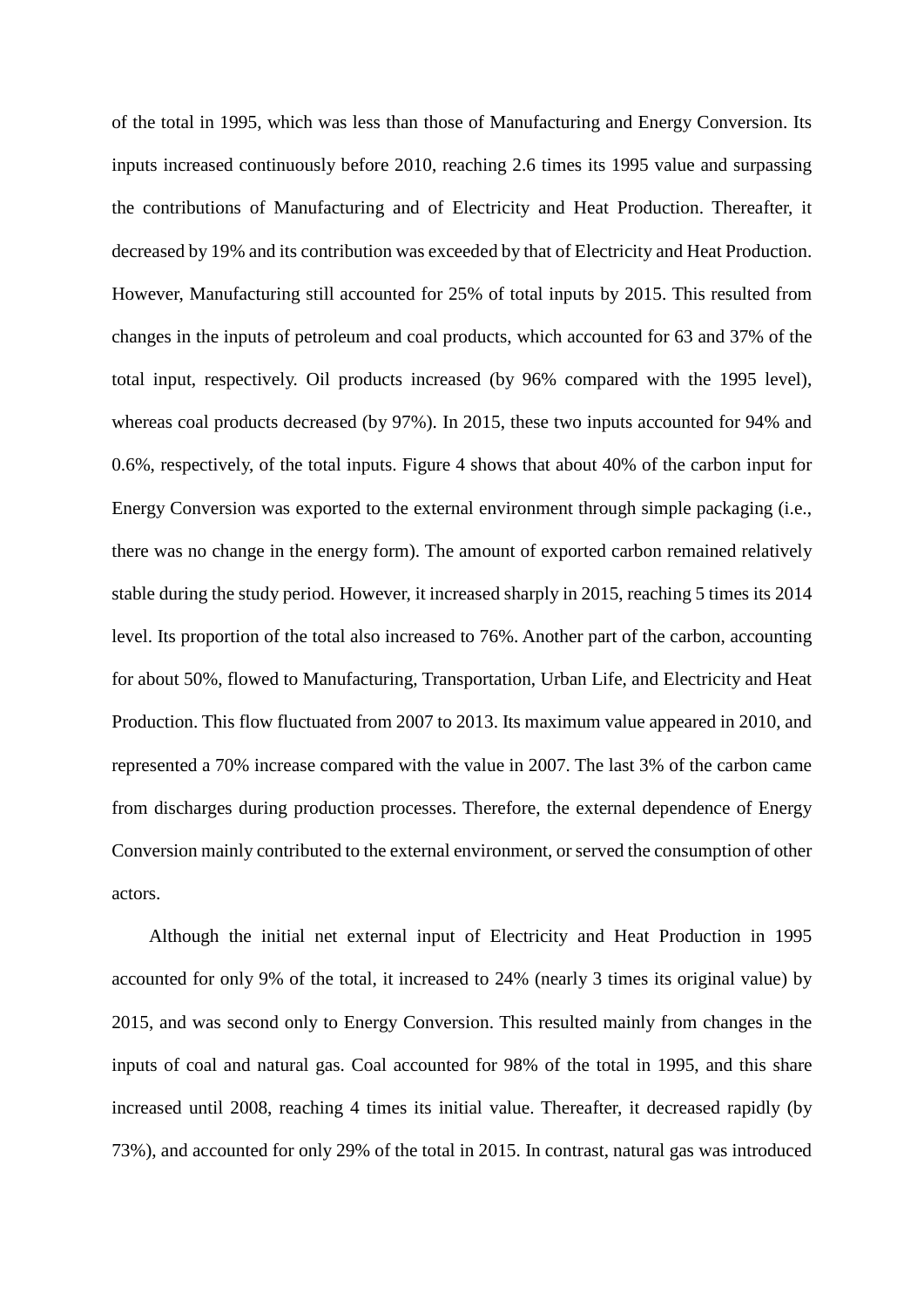in 1997 and increased year by year, reaching 3382 times its 1997 value by 2015, when it exceeded the contribution of coal, with its share reaching 70%. The net external inputs of Transportation and Urban Life accounted for 3 to 4% of the total in 1995, but increased to about half of the value for Electricity and Heat Production in 2015, representing growth to 5.7 and 2.4 times the 1995 value, respectively. The growth of net external inputs for Transportation was mainly affected by secondary energy from petroleum, such as gasoline, diesel, and kerosene, which accounted for 89% of the total energy consumption, and which increased to five times the 1995 value by 2015. The input growth for Urban Life mainly resulted from increased consumption of food and plastics, reaching 12 and 10 times the 1995 values, respectively, and from a 48% increase in energy consumption, which accounted for more than half of the total net external inputs.

Figure 4 shows that, in addition to Electricity and Heat Production, Mining also contributed more than 20% of the carbon that was exported to the external environment. About 63% of the output carbon was exported to the external environment. The exported carbon decreased by 48%, with some fluctuation, during the study period. The carbon (about 32% of the total) that was output to Electricity and Heat Production, Energy Conversion, and Manufacturing also decreased by 72%, with fluctuation. The rest of the carbon (4%) was discharged during production by Mining. The amount of carbon that comprised external inputs was less than the amount of carbon output to the external environment. The input carbon mainly came from the internal environment and decreased by 64% from 1995 to 2015, with some fluctuation. This trend was mainly affected by the 55% decrease of the input energy, which accounted for more than 70% of total inputs. In addition, the 83% decrease of mineral inputs, which accounted for less than 30% of inputs during the study period, also led to decreased inputs from the internal environment.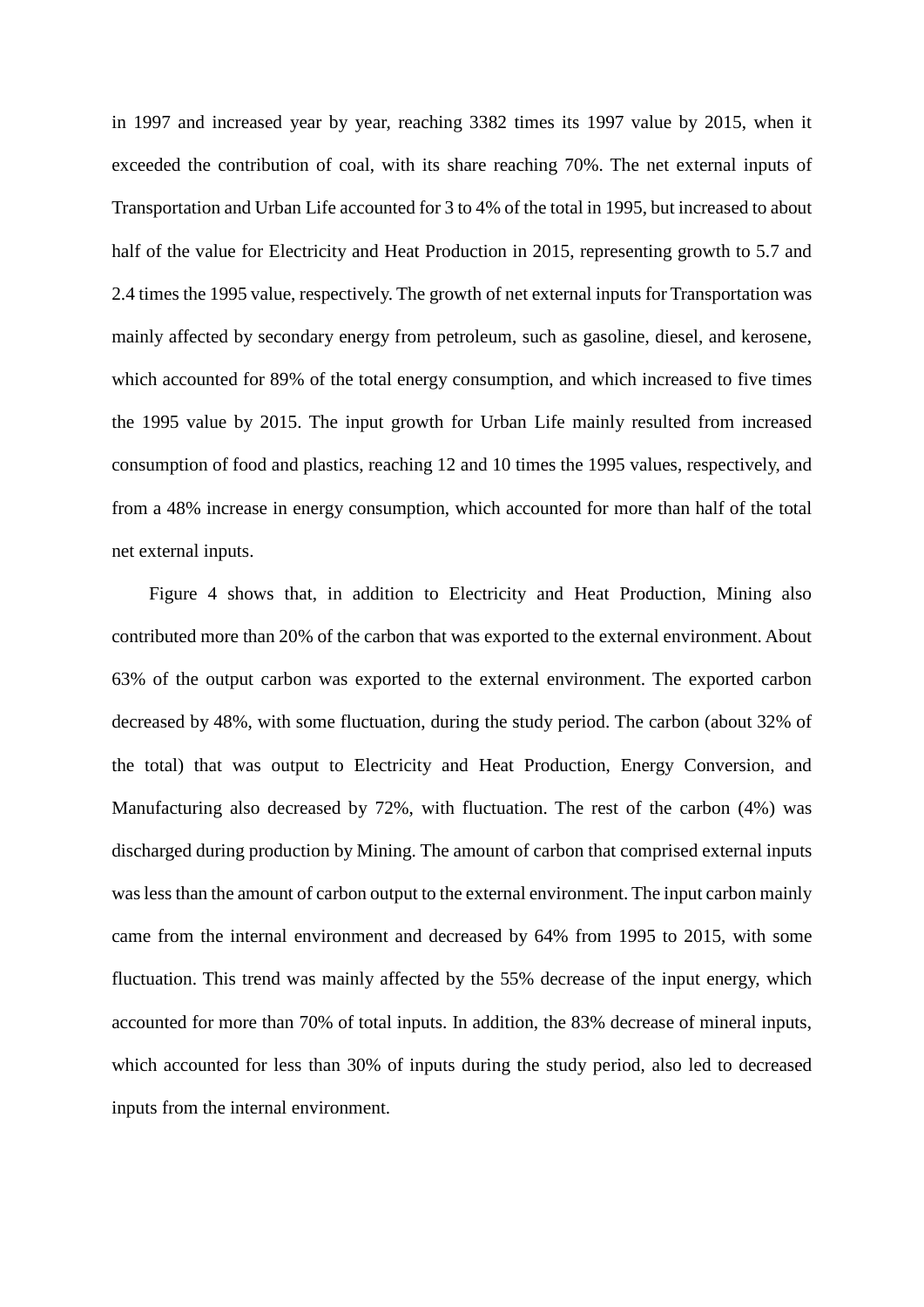#### **4. Discussion**

Early studies of urban carbon metabolism mostly focused on carbon emission and carbon absorption based on carbon flows between components of the metabolic system or between actors and the atmosphere, with relatively simple partitioning of actors into categories such as Farmland, Forest, and Human Settlements (Baccini, 1996). Much of the carbon absorbed by Agriculture was considered to be rapidly biodigested, decomposed, and released into the atmosphere (Metz, 2007), and this may be why most of this research did not consider the agricultural absorption of carbon (Rimhanen and Kahiluoto, 2014). However, the contribution of Agriculture to carbon absorption cannot be neglected. The carbon output of agricultural products in China's Guangyuan City amounted to only 25% of crop production, and this offset 17 to 27% of the carbon emission from energy consumption (Hao et al., 2015). This is why the present study accounted for both obvious actors involved in carbon absorption (Forest, Grassland) and less obvious actors (Agriculture, Bodies of Water). The research on carbon flows among sectors mainly focused on the production and distribution of crops (Rimhanen and Kahiluoto, 2014), the consumption of family foods (Luo et al., 2008), consumption of energy, paper products, plastics, and other materials related to the family life (Fissore et al., 2012), and finally on the disposal of household garbage (Tonini et al., 2014).

The relevant household consumption research related to flows among actors did not reflect differences in the characteristics of the urban and rural actors. Therefore, in the present study, we divided the domestic actors into urban and rural actors, thereby revealing differences in their energy consumption structures caused by changes in the standard of living and population changes during China's rapid urbanization during the past several decades. Research on the integrated carbon flows among sectors and between sectors and the atmosphere has been complicated by difficulty in defining the main actors appropriately (Obernosterer et al., 1998). In their study of the carbon metabolism of Vienna, Chen and Chen (2012) refined the industrial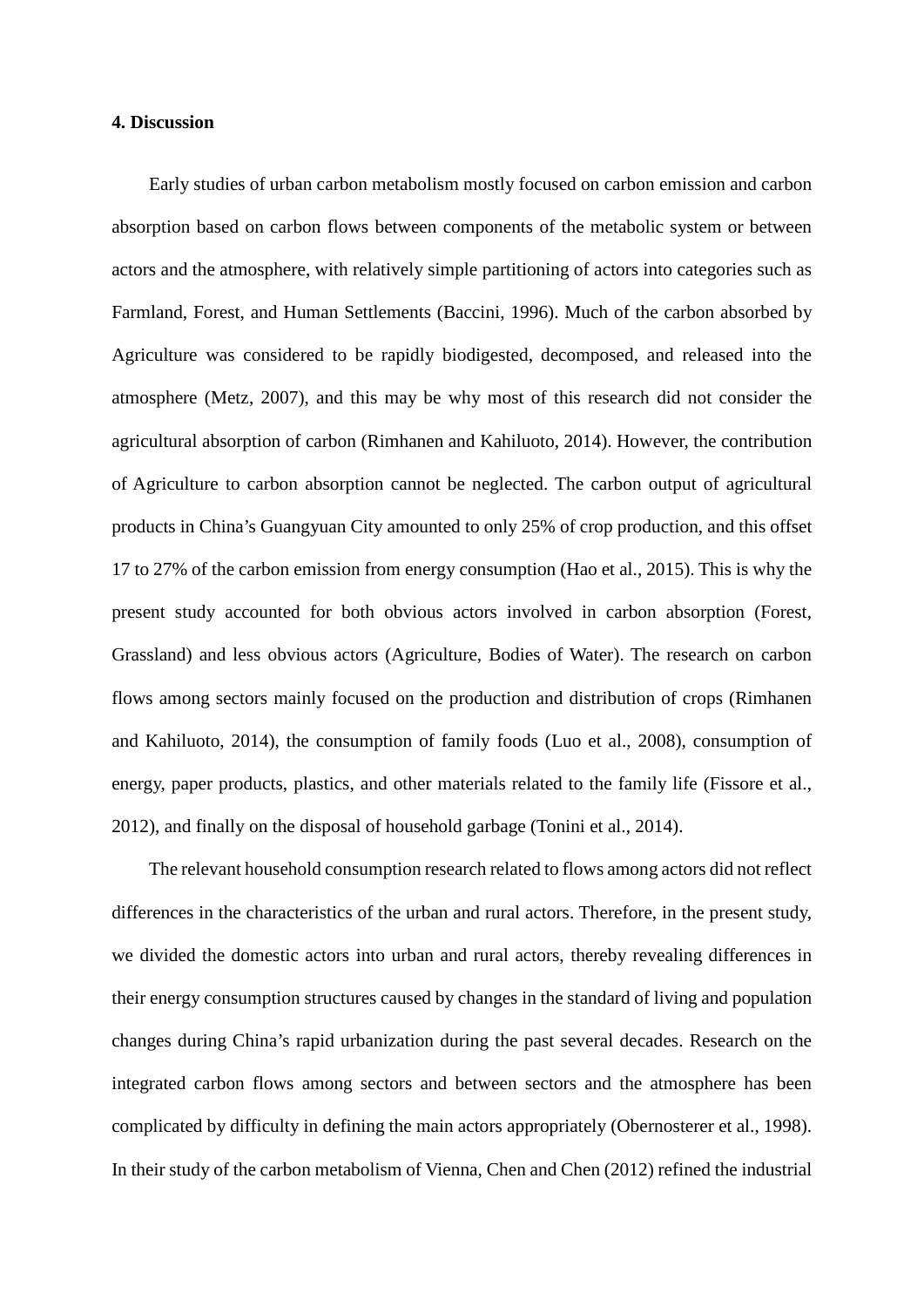actors into Energy Production, Construction, Agriculture, and Services. However, they only defined Atmosphere, Bodies of Water, and Soil as natural actors, so their division of the system into actors remained relatively coarse. In the present study, we divided the actors more finely, including our division of the broad "industries" group into Manufacturing, Mining, Electricity and Heat Production, and Energy Conversion, and subdivided the Services sector into Transportation, Retail and Catering, and Other Services to reflect the differences in carbon metabolism among these different functional areas. To help quantify potential problems with a city's carbon metabolism, we developed the *CII* and *CEDI* indices. These improve our ability to quantitatively and comprehensively describe problems with an urban carbon metabolism and reveal relationships among actors, thereby providing better scientific support for ecological management decisions.

Population aggregation due to urbanization, rapid economic development, and limited availability of natural resources in a city's internal environment have led many cities around the world to rely heavily on inputs of external resources (Pulselli et al., 2007; Zhang et al., 2009b). However, the degree of dependence on these external resources varies, and most representations use the proportion of total inputs from the external environment (Fang et al., 2017; Lei et al., 2016; Qi et al., 2017; Zhang et al., 2009a), or use the ratio of external inputs to consumption (Wu and Chen, 2017). Like the latter ratio, *CEDI* reflects the structure of the supply of inputs (the ratio of external to internal sources), so both can reflect the contribution of internal and external resources. However, our index represents an explicit comparison of the external and internal resources, which is only implicit in the index developed by Wu and Chen. In a previous study, emergy synthesis revealed that Beijing's dependence on external resources has increased, with a growth of 16% (despite fluctuations) from 1990 to 2004 (Zhang et al., 2009a). This agrees with the present results, in which we demonstrated that Beijing's dependence on its external environment fluctuated greatly, but increased to nearly 4 times its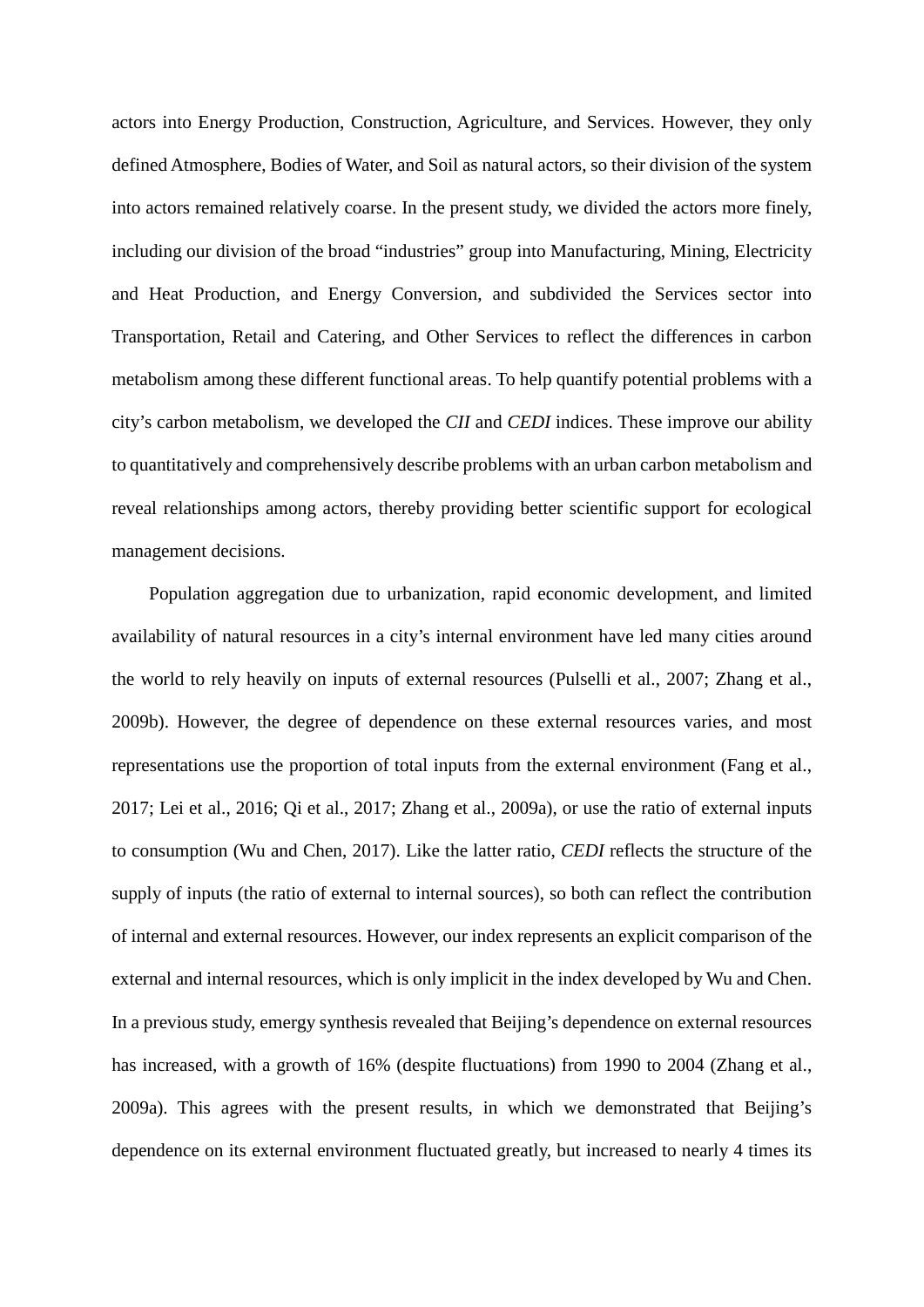1995 value by 2015.

The increase was larger in the present study for at least two reasons: first, the present study covered a 10-year-longer period, during which time imports of external resources have increased continuously, and second, the value of an index obtained by means of emergy synthesis is highly sensitive to the conversion factors used to convert material flows into emergy values. Previous studies have shown that only one-half of the  $CO<sub>2</sub>$  emission worldwide by human activities is absorbed by the land and ocean, so the carbon imbalance is prominent (Miller, 2008). When the carbon imbalance is represented, the ratio of carbon absorption to carbon emission is usually adopted. In this study, we used the reciprocal of this value, as that better reflects the severity of the changes in *CII*. Previous research showed that China's *CII* ranged from 28% to 37% (Piao et al., 2009), whereas urban *CII* is only 10% (Obernosterer et al., 1998; Zhao et al., 2014). If the algorithm used in the Obernosterer and Zhao studies had been used in the present study, then urban *CII* would increase to 22%. The reason why urban *CII* is low relative to the national *CII* (Piao's value) is that the urban metabolism is highly concentrated, rather than spread out at a national scale, and the vegetation cover in cities is very low compared to the cover on a national scale, which includes large vegetated areas outside cities. The net carbon inputs and emissions are important factors that affect *CEDI* and *CII*, respectively. Figure 6a shows that the factors that define the two indices showed obvious synchrony in their growth trend (about 37% growth) and their reduction trend (about 18% reduction). Because carbon emissions are produced during resource consumption, and most of the carbon resource depended on external inputs, the synchronous changes of carbon net inputs and emissions reflected how actors increase carbon emission during exchanges among actors.

The activities of actors, and especially the key actors, lead to heavy urban dependence on external resources, leading to a carbon imbalance. We summarized and compared three levels of key actors for *CEDI* and *CII* to help prioritize the key actors for efforts to reduce their carbon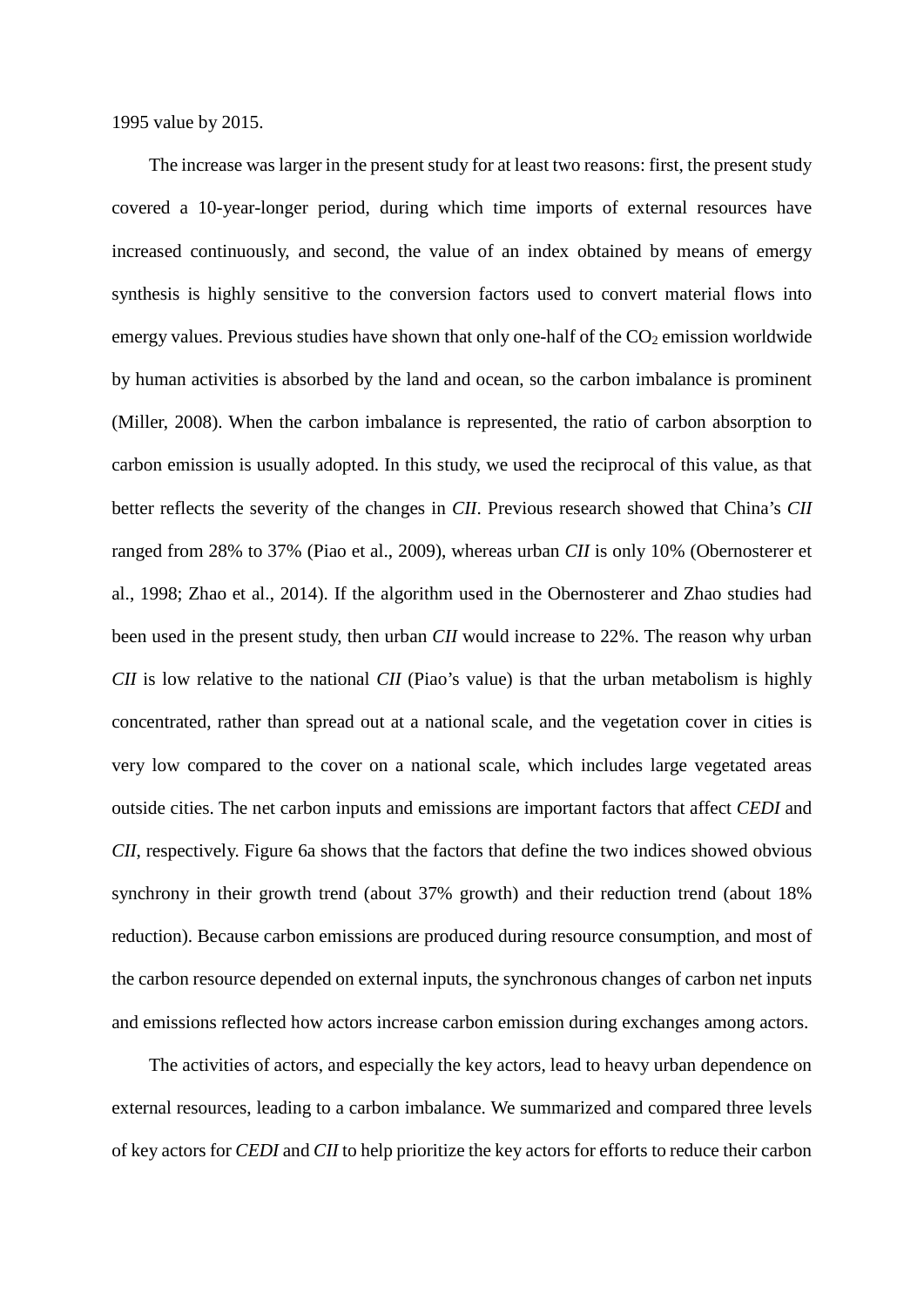emission (Table 5). We used the following principles for this division: actors at the first level based on both indices receive a level I priority, actors at the first level based on only one of the indices receive a level II priority, actors that are at the second level based on either index receive a level III priority, actors that are at the third level based on both indices receive a level IV priority, and actors that are at the third level based on only one of the indices receive a level V priority. On this basis, Electricity and Heat Production, Transportation, Urban Life, and Manufacturing, which have large carbon imbalances and high external dependence, receive the highest priority. In particular, Transportation's carbon emission is large and growing rapidly, mainly due to a rapid increase in private car ownership (nearly half of Beijing's total vehicles). Although the government has implemented a series of measures to mitigate this problem, such as limiting the days on which a given vehicle can drive and limiting the number of vehicle permits, it has been unable to curb the growth trend for Transportation carbon emission. Currently, to receive permission to buy a car in Beijing, drivers must participate in a registration lottery. Only winners are granted permission to buy a car. Although the proportion of winners who receive permission to purchase a high-efficiency vehicle (e.g., electric, hybrid, hydrogen) increased to 40% of the total registrations in 2017, the number of winners still cannot meet the demand. Therefore, development of electric and hybrid vehicles, as well as fuel cell vehicles, must be encouraged, and measures such as limits on the number of new licenses and the implementation of special roads reserved for use by these vehicles should be used to encourage replacement of old, energy-inefficient vehicles that consume fossil fuels.

Actors at levels II and III include Agriculture, Rural Life, Energy Conversion, Mining, and Forest. These priorities include two actors with strong carbon absorption (Agriculture and Forest). The reduction of the Agriculture area and decreasing agricultural production per unit area (a decrease by 25% during the study period) has resulted in greatly decreased agricultural carbon absorption. This has occurred mainly because of the rapid development of Beijing,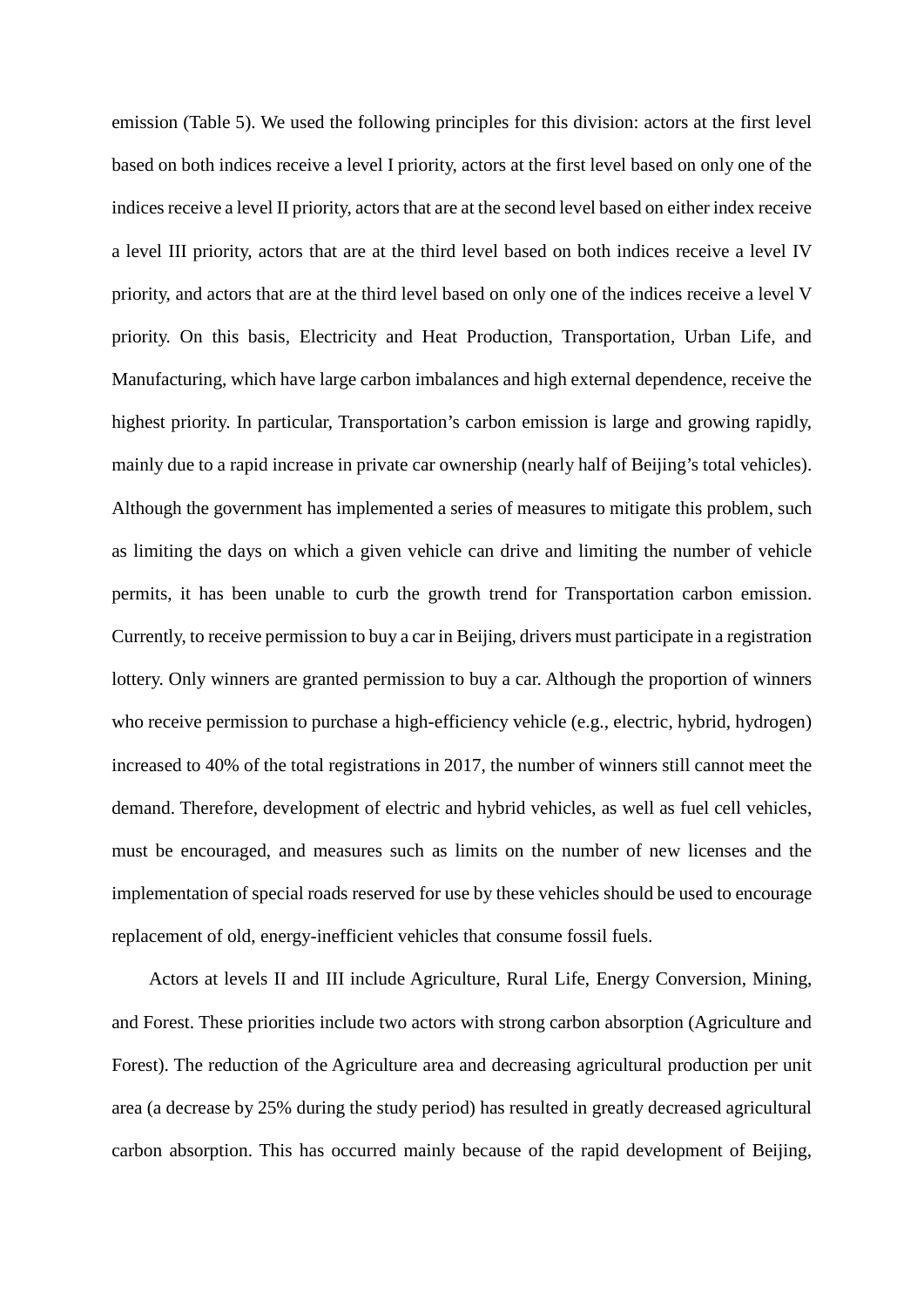leading to conversion of agricultural land into built-up land. Agriculture must become more modern and intensive to counteract this decrease in its production; for example, real estate development in farmland areas should be curtailed, and solutions such as three-dimensional agriculture ("vertical farms") should be used to increase production and agricultural carbon uptake per unit area. Beijing's Forest actor has considerable potential for additional development. Currently, 62% of the city's forest is not healthy. It would become possible to increase the average carbon storage capacity of these trees by 100% if more than 90% of the forest was restored to a healthy state, so it is urgent to find ways to improve forest health.

Although actors at levels IV and V (Retail and Catering, Waste Disposal, Animal Husbandry, and Mining) have a smaller impact on the overall carbon metabolism, they should not be neglected. This is particularly true for Waste Disposal, which can both decrease inputs of materials by recycling materials and preventing outputs of materials as wastes. Though such changes may be individually small, they may add up to a significant cumulative effect.

#### *(Insert table 5 here)*

The changes in carbon flows through the key actors has been driven by changes in Beijing's socioeconomic scale and intensity, thereby affecting the *CEDI* and *CII* indices. Figure 6a shows that when the population, GDP, per capita GDP, and built-up area increased continuously (a minimum growth of 73%), both the carbon emissions and net inputs of the 18 actors showed an initial increase (about 37% growth) and then a decrease (about an 18% decrease. This shows that the efficiency of Beijing's carbon metabolism has improved during the city's development. This is mainly due to a significant decrease in the proportion of industries with a high carbon emission intensity. For instance, the proportion of industry (including Manufacturing, Mining, Electricity and Heat Production, and Energy Conversion) decreased from 35% to 16% during the study period. Simultaneously, the proportion of industries with a low carbon emission intensity increased greatly. For instance, the proportion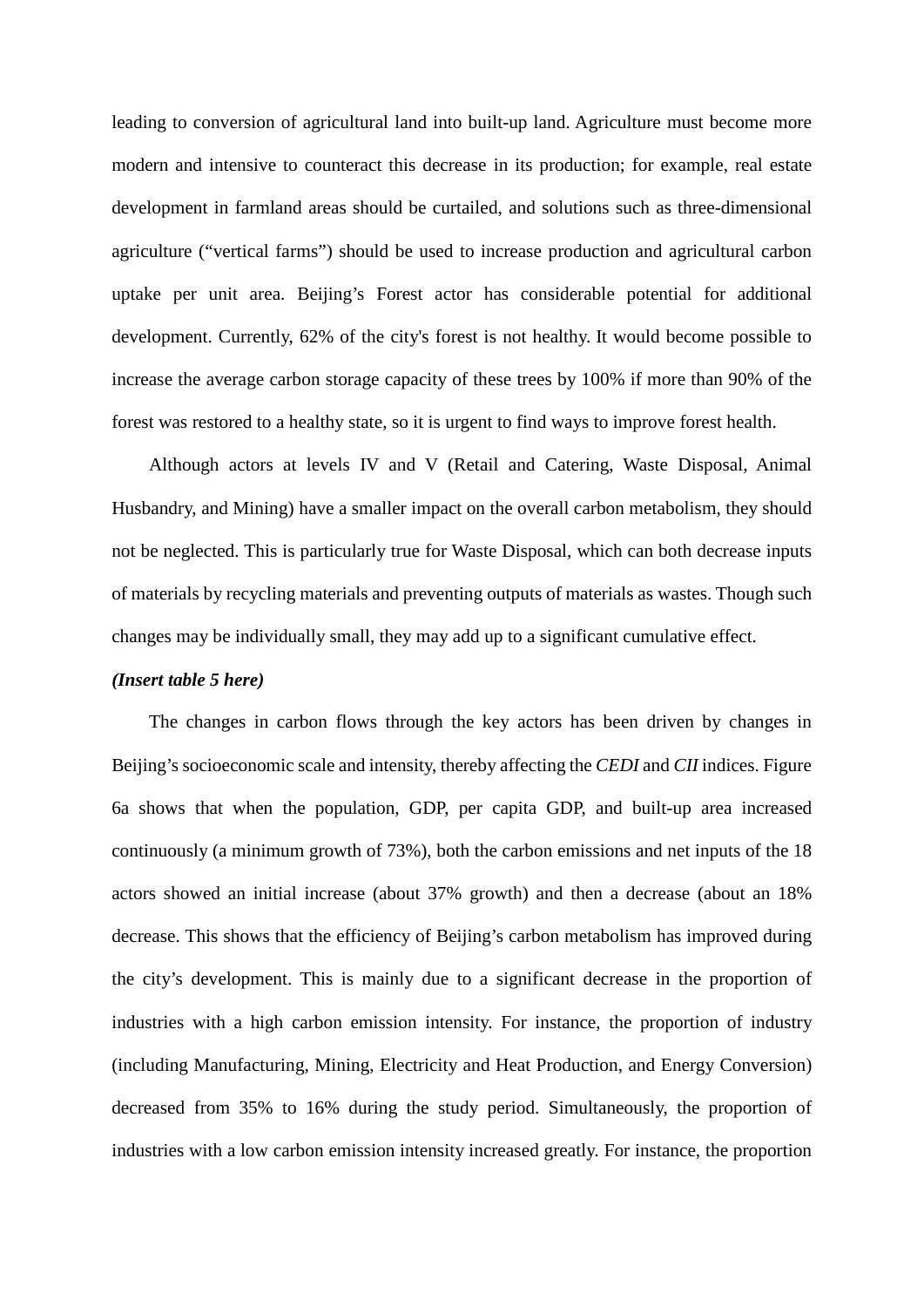of industry accounted for by Other Services (i.e., service industries other than Transportation and Retail and Catering) increased from 31.5% to 62.9% during the study period. This indicates the upgrading and transformation of Beijing's industrial structure.

During the same period, the consumption of coal, which has a high carbon emission coefficient, decreased from 55% to 10% of energy consumption by Industry and Other Services, while the proportion of natural gas, which has a low carbon emission coefficient, increased from less than 0.3% to 20%, suggesting optimization and adjustment of Beijing's energy consumption structure. In fact, due to the 2008 economic crisis, emission of greenhouse gases has decreased globally (Feng et al., 2015). This has also reduced Beijing's carbon imbalance due to decreasing carbon emissions, as we can see from the present results. By comparing the trends for *CII* and *CEDI* with the trends for population, GDP, per capita GDP, and the built-up area index, we can see that *CII* increased by 74% (with fluctuation) and *CEDI* increased to 4 times its 1995 value during a period when GDP and per capita GDP increased to 15 and 8.8 times their 1995 values. However, the rates of population growth and of expansion of Beijing's built-up area have been lower than the increase in *CEDI*; the population has grown exponentially, at about the same rate as *CII* (73%), and growth of the built-up area was about 2.6 times that of *CII*. These results suggest that Beijing's carbon metabolism has not increased synchronously with the material base while creating GDP and serving the city's population. We found that *CEDI* was strongly correlated with population, GDP, and per capita GDP (*r* > 0.87,  $p < 0.05$ ), and moderately strongly correlated with the area of the city ( $r = 0.76$ ,  $p < 0.05$ ), indicating that the population growth, economic development, and improved living standards have either increased Beijing's dependence on its external environment, or failed to prevent this increase. Similarly, *CII* was moderately strongly correlated with population, GDP, and per capita GDP ( $r = 0.57$  to 0.64,  $p < 0.05$ ), and strongly correlated with the built-up area ( $r = 0.91$ ,  $p < 0.05$ ), indicating that expansion of the built-up area has either increased the carbon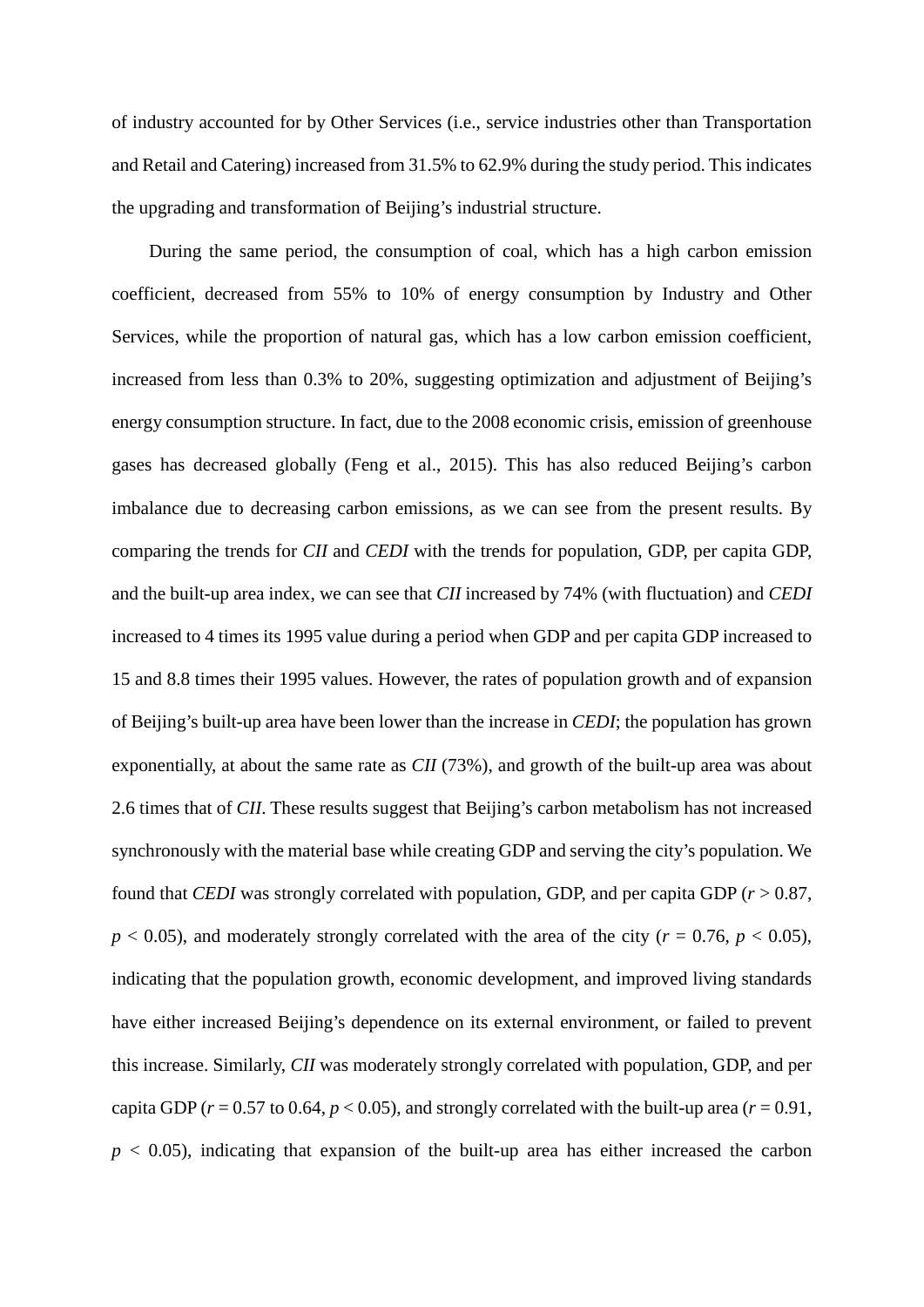imbalance or failed to prevent its increase.

#### *(Insert fig. 6 here)*

#### **5. Conclusions**

In this study, we integrated carbon metabolic flows, both among sectors and between sectors and the atmosphere, to establish an analytical framework for improving the study of urban carbon metabolic processes. We refined our model of the urban system by defining 18 actors, thereby providing deeper insights into their roles in the overall metabolism and their relationships with each other. In addition, based on the relationship between the natural actors and the atmosphere, and between the whole city and its external environment, we established two new indices to quantify the carbon imbalance and external dependence, thereby revealing two complementary dimensions of the problems that arise in an urban carbon metabolism.

We found that Beijing's carbon inputs and outputs increased greatly from 1995 to 2015. This was mainly driven by greatly increased energy consumption, both in absolute terms and as a percentage of the total carbon flows, and by increased food consumption due to the rapid population increase that has accompanied urbanization. *CII* and *CEDI* both increased greatly, indicating increasing problems with Beijing's carbon metabolism. These increases resulted mainly from high demand for energy and minerals by the Manufacturing, Electricity and Heat Production, and Energy Conversion actors early in the study period, and by rapid growth of demand for food and energy by Urban Life and Transportation.

One limitation of the present analysis is that it concentrated on flows, but did not account for changes in carbon stocks over time. Beijing's rapid urbanization, and particularly the construction of the built-up area, will have led to large accumulation of carbon stocks that should be quantified in future research, as they will influence future carbon flows. Future research should also identify processes that promote and inhibit carbon flows and the resulting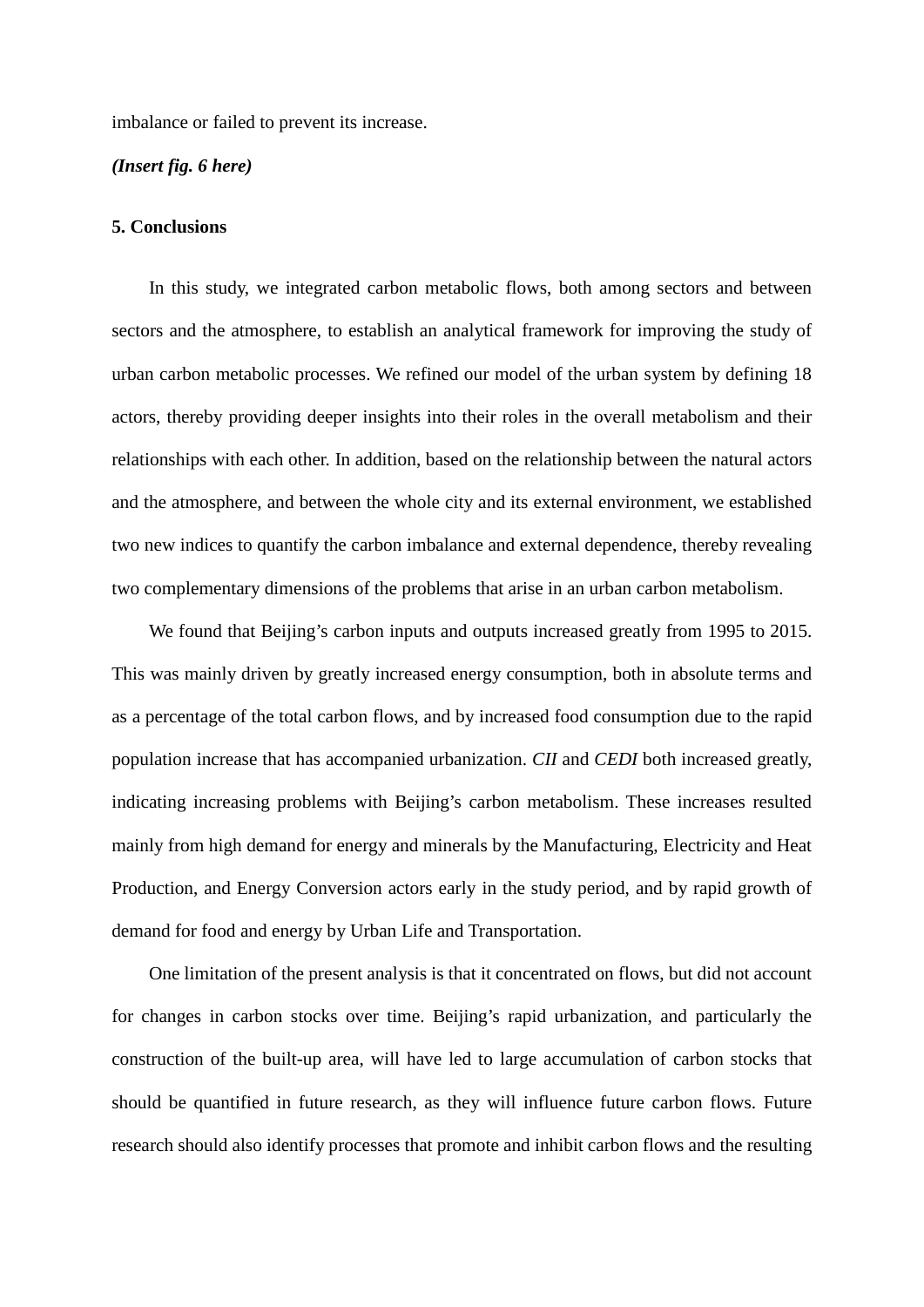changes in the carbon stock. Identifying these processes will let managers consider how to modify the processes to encourage a more balanced metabolism. The improved knowledge provided by these analyses will build on the present results to support the development of an ecological network model that will provide additional management insights.

#### **References**

- APPIC (Association of Plastics Processing Industry of China), 2015. China Plastics Industry Yearbook 2001-2015. Light Industry Press of China, Beijing.
- Baccini, P., 1996. Understanding regional metabolism for a sustainable development of urban systems. [Environ. Sci. Pollut. Res.](http://link.springer.com/journal/11356) 3(2), 108–111.
- Baker, L.A., Hartzheim, P.M., Hobbie, S.E., King, J.Y., Nelson., K.C., 2007. Effect of consumption choices on fluxes of carbon, nitrogen and phosphorus through households. Urban Ecosyst. 10(2), 97–117.
- Blečić, I., Cecchini, A., Falk, M., Marras, S., Pyles, D.R., Spano, D., Trunfio, G.A., 2014. Urban metabolism and climate change: a planning support system. Internat. J. Appl. Earth Obs. 26, 447–457.
- BMBS-SONBSB (Beijing Municipal Bureau of Statistics, Survey Office of the National Bureau of Statistics in Beijing), 2016. Beijing Statistical Yearbook 1996-2016. China Statistics Press, Beijing.
- Carney, S., Green, N., Wood, R., et al., 2009. Greenhouse Gas Emissions Inventories for Eighteen European Regions, EU CO2 80/50 Project Stage 1: Inventory Formation, the Greenhouse Gas Regional Inventory Protocol (GRIP). http://getagriponemissions.com/index-cycle.html.
- Chen, S.Q., Chen, B., 2012. Network environ perspective for urban metabolism and carbon emissions: a case study of Vienna, Austria. Environ. Sci. Technol. 46, 4498–4506.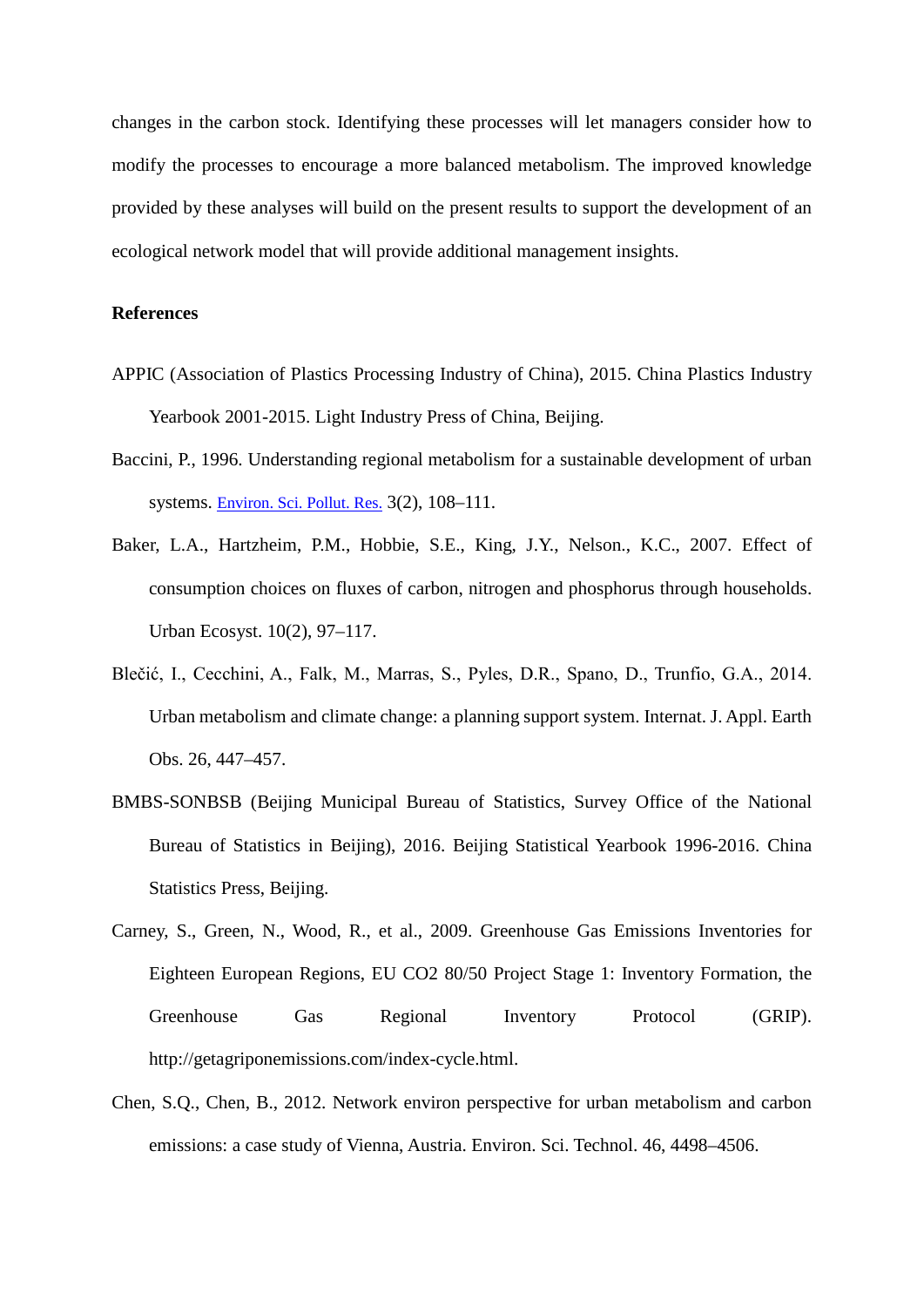- [Dai, T.J.,](http://apps.webofknowledge.com/OneClickSearch.do?product=UA&search_mode=OneClickSearch&SID=6AgziSF9d7kKQsmSIni&field=AU&value=Dai%20Tiejun&ut=&pos=1&excludeEventConfig=ExcludeIfFromFullRecPage) [Liu, R.,](http://apps.webofknowledge.com/OneClickSearch.do?product=UA&search_mode=OneClickSearch&SID=6AgziSF9d7kKQsmSIni&field=AU&value=Liu%20Rui&ut=&pos=1&excludeEventConfig=ExcludeIfFromFullRecPage) [Wang, W.J.,](http://apps.webofknowledge.com/OneClickSearch.do?product=UA&search_mode=OneClickSearch&SID=6AgziSF9d7kKQsmSIni&field=AU&value=Wang%20Wanjun&ut=&pos=1&excludeEventConfig=ExcludeIfFromFullRecPage) 2017. Material metabolism in Beijing by material flow analysis. Acta Scientiae Circumstantiae 37(8), 3220–3228. (in Chinese)
- DRSEI-NBSC (Department of Rural Social and Economic Investigation, National Bureau of Statistics of China), 2016. China Rural Statistical Yearbook 1996-2016. China Statistics Press, Beijing.
- EBCEY (Editorial Board of China Environment Yearbook), 2016. China Environment Yearbook 1995-2016. Office of the China Environment Yearbook, Beijing.
- Escobedo, F., Varela, S., Zhao, M., Wagner, J.E., Zipperer, W., 2010. Analyzing the efficacy of subtropical urban forests in offsetting carbon emissions from cities. Environ. Sci. Policy 13, 362–372.
- ESD-NBSC (Energy Statistics Department, National Bureau of Statistics of China), 2016. China Energy Statistical Yearbook 1996-2016. China Statistics Press, Beijing.
- Fang, W., An, H.Z., Li, H.J., Gao, X.Y., Sun, X.Q., Zhong, W.Q., 2017. Accessing on the sustainability of urban ecological–economic systems by means of a coupled emergy and system dynamics model: a case study of Beijing. Energy Policy 100, 326–337.
- Feng, K, Davis, S.J., Sun, L., Hubacek, K., 2015. Drivers of the US  $CO_2$  emissions 1997– 2013. Nat. Commun. 6, Article number: 7714.
- Fissore, C., Hobbie, S.E., King, J.Y., McFadden, J.P., Nelson, K.C., Baker, L.A., 2012. The residential landscape: fluxes of elements and the role of household decisions. Urban Ecosyst. 15(1), 1–18.
- Hao, Y., Su, M.R., Zhang, L.X., 2015. Integrated accounting of urban carbon cycle in Guangyuan, a mountainous city of China: the impacts of earthquake and reconstruction. J. Clean. Prod. 103, 231–240.
- [IPCC \(Intergovernmental Panel on Climate Change\), 2006.](http://www.sciencedirect.com/science/article/pii/S0304380012001743#bib0085) 2006 Intergovernmental Panel on Climate Change Guidelines for National Greenhouse Gas Inventories. http://www.ipcc-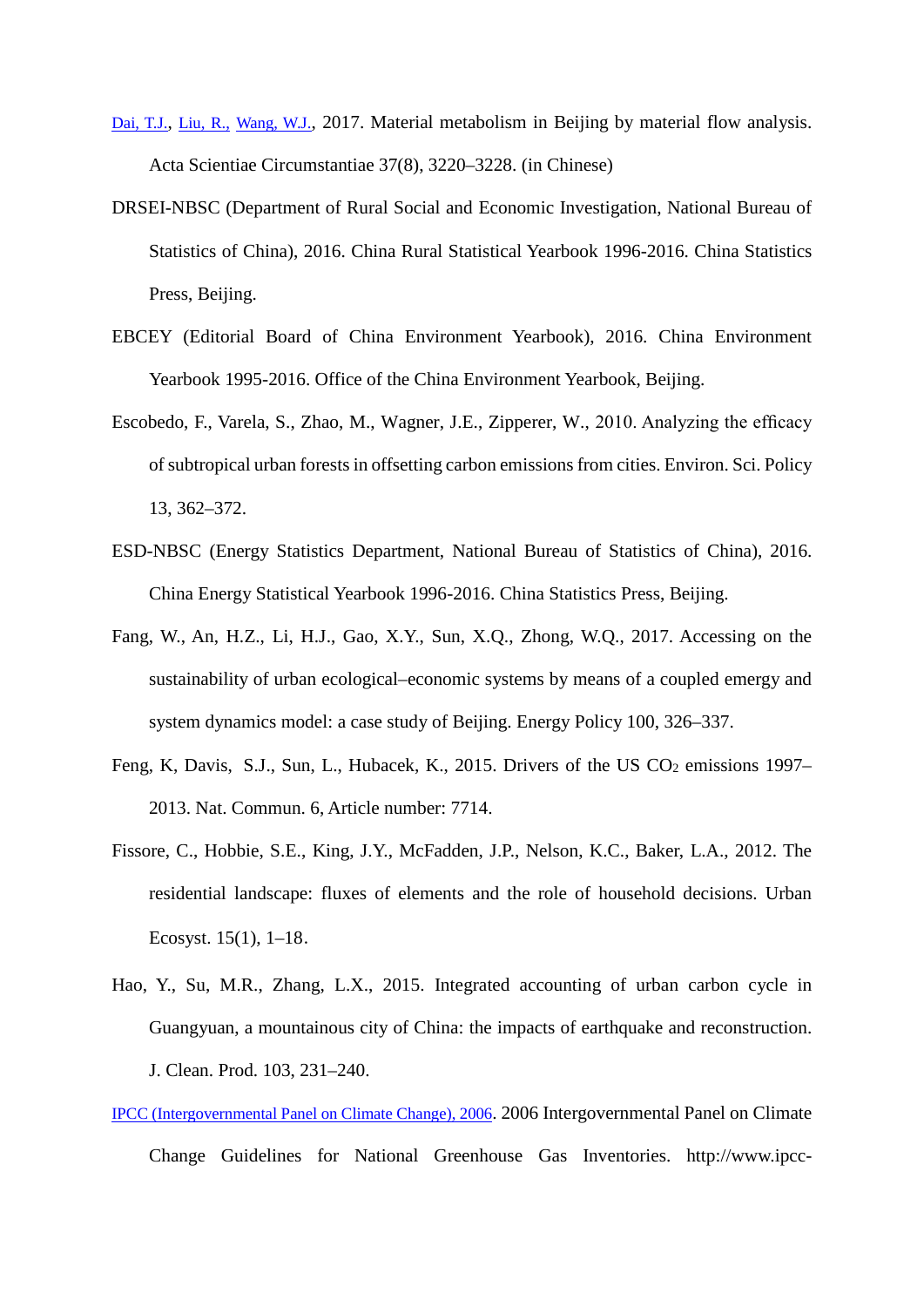nggip.iges.or.jp/public/2006gl/index.html.

- Kellett, R., Christen, A., Coops, N.C., van der Laan, M., Crawford, B.,Tooke, T.R., Olchovski, I., 2013. A systems approach to carbon cycling and emissions modeling at an urban neighborhood scale. Landsc. Urban Plan. 110, 48–58.
- Kennedy, C., Pincetl, S., Bunje, P., 2011. The study of urban metabolism and its applications to urban planning and design. Environ. Pollut. 159, 1965–1973.
- Kennedy, C., Steinberger, J., Gasson, B., Hansen, Y., Hillman, T., Havránek, M., Pataki, D., Phdungsilp, A., Ramaswami, A., Mendez, G.V., 2010. Methodology for inventorying greenhouse gas emissions from global cities. Energy Policy 38(9), 4828–4837.
- KPMG, 2011. Global Report on C40 Cities. Carbon Disclosure Project (CDP). https://www.eenews.net/assets/2011/06/01/document\_cw\_01.pdf
- Lee, S.E., Quinn, A.D., Rogers, C.D.F., 2016. Advancing city sustainability via its systems of flows: the urban metabolism of Birmingham and its hinterland. Sustainability 8, 220.
- Lei, K., Liu, L., Hu, D., Lou, I., 2016. Mass, energy, and emergy analysis of the metabolism of Macao. J. Clean. Prod. 114, 160–170.
- Lin, T., Wang, J., Bai, X.M., Zhang, G.Q., Li, X.H., Ge, R.B., Ye, H., 2016. Quantifying and managing food-sourced nutrient metabolism in Chinese cities. Environ. Internat. 94, 388– 395.
- Lu, Y., Chen, B., Feng, K.S., Hubacek, K., 2015. Ecological network analysis for carbon metabolism of eco–industrial parks: a case study of a typical eco–industrial park in Beijing. Environ. Sci. Technol. 49, 7254–7264.
- Luo, T.W., Ouyang, Z.Y., Frostick, L.E., 2008. Food carbon consumption in Beijing urban households. Internat. J. Sust. Dev. World Ecol. 15(3), 189–197.
- Metz, B. (Ed.), 2007. Climate Change 2007–Mitigation of Climate Change: Working Group III Contribution to the Fourth Assessment Report of the IPCC, vol. 4. Cambridge University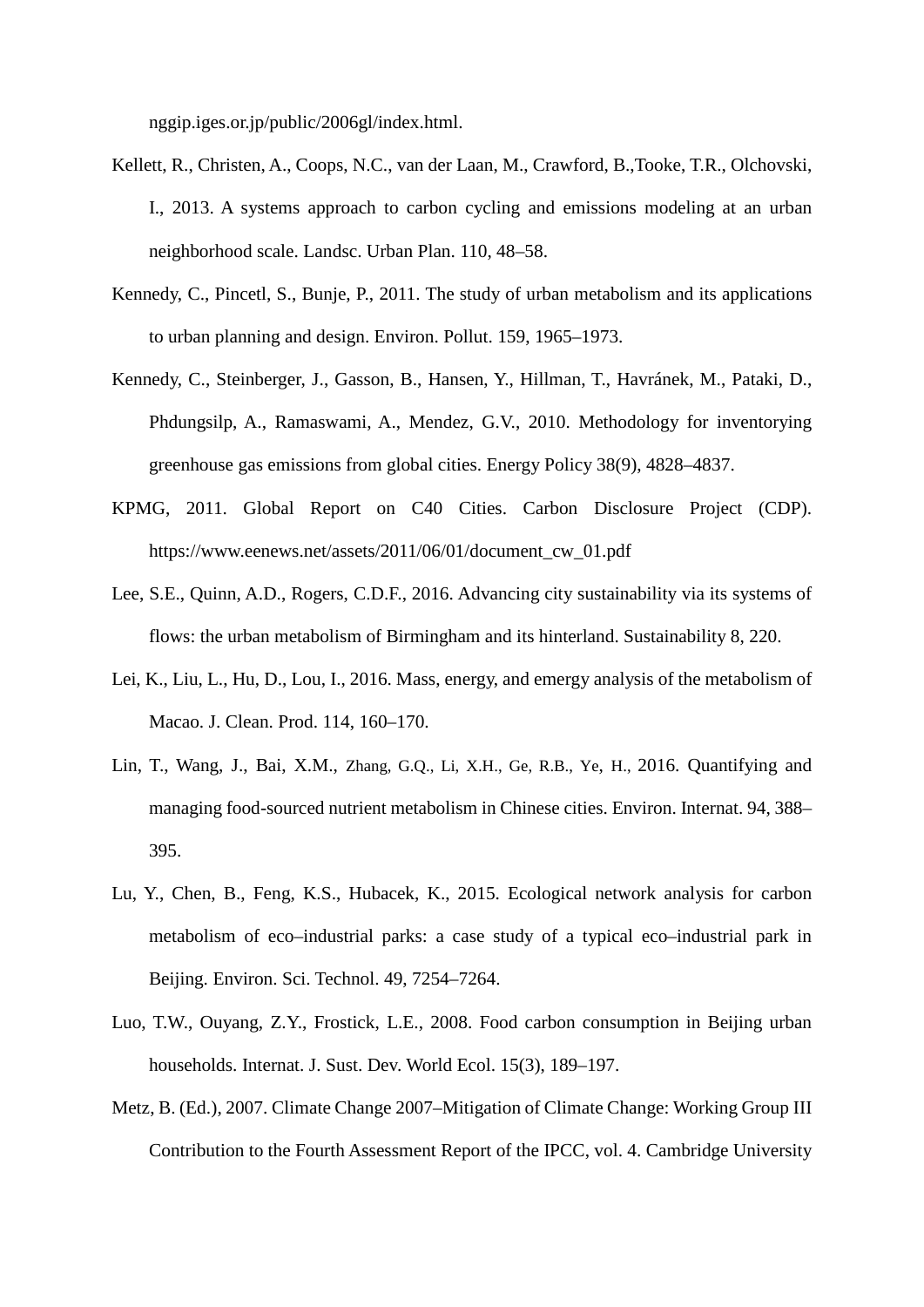Press, Cambridge, UK.

Miller, J.B., 2008. Sources, sinks and seasons. Nature 451, 26–27.

- Musango, J.K., Currie, P., Robinson, B., 2017. Urban metabolism for resource efficient cities: from theory to implementation. Paris: UN Environment.
- Obernosterer, R., Brunner, P.H., Daxbeck, H., Gagan, T., Glenck, E., Hendriks, C., Morf, L., Paumann, R., Reiner, I., 1998. Material accounting as a tool for decision making in environment policy, case study report 1: urban metabolism the city of Vienna. EC Programme Environment and Climate 1994–1998.
- Pataki, D.E., Alig, R.J., Fung, N.E., Golubiewski, N. E., Kennedy, C. A., McPherson, E. G., Nowak, D. J., Pouyat, R. V., Romero Lankao, P., 2006. Urban ecosystems and the North American carbon cycle. Global Change Biol. 12(11), 2092–2102.
- Piao, S.L., Fang, J.Y., Ciais, P., Peylin, P., Huang, Y., Sitch, S., Wang, T., 2009. The carbon balance of terrestrial ecosystems in China. Nature 458, 1009–1013.
- Pulselli, R., Rustici, M., Marchettini, N., 2007. An integrated framework for regional studies: emergy based spatial analysis of the province of Cagliari. Environ. Monit. Assess. 133, 1- 13.
- Qi, W., Deng, X.Z., Chu, X., Zhao, C.H., Zhang, F., 2017. Emergy analysis on urban metabolism by counties in Beijing. Phys. Chem. Earth 101, 157–165.
- Rimhanen, K., Kahiluoto, H., 2014. Management of harvested C in smallholder mixed farming in Ethiopia. Agric. Syst. 130, 13–22.
- Tonini, D., Dorini, G., Astrup, T.F., 2014. Bioenergy, material, and nutrients recovery from household waste: advanced material, substance, energy, and cost flow analysis of a waste refinery process. Appl. Energy 121, 64–78.
- Wolman, A., 1965. The metabolism of the city. Sci. Am. 213(3), 179–190.

Wu, X.F., Chen, G.Q., 2017. Energy use by Chinese economy: a systems cross–scale input–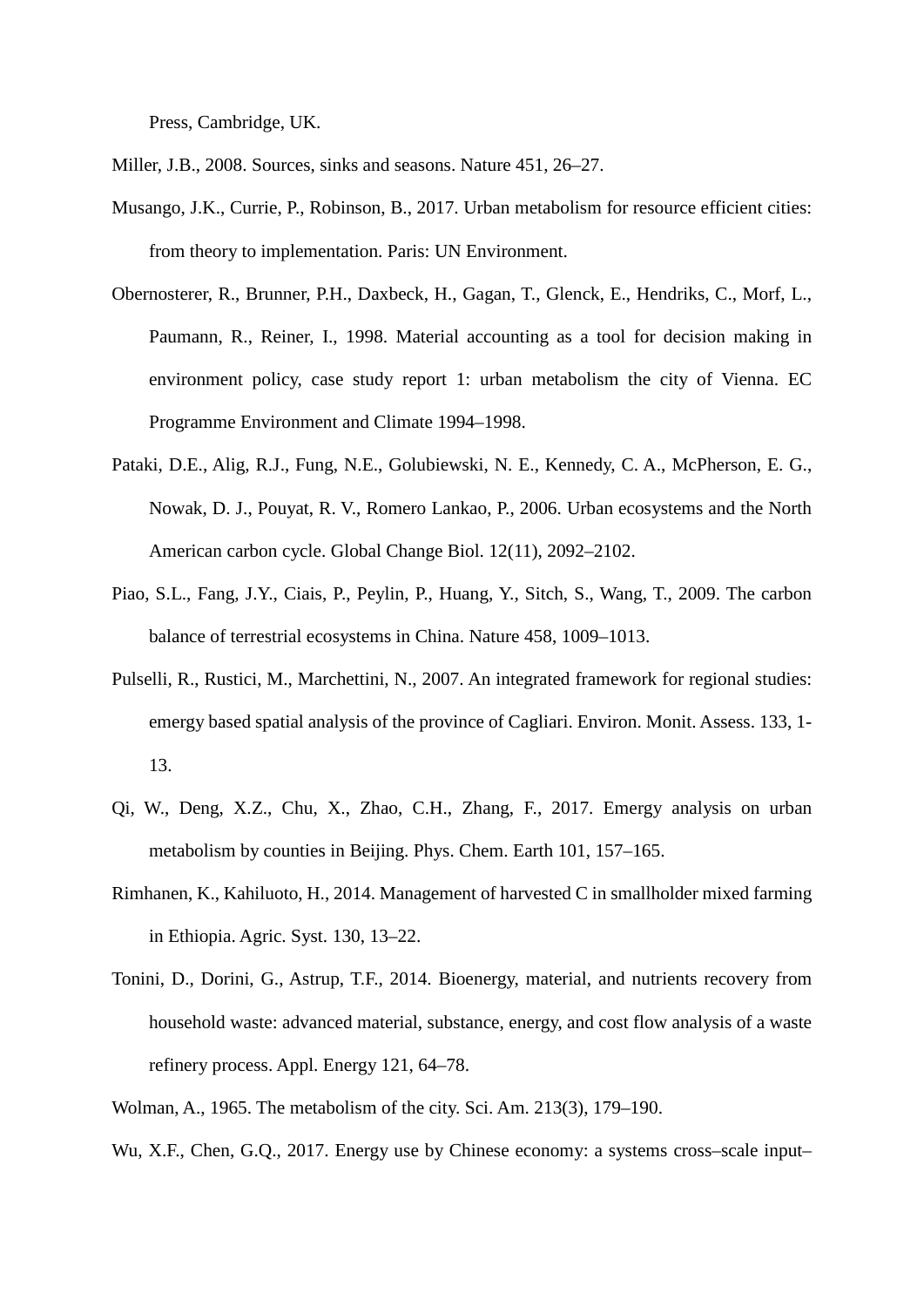output analysis. Energy Policy 108, 81–90.

- Xia, L.L., Fath, B.D., Scharler, U.M., Zhang, Y., 2016. Spatial variation in the ecological relationships among the components of Beijing's carbon metabolic system. Sci. Total Environ. 544, 103–113.
- Xia, L.L., Zhang, Y., Wu, Q., Liu, L.M., 2017. Analysis of the ecological relationships of urban carbon metabolism based on the eight nodes spatial network model. J. Clean. Prod. 140, 1644–1651.
- Yang, Q., Guo, S., Yuan, W.H., Shen, Q.P., Chen, Y.Q., Wang, X.H., Wu, T.H., Chen, Z.M., Alsaedi, A., Hayat, T., 2015. Energy-dominated carbon metabolism: a case study of Hubei province, China. Ecol. Inform. 26, 85–92.
- Ye, H., Wang, K., Zhao, X.F., Chen, F., Li, X.Q., Pan, L.Y., 2011. Relationship between construction characteristics and carbon emissions from urban household operational energy usage. Energy and Buildings 43(1), 147–152.
- Zhang, L.P., Sheng, J., Zhang, Y.F., Chen, L.G, Sun, G.F., Zheng, J.C., 2016a. Ammonia and greenhouse gas emissions from different types of deep litter used for pig rearing. Livest. Sci. 188, 166–173.
- Zhang, L.X., Chen, B., Yang, Z.F., Chen, G.Q., Jiang, M.M., Liu, G.Y., 2009a. Comparison of typical mega cities in China using emergy synthesis. Commun. Nonlin. Sci. Numer. Simulat. 14, 2827–2836.
- Zhang, Y., Li, J., Fath, B.D., Zhong H.M., Xia L.L., 2015. Analysis of urban carbon metabolic processes and a description of sectoral characteristics: a case study of Beijing. Ecol. Model. 316, 144–154.
- Zhang, Y., Xia, L.L., Fath, B.D., Yang Z.F., Yin, X.N., Su, M.R., Liu, G.Y., Li., Y.X., 2016b. Development of a spatially explicit network model of urban metabolism and analysis of the distribution of ecological relationships: case study of Beijing, China. J. Clean. Prod.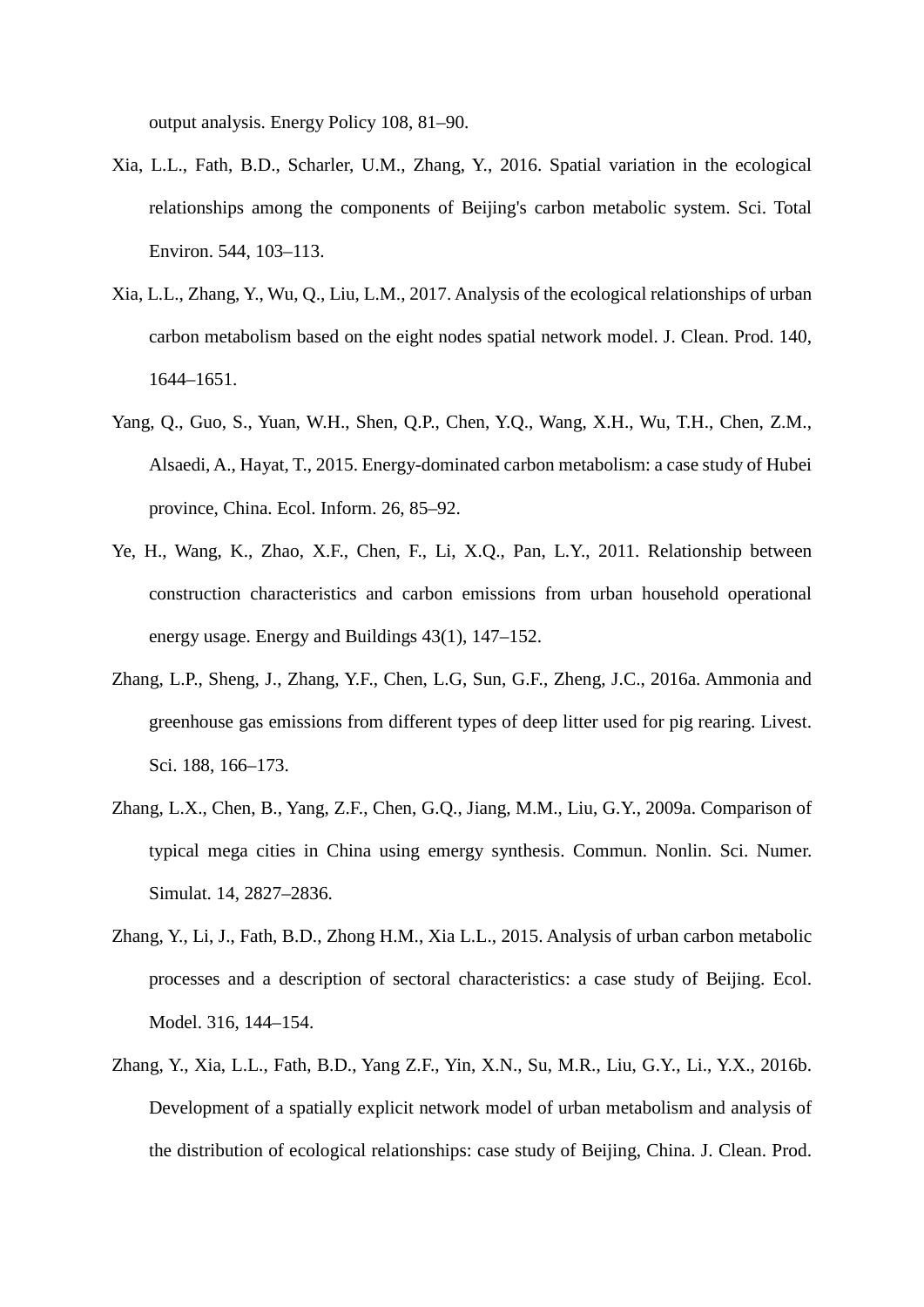112, 4304–4317.

- Zhang, Y., Xia, L.L., Xiang, W.N., 2014a. Analyzing spatial patterns of urban carbon metabolism: a case study in Beijing, China. Landsc. Urban Plan. 130, 184–200.
- Zhang, Y., Yang, Z.F., Yu, X.Y., 2009b. Evaluation of urban metabolism based on emergy synthesis: a case study for Beijing (China). Ecol. Model. 220, 1690-1696.
- Zhang, Y., Zheng, H.M., Fath, B.D., 2014b. Analysis of the energy metabolism of urban socioeconomic sectors and the associated carbon footprints: model development and a case study for Beijing. Energy Policy 73, 540–551.
- Zhao, R.Q., Huang, X.J., Liu, Y., Zhong, T.Y., Ding, M.L., Chuai, X.W., 2014. Urban carbon footprint and carbon cycle pressure: the case study of Nanjing. J. Geogr. Sci. 24(1), 159– 176.
- Zheng, H.M., Fath, B.D., Zhang, Y., 2016. An urban metabolism and carbon footprint analysis of the Jing–Jin–Ji regional agglomeration. J. Ind. Ecol. 21(1), 166–179.
- Zhou, C.B., Huang, H.P., Cao, A.X., Xu, W.Y., 2015. Modeling the carbon cycle of the municipal solid waste management system for urban metabolism. Ecol. Model. 318, 150– 156.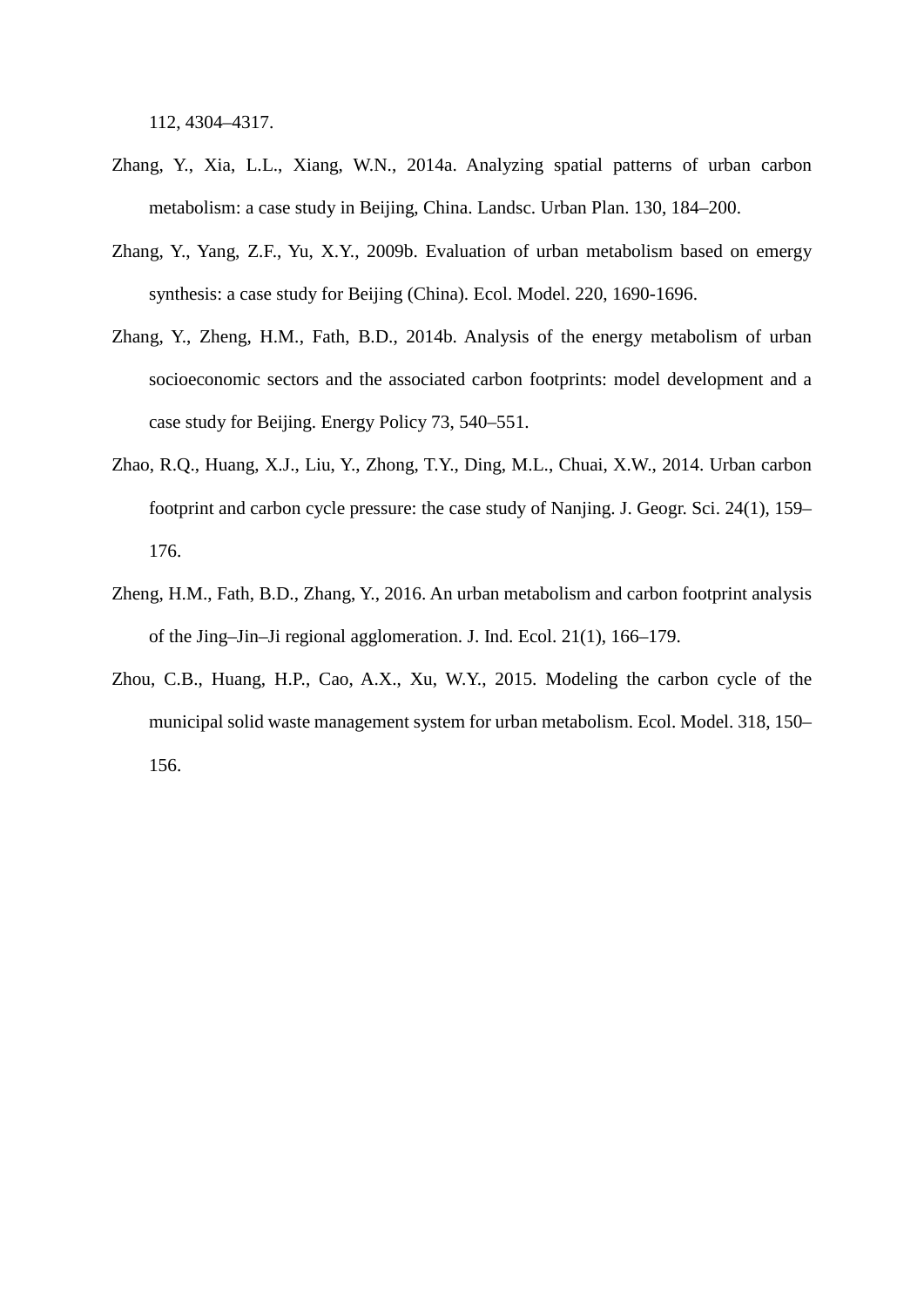List of Tables:

**Table 1** The actors in Beijing's carbon metabolic system.

**Table 2** The distribution of different carbon-containing energy types within Beijing's carbon metabolic system. In terms of distribution of these flows among the sectors, 1 represents the sector with the highest priority, 2 represents the second priority, and so on.

**Table 3** Key actors (the actors that together accounted for 70% of carbon emission) that most strongly affected trends in the carbon imbalance index (*CII*) for specific periods and for the study period as a whole. Underlined actors changed in the opposite direction from the overall trend shown in Figure 3. "Levels" represent the major actors (level 1) and minor but still significant actors (levels 2 and 3).

**Table 4** Key actors (the actors that together accounted for 70% of net carbon input) that influenced the changes in the carbon external dependence index (*CEDI*) for Beijing's carbon metabolic system for specific periods and for the study period as a whole. Underlined actors changed in the opposite direction from the overall trend shown in Figure 5. "Levels" represent the major actors (level 1) and minor but still significant actors (level 2 and 3).

**Table 5** Levels of the actors in Beijing's carbon metabolism (i.e., priorities for action to reduce carbon emission). *CII*, the carbon imbalance index; *CEDI*, the carbon external dependence index; Priority, the priority for efforts to regulate emission or increase sequestration by the metabolic actors.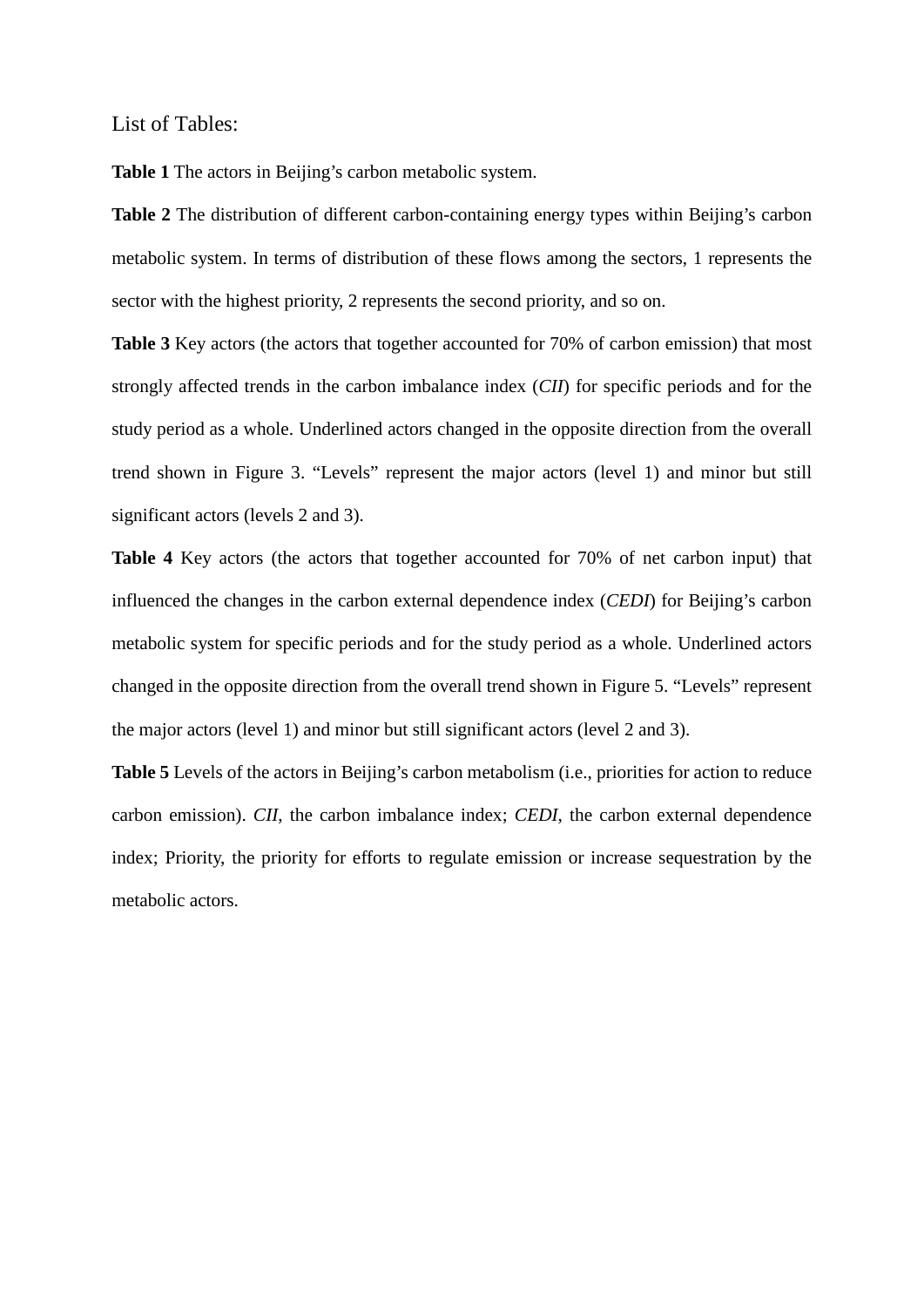The actors in Beijing's carbon metabolic system.

| <b>Natural Actors</b>  | Socioeconomic Actors                                               |
|------------------------|--------------------------------------------------------------------|
|                        | Agriculture, Animal Husbandry, Fisheries, Manufacturing, Mining,   |
| the Atmosphere,        | Electricity and Heat Production, Energy Conversion, Construction,  |
| Forest, Grassland,     | Transportation, the wholesale and retail sector (which includes    |
| <b>Bodies of Water</b> | accommodation and catering; hereafter, Retail and Catering), Other |
|                        | Services, Waste Disposal, Rural Life, Urban Life                   |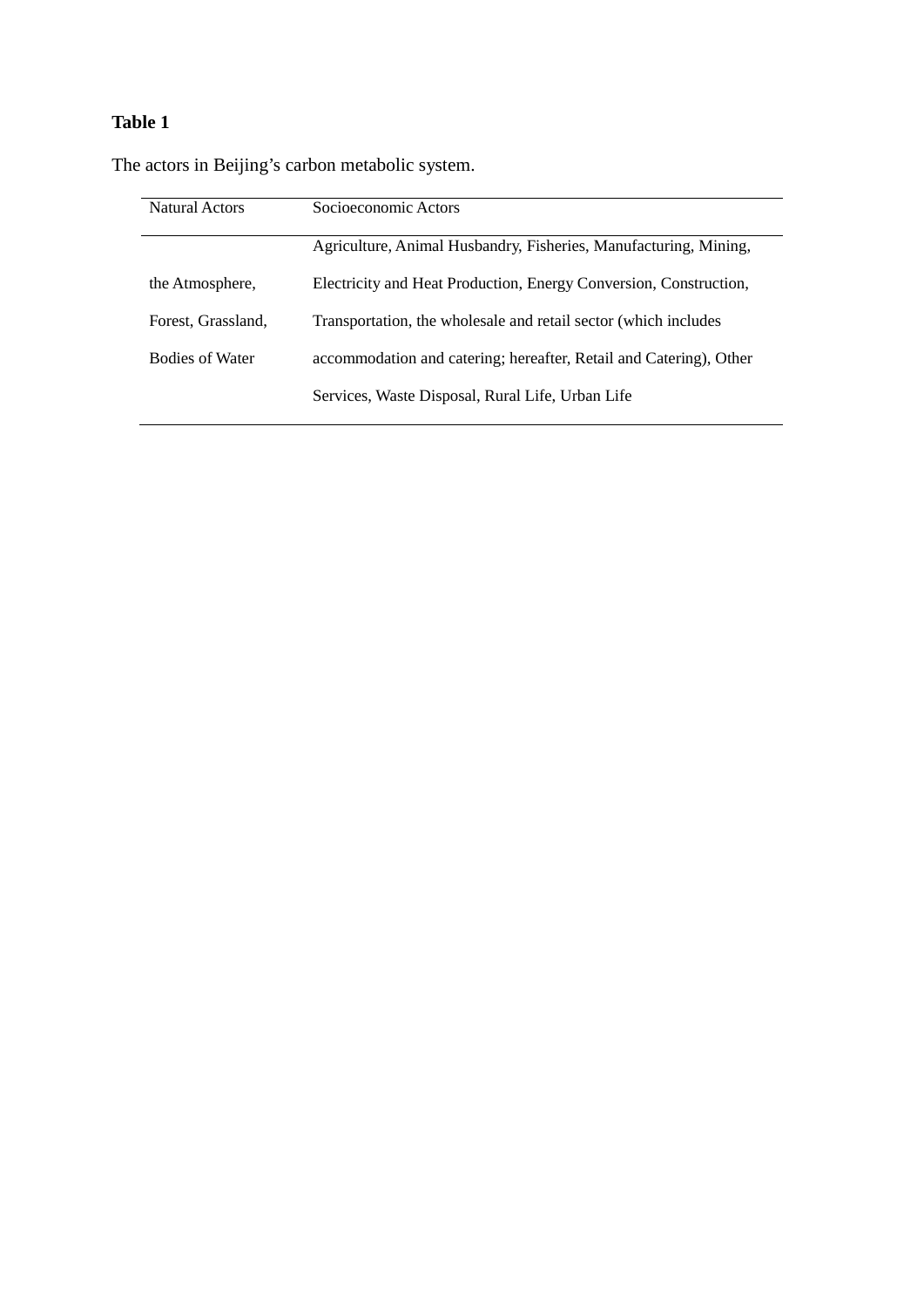The distribution of different carbon-containing energy types within Beijing's carbon metabolic system. In terms of distribution of these flows among the sectors, 1 represents the sector with the highest priority, 2 represents the second priority, and so on.

| Kind of            | Priority for energy distributions |                |                                           |                                                                                                  |                                           |                                                |
|--------------------|-----------------------------------|----------------|-------------------------------------------|--------------------------------------------------------------------------------------------------|-------------------------------------------|------------------------------------------------|
| energy             | $\mathbf{1}$                      | $\overline{2}$ | 3                                         | $\overline{4}$                                                                                   | 5                                         | objects                                        |
| Coal               | Mining                            | Export/output  | Electricity and<br><b>Heat Production</b> | Energy<br>Conversion                                                                             | Manufacturing                             | Jingmei Group                                  |
| Coke oven<br>gas   | Manufacturing                     | Urban Life     | Retail and<br>Catering                    | Other Services                                                                                   | Electricity and<br><b>Heat Production</b> | <b>Beijing Coking</b><br>Plant                 |
| Coking<br>products | Output/export                     | Manufacturing  | Electricity and<br><b>Heat Production</b> | Mining                                                                                           |                                           | <b>Beijing Coking</b><br>Plant                 |
| Gasoline           | Energy<br>Conversion              | Transportation | Urban Life, Rural<br>Life                 | Retail and<br>Catering, Other<br>Services,<br>Manufacturing,<br>Construction,<br>Agriculture     | Output/export                             | Beijing<br>Yanshan<br>Petrochemical<br>Company |
| Kerosene           | Energy<br>Conversion              | Transportation |                                           |                                                                                                  |                                           | Beijing<br>Yanshan<br>Petrochemical<br>Company |
| Diesel oil         | Energy<br>Conversion              | Transportation | Urban Life, Rural<br>Life                 | Mining,<br>Electricity and<br>Heat Production,<br>Construction,<br>Agriculture,<br>Manufacturing | Output                                    | Beijing<br>Yanshan<br>Petrochemical<br>Company |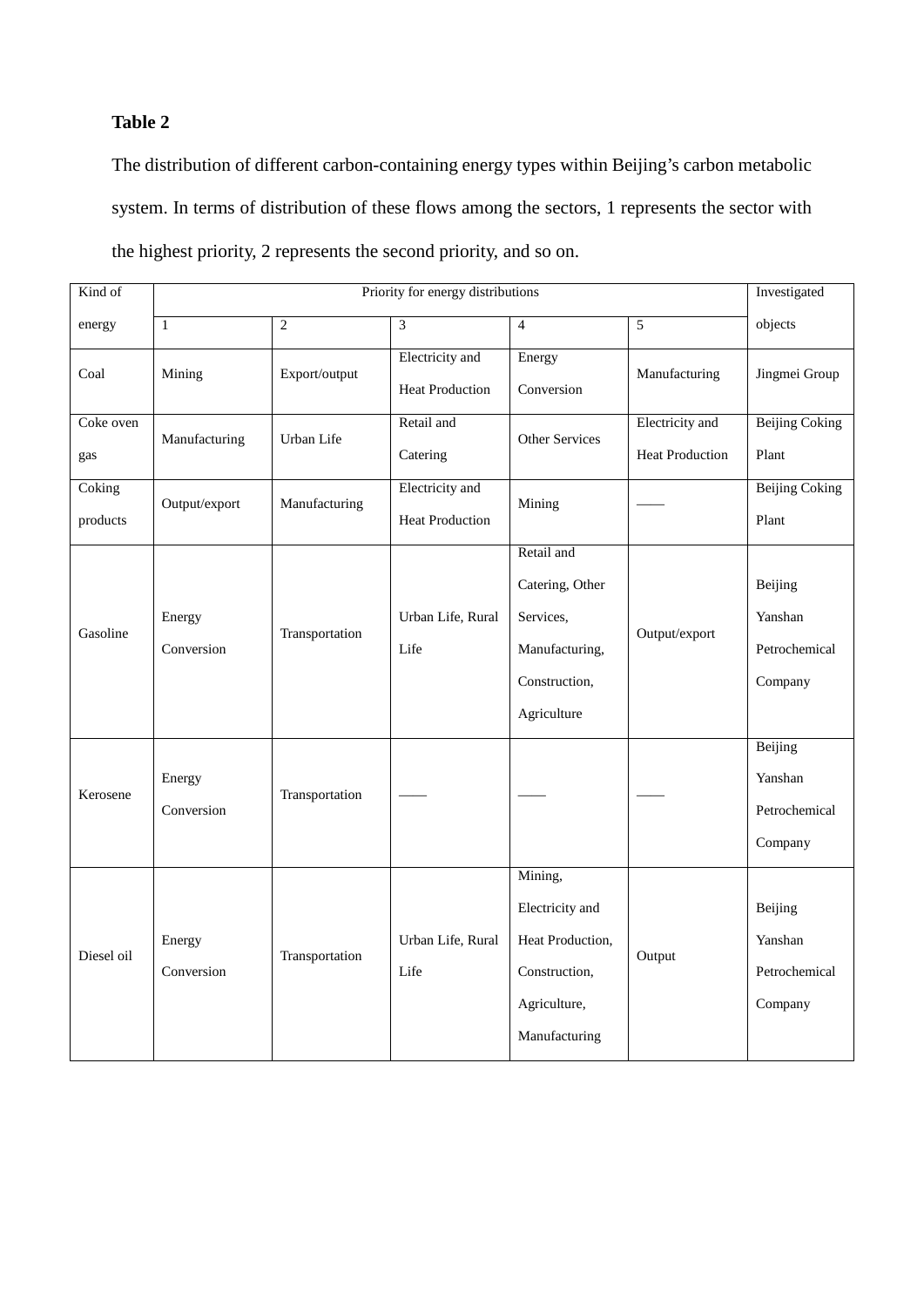|          |            |                        |               | Retail and      |        |               |
|----------|------------|------------------------|---------------|-----------------|--------|---------------|
|          |            |                        |               | Catering, Other |        | Beijing       |
|          | Energy     | Electricity and        |               | Services,       |        | Yanshan       |
|          | Conversion | <b>Heat Production</b> |               | Transportation, |        | Petrochemical |
|          |            |                        |               | Construction,   |        | Company       |
|          |            |                        |               | Mining          |        |               |
| Fuel oil |            |                        | Manufacturing |                 | Output |               |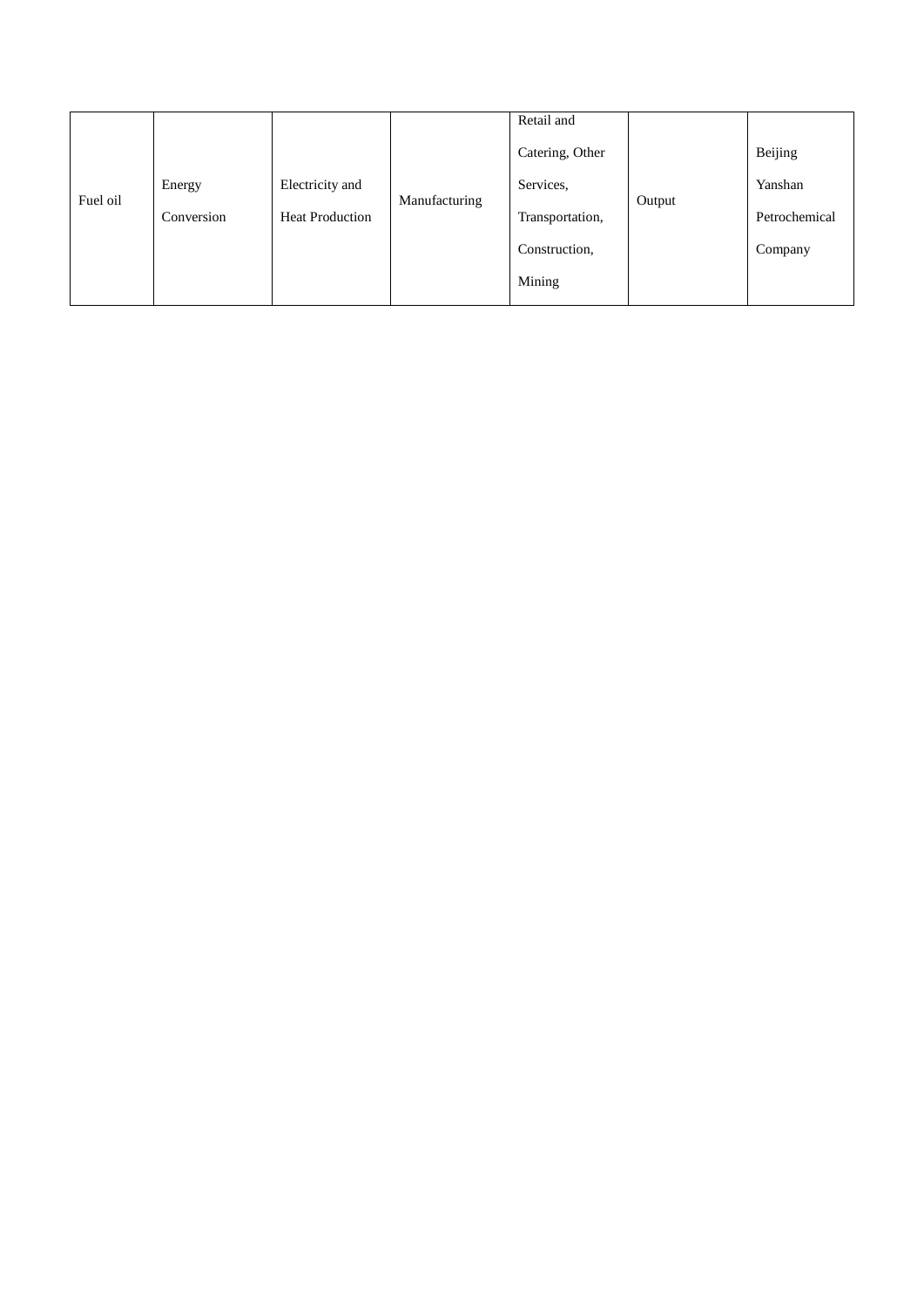Key actors (the actors that together accounted for 70% of carbon emission) that most strongly affected trends in the carbon imbalance index (*CII*) for specific periods and for the study period as a whole. Underlined actors changed in the opposite direction from the overall trend shown in Figure 3. "Levels" represent the major actors (level 1) and minor but still significant actors (levels 2 and 3).

|              | 1995 to 2007       | 2007 to 2011      | 2011 to 2015        | 1995 to 2015         | Key actors            |
|--------------|--------------------|-------------------|---------------------|----------------------|-----------------------|
| Actors       | Manufacturing,     | Manufacturing,    | Manufacturing,      | Manufacturing,       | Manufacturing,        |
| responsible  | Electricity<br>and | Electricity and   | Electricity<br>and  | Electricity and Heat | Electricity and Heat  |
| for<br>high  | Heat Production,   | Heat              | Production,<br>Heat | Production,          | Production,           |
| carbon       | Transportation,    | Production,       | Transportation,     | Transportation,      | Transportation,       |
| emission     | Other<br>Services, | Transportation,   | Other<br>Services,  | Other<br>Services,   | Other<br>Services,    |
|              | Urban Life, Rural  | Other Services,   | Urban Life          | Urban Life, Rural    | Urban Life, Rural     |
|              | Life, Agriculture  |                   |                     | Life, Agriculture    | Life, Agriculture     |
| Actors       | Agriculture,       | Forest,           | Forest, Agriculture | Forest, Agriculture  | Forest, Agriculture   |
| responsible  | Forest             | Agriculture       |                     |                      |                       |
| high<br>for  |                    |                   |                     |                      |                       |
| carbon       |                    |                   |                     |                      |                       |
| absorption   |                    |                   |                     |                      |                       |
| Overall      | Increase           | Decrease          | Decrease            | Increase             |                       |
| trend<br>for |                    |                   |                     |                      |                       |
| carbon       |                    |                   |                     |                      |                       |
| emission     |                    |                   |                     |                      |                       |
| First level  | Transportation,    | Manufacturing,    | Electricity<br>and  | Transportation,      | Transportation,       |
|              | Electricity<br>and | Transportation,   | Production,<br>Heat | Electricity and Heat | Electricity and Heat  |
|              | Heat Production,   | <b>Urban Life</b> | Manufacturing,      | Production,<br>Urban | Production,<br>Urban  |
|              | Other<br>Services, |                   | Agriculture, Urban  | Life,<br>Other       | Other<br>Life,        |
|              | Urban<br>Life.     |                   | Life, Rural Life,   | Services,            | Services,             |
|              | Manufacturing      |                   | Transportation      | Agriculture,         | Manufacturing,        |
|              |                    |                   |                     | Manufacturing        | Agriculture,<br>Rural |
|              |                    |                   |                     |                      | Life                  |
|              |                    |                   |                     |                      |                       |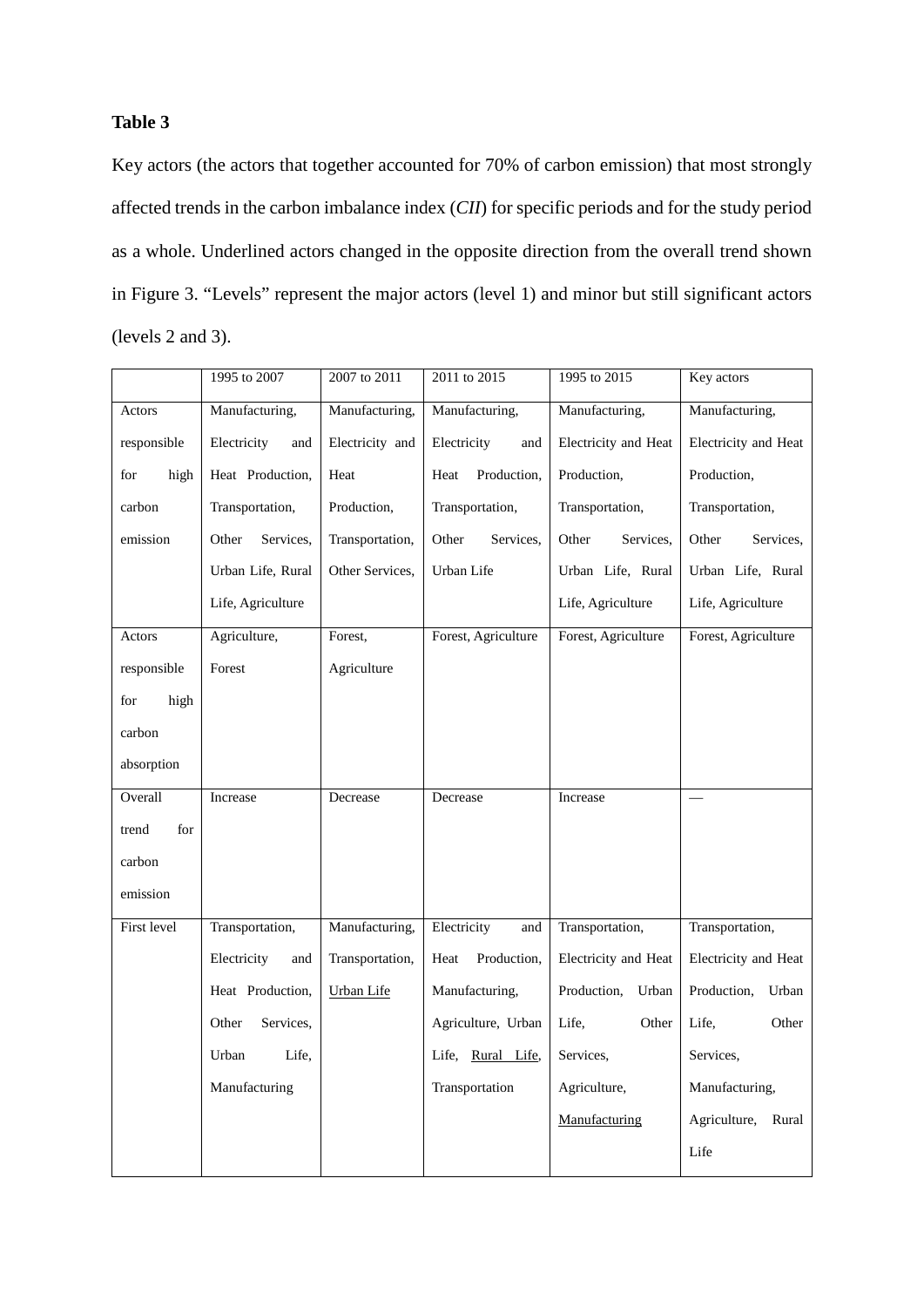| Third level  | Retail<br>and | Mining      | Mining,<br>Waste | Retail and Catering, | Retail and Catering, |
|--------------|---------------|-------------|------------------|----------------------|----------------------|
|              | Catering      |             | Disposal         | Waste Disposal       | Waste<br>Disposal,   |
|              |               |             |                  |                      | Mining               |
| Overall      | Decrease      | Increase    | Decrease         | Decrease             |                      |
| for<br>trend |               |             |                  |                      |                      |
| carbon       |               |             |                  |                      |                      |
| absorption   |               |             |                  |                      |                      |
| First level  | Agriculture   | Agriculture | Agriculture      | Agriculture          | Agriculture          |
| Second level |               |             |                  |                      | Forest               |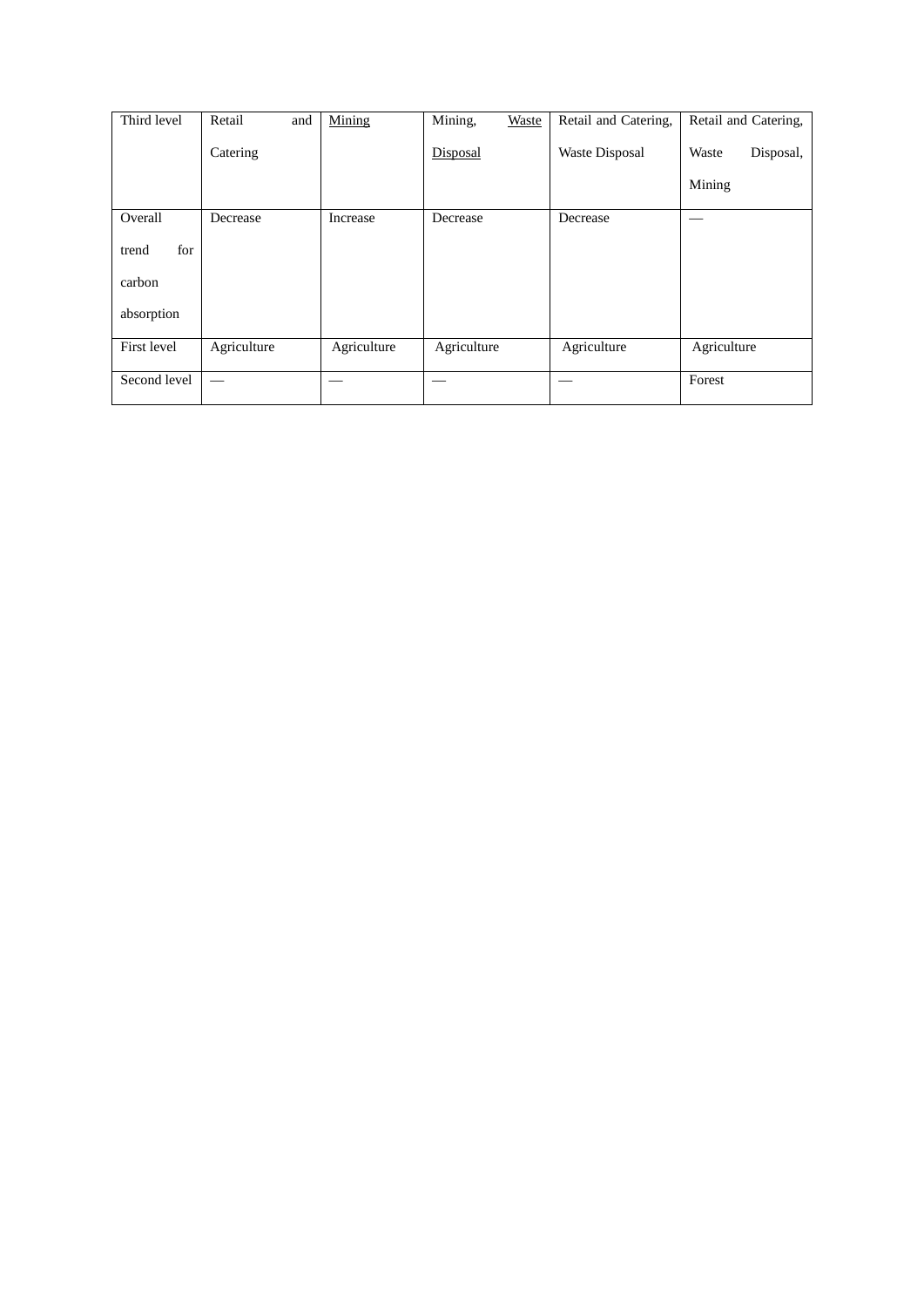Key actors (the actors that together accounted for 70% of net carbon input) that influenced the changes in the carbon external dependence index (*CEDI*) for Beijing's carbon metabolic system for specific periods and for the study period as a whole. Underlined actors changed in the opposite direction from the overall trend shown in Figure 5. "Levels" represent the major actors (level 1) and minor but still significant actors (level 2 and 3).

|                                                                                                   | 1995 to 2004                                                                                        | 2004 to 2010                                                                                                          | 2010 to 2015                                                                                                              | 1995 to 2015                                                                                                          | Key actors                                                                                                         |
|---------------------------------------------------------------------------------------------------|-----------------------------------------------------------------------------------------------------|-----------------------------------------------------------------------------------------------------------------------|---------------------------------------------------------------------------------------------------------------------------|-----------------------------------------------------------------------------------------------------------------------|--------------------------------------------------------------------------------------------------------------------|
| Actors<br>responsible for<br>large net inputs<br>of carbon from<br>external<br>the<br>environment | Manufacturing,<br>Energy<br>Conversion,<br>Electricity<br>and<br><b>Heat Production</b>             | Manufacturing,<br>Energy<br>Conversion,<br>Electricity<br>and<br><b>Heat Production</b>                               | Manufacturing,<br>Energy<br>Conversion,<br>Electricity<br>and<br>Heat Production,<br>Transportation,<br>Urban Life        | Manufacturing,<br>Energy<br>Conversion,<br>Electricity<br>and<br>Heat Production,<br>Transportation,<br>Urban Life    | Manufacturing,<br>Energy<br>Conversion,<br>Electricity<br>and<br>Heat Production,<br>Transportation,<br>Urban Life |
| Actors<br>responsible for<br>large inputs of<br>carbon<br>from<br>internal<br>the<br>environment  | Mining                                                                                              | Mining                                                                                                                | Mining                                                                                                                    | Mining                                                                                                                | Mining                                                                                                             |
| Overall<br>trend<br>for net external<br>inputs                                                    | Increase                                                                                            | Increase, but with<br>fluctuation                                                                                     | Decrease                                                                                                                  | Increase                                                                                                              |                                                                                                                    |
| First level                                                                                       | Manufacturing,<br>Electricity<br>and<br>Heat Production,<br>Energy<br>Conversion,<br>Transportation | Electricity<br>and<br>Heat Production,<br>Energy<br>Conversion,<br>Transportation,<br>Urban<br>Life,<br>Manufacturing | Manufacturing,<br>Electricity<br>and<br>Heat Production,<br>Energy<br>Conversion,<br>Transportation,<br><b>Urban Life</b> | Electricity<br>and<br>Heat Production,<br>Energy<br>Conversion,<br>Transportation,<br>Urban<br>Life.<br>Manufacturing | Manufacturing,<br>Electricity<br>and<br>Heat Production,<br>Energy<br>Conversion,<br>Transportation,<br>Urban Life |
| Third level                                                                                       | <b>Other Services</b>                                                                               | Retail<br>and                                                                                                         |                                                                                                                           | Retail<br>and                                                                                                         | Retail<br>and                                                                                                      |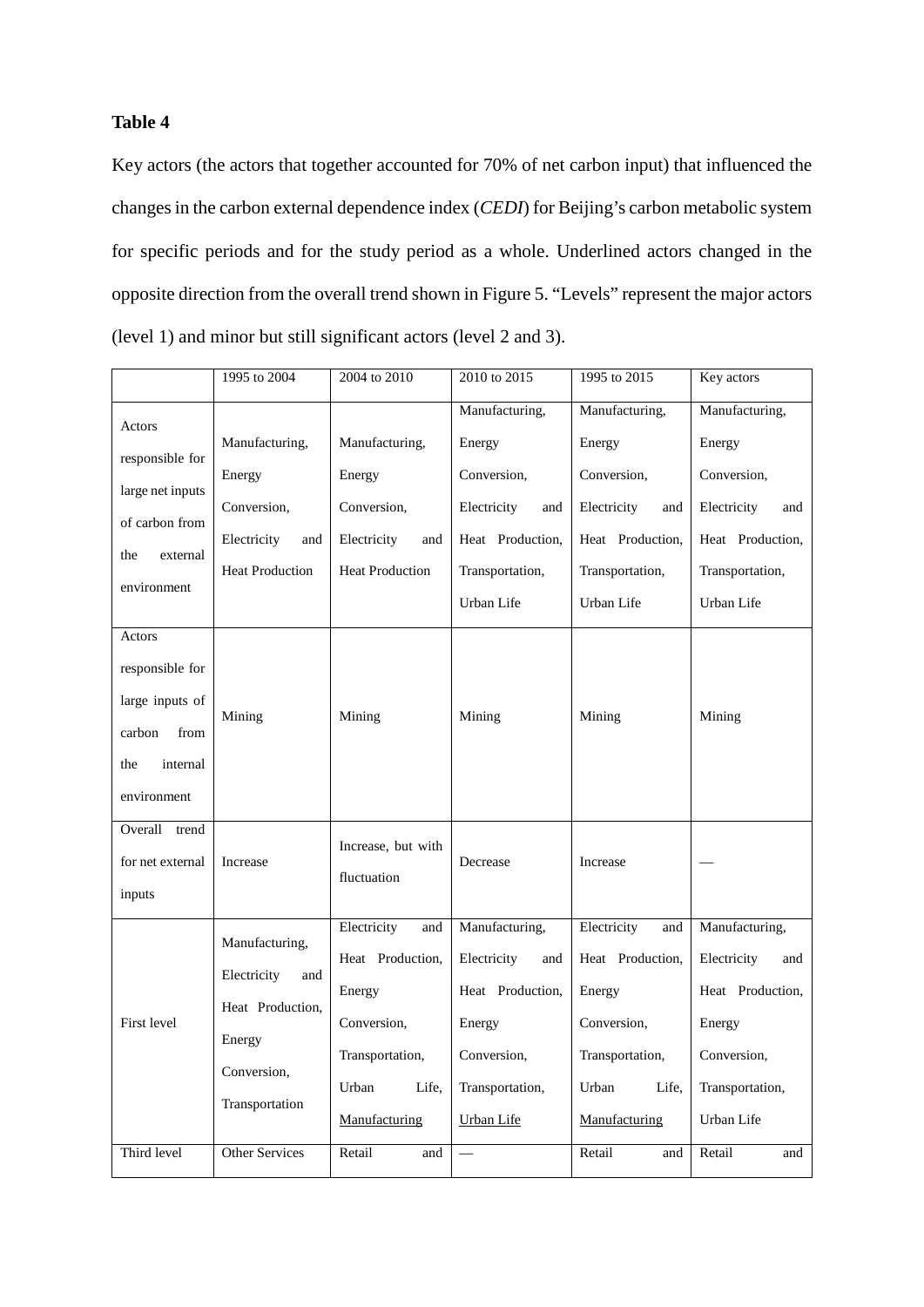| Animal   | Catering,<br>Animal   | Catering, Animal |
|----------|-----------------------|------------------|
|          | Husbandry             | Husbandry        |
|          |                       |                  |
| Decrease | Decrease              | Decrease         |
|          |                       |                  |
| Mining   | Mining                | Mining           |
| Mining   | Husbandry<br>Decrease |                  |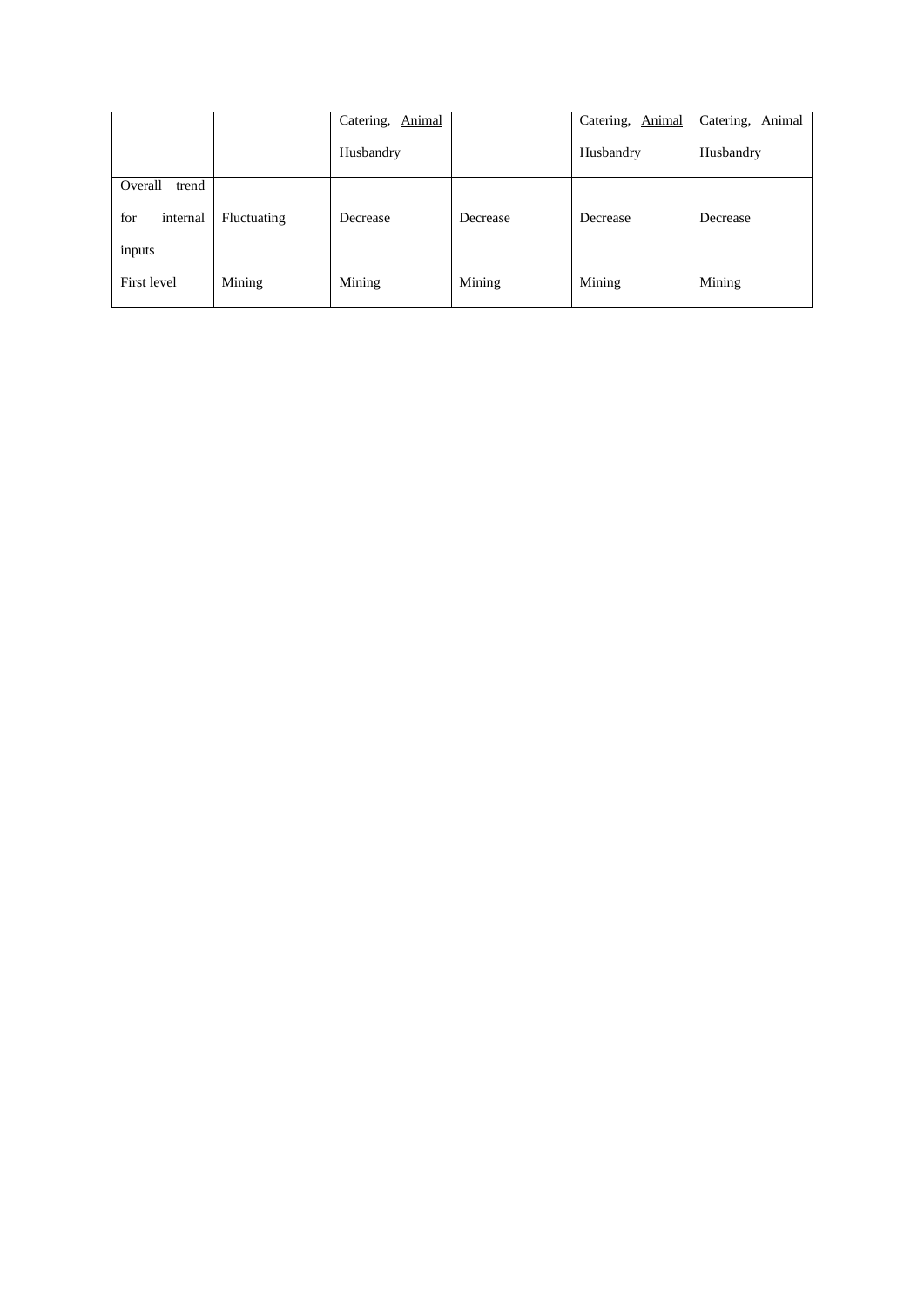Levels of the actors in Beijing's carbon metabolism (i.e., priorities for action to reduce carbon emission). *CII*, the carbon imbalance index; *CEDI*, the carbon external dependence index; Priority, the priority for efforts to regulate emission or increase sequestration by the metabolic actors.

|                 | CII                                                                                                                                                                | <b>CEDI</b>                                                                                                                                                     | Priority level                                |                                                                                                                                                                                                                                                |  |
|-----------------|--------------------------------------------------------------------------------------------------------------------------------------------------------------------|-----------------------------------------------------------------------------------------------------------------------------------------------------------------|-----------------------------------------------|------------------------------------------------------------------------------------------------------------------------------------------------------------------------------------------------------------------------------------------------|--|
| First<br>level  | Manufacturing, Electricity and<br>Heat Production, Transportation,<br>Other Services, Urban Life,<br>Life,<br>Agriculture<br>Rural<br>(emission and sequestration) | Manufacturing, Electricity and<br>Production,<br>Heat<br>Energy<br>Conversion,<br>Transportation,<br>Urban Life, Mining(input from<br>the internal environment) | Level<br>$\mathbf I$<br>Level<br>$\mathbf{I}$ | Transportation, Electricity and<br>Heat Production, Urban Life,<br>Manufacturing<br>Other<br>Services,<br>Energy<br>Conversion,<br>Agriculture<br>(emission and sequestration),<br>Rural Life, Mining (input from<br>the internal environment) |  |
| Second<br>level | Forest (sequestration)                                                                                                                                             |                                                                                                                                                                 | Level<br>III                                  | Forest (sequestration)                                                                                                                                                                                                                         |  |
| Third           | Catering,<br>Retail<br>and<br>Waste                                                                                                                                | Retail and Catering, Animal                                                                                                                                     | Level<br>IV                                   | Retail and Catering                                                                                                                                                                                                                            |  |
| level           | Disposal, Mining                                                                                                                                                   | Husbandry                                                                                                                                                       | Level<br>V                                    | Mining,<br>Waste<br>Disposal,<br>Animal Husbandry                                                                                                                                                                                              |  |

List of Figures:

**Fig. 1.** A schematic diagram of the carbon flows in Beijing's carbon metabolism.

**Fig. 2.** Total carbon inputs and outputs of Beijing's carbon metabolic system from 1995 to 2015 and the resulting changes in the material structure.

**Fig. 3.** Changes in the value of the carbon imbalance index (*CII*) for Beijing from 1995 to 2015.

**Fig. 4.** Carbon flows among the actors in Beijing's carbon metabolic system from 1995 to

2015.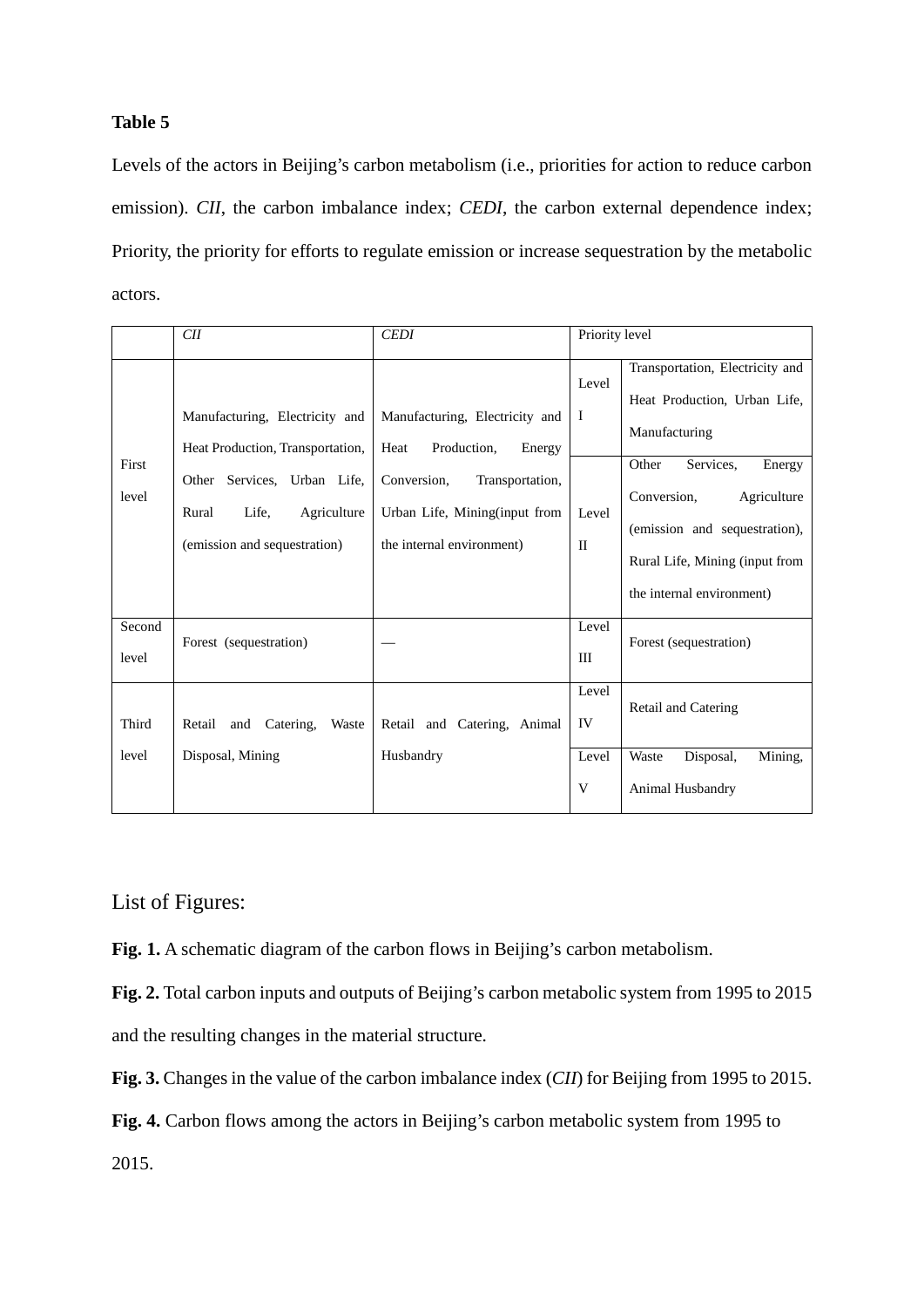**Fig. 5.** Changes in the carbon external dependence index (*CEDI*) for Beijing's carbon metabolic system from 1995 to 2015, and contributions of the dependence on internal and external resources to the changes.

**Fig. 6. (a)** The changes of net carbon inputs and emissions in relation to changes in the socioeconomic indicators (GDP, per capita GDP, population, and built-up area) during the study period.

**(b)** The correlations (Pearson's *r*) between the socioeconomic development indicators and the carbon indicators (*CEDI* and *CII).*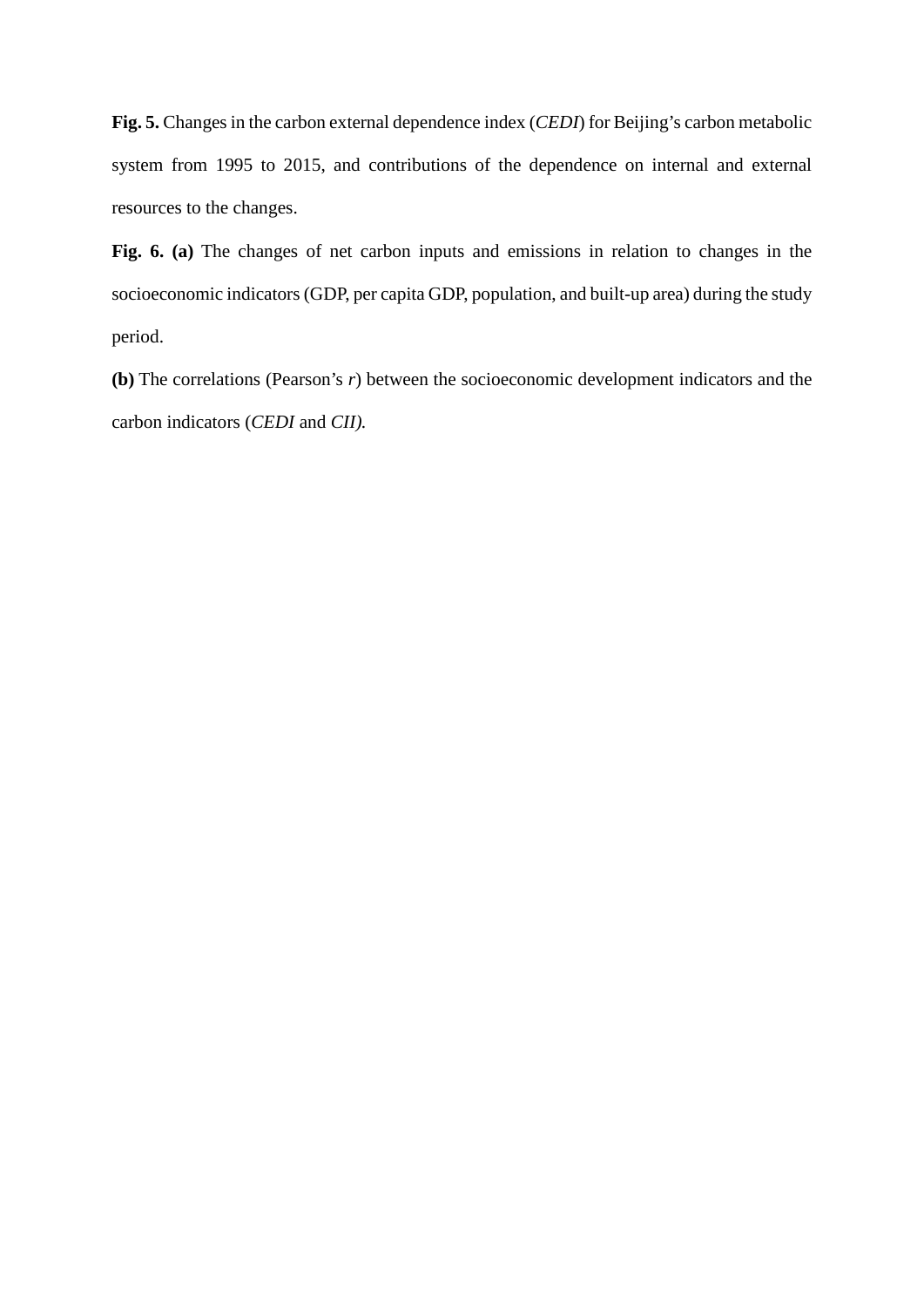

**Fig. 1.** A schematic diagram of the carbon flows in Beijing's carbon metabolism. Green and grey rectangles represent the natural and socioeconomic metabolic actors, respectively. Actors 17 (water) and 18 (atmosphere) on the right side of the figure map to the corresponding actors on the left side of the figure, but have been repeated to emphasize that all carbon flows in the figure are from left to right. The paths that meet the upper and lower parts of each actor represent the inflow and outflow paths, respectively. Green lines represent sequestration or emission of CO2. Red lines represent carbon inputs or outputs from or to the internal and external environments, and grey lines represent carbon transmission between actors. Actors: 1, Agriculture; 2, Animal Husbandry; 3, Fisheries; 4, Manufacturing; 5, Mining; 6, Electricity and Heat Production; 7, Energy Conversion; 8, Construction; 9, Transportation; 10, Retail and Catering; 11, Other Services; 12, Waste Disposal; 13, Rural Life; 14, Urban Life; 15, Forest; 16, Grassland; 17, Bodies of Water; 18, Atmosphere. The flows labeled *z* represent inputs for actors derived from the external environment; the flows labeled *y* represent outputs to the external environment from the actors; the flows labeled *w* represent inputs for actors from the internal environment; and the flows labeled *v* represent outputs into the internal environment by the actors.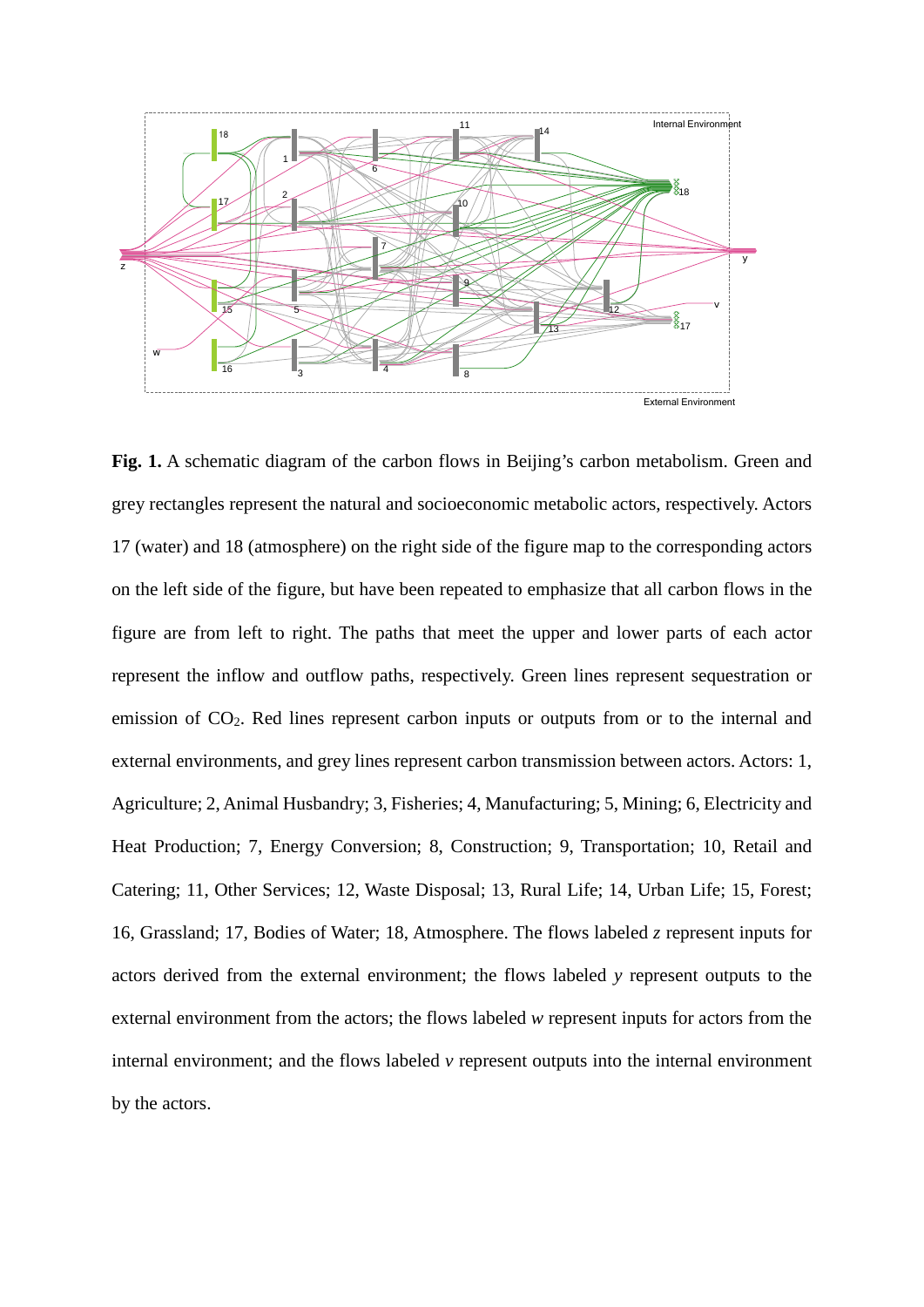

**Fig. 2.** Total carbon inputs and outputs of Beijing's carbon metabolic system from 1995 to 2015 and the resulting changes in the material structure. Positive values represent carbon in input materials; negative values represent carbon in output materials.



**Fig. 3.** Changes in the value of the carbon imbalance index (*CII*) for Beijing from 1995 to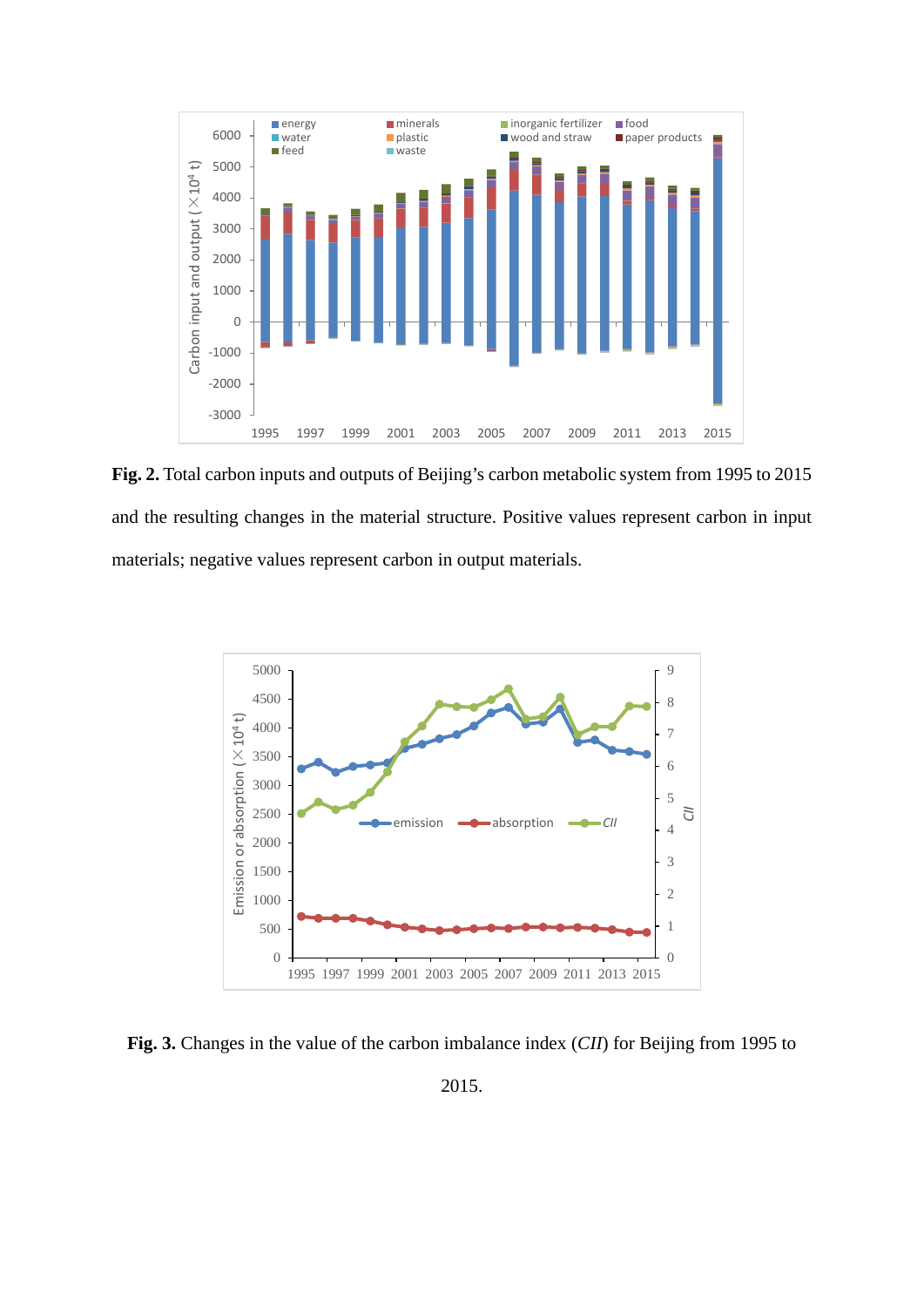

**Fig. 4.** Carbon flows among the actors in Beijing's carbon metabolic system from 1995 to 2015. The path width represents the size of the flow, and the paths connected to the upper and lower halves of an actor represent the input and output paths, respectively. Green and grey rectangles represent the natural and socioeconomic metabolic actors, respectively. Green lines represent sequestration or emission of CO2. Red lines represent carbon input or output from or to the internal and external environments, and grey lines represent carbon transmission between actors. Actors: 1, Agriculture; 2, Animal Husbandry; 3, Fisheries; 4, Manufacturing; 5, Mining; 6, Electricity and Heat Production; 7, Energy Conversion; 8, Construction; 9, Transportation; 10, Retail and Catering; 11, Other Services; 12, Waste Disposal; 13, Rural Life; 14, Urban Life; 15, Forest; 16, Grassland; 17, Bodies of Water; 18, Atmosphere.